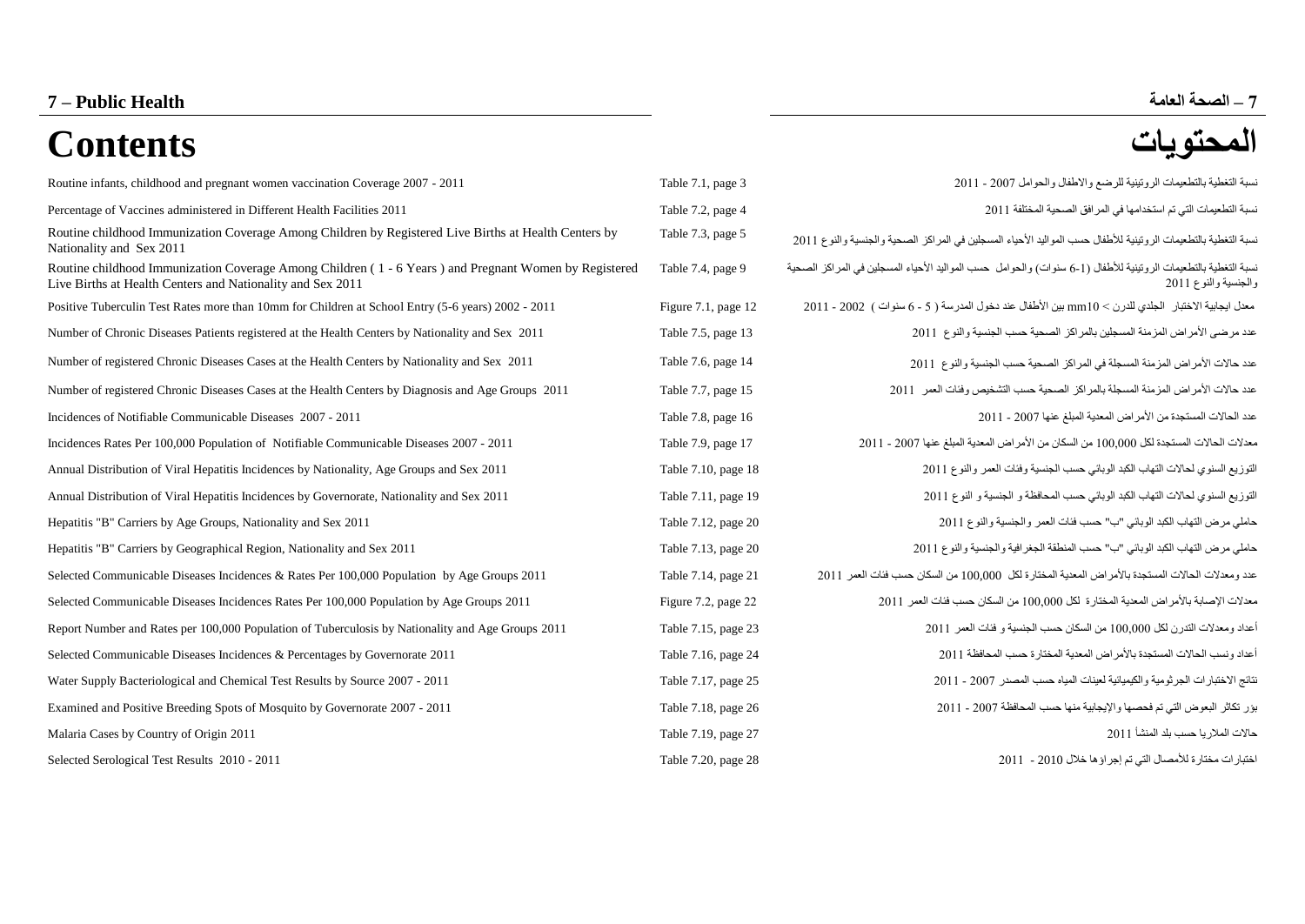## **7 – Public Health … (cont'd) )تابع )... العامة الصحة – 7**

| Number and Rates per 1000 population of Road and Traffic Related Accidents by Seriousness of Injuries and Sex<br>$2007 - 2011$              | Table 7.21, page 29 | عدد ومعدلات المصابين بالحوادث المرورية لكل 1000 من السكان حسب درجة خطورة الإصابة<br>والنوع 2007 - 2011      |
|---------------------------------------------------------------------------------------------------------------------------------------------|---------------------|-------------------------------------------------------------------------------------------------------------|
| Road & Traffic Related Accidents Rates Per 1000 Population by Seriousness of Injuries 2007 - 2011                                           | Figure 7.3, page 30 | معدل إصابات الحوادث المرورية لكل 1000 من السكان حسب درجة خطورة الإصابة 2007 - 2011                          |
| Number of Road and Traffic Related Accidents by Seriousness of Injuries and Age Groups 2011                                                 | Table 7.22, page 31 | عدد المصابين بالحوادث المرورية حسب درجة خطورة الإصابة وفئات العمر 2011                                      |
| Injury Accidents by Main Causes and Seriousness of Injury 2011                                                                              | Table 7.23, page 32 | حوادث الإصابات حسب الأسباب الرئيسية ودرجة الخطورة 2011                                                      |
| Injury Accidents by Region and Seriousness of Injury 2011                                                                                   | Table 7.24, page 33 | حوادث الإصابات حسب المنطقة ودرجة خطورة الإصابة 2011                                                         |
| Number of Road and Traffic Related Accidents by Seriousness of Injuries and Governorate 2011                                                | Table 7.25, page 34 | عدد المصابين بالحوادث المرورية حسب درجة خطورة الإصابة والمحافظة 2011                                        |
| Number and Rates of Occupational Injuries and Deaths Per 1000 Insured Persons by Nationality, Division of Economic<br>Activity and Sex 2011 | Table 7.26, page 35 | عدد ومعدلات إصابات العمل والوفيات لكل 1000 من المؤمن عليهم حسب الجنسية ونوع النشاط الاقتصادي<br>والنوع 2011 |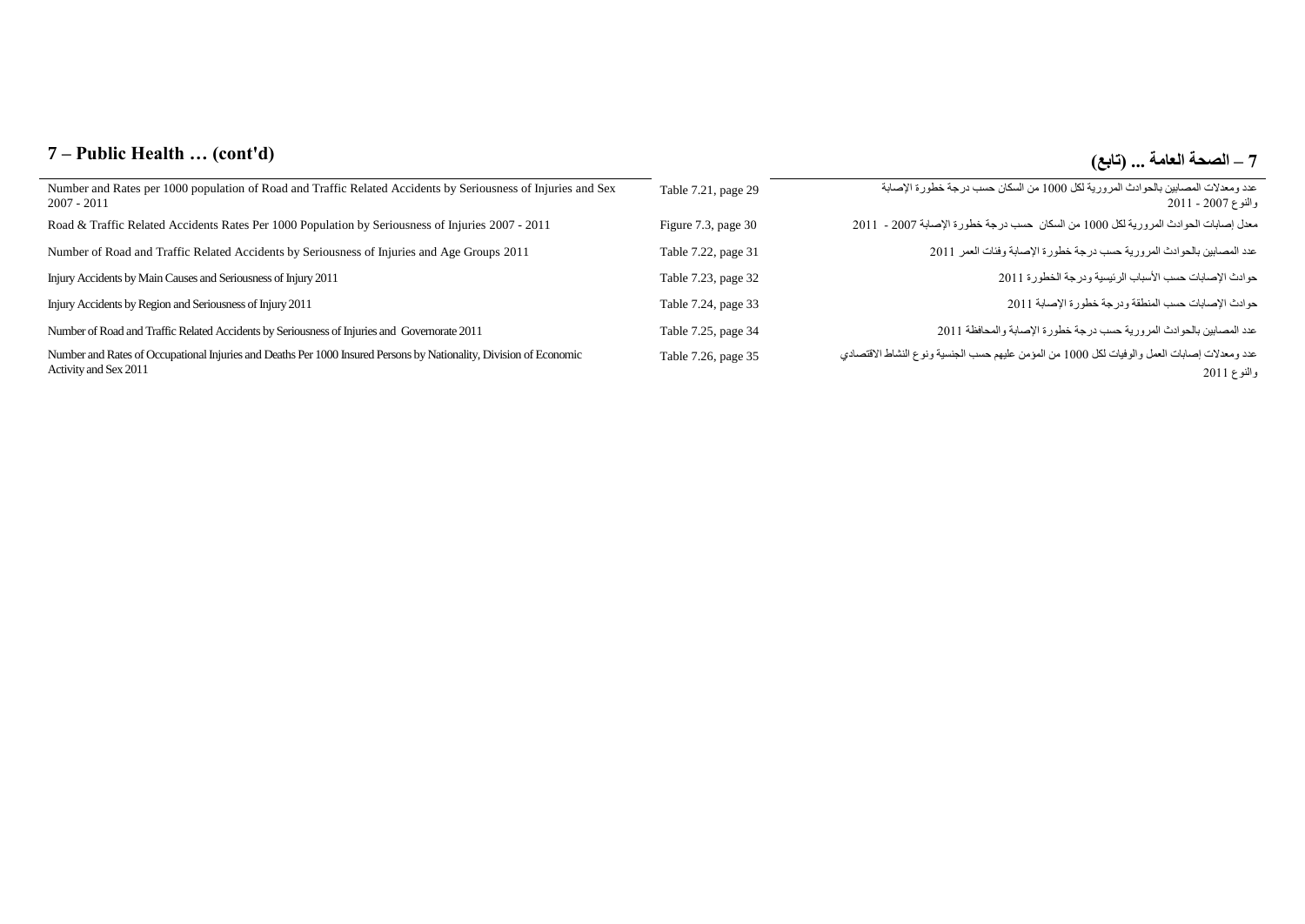# **اإلصطالحات Conventions**

#### **جداول 7.3 & 7.4 7.4 & 7.3 Tables**

The calculation of the coverage was based on total Bahraini and Non-Bahraini of targeted age of each vaccine as per the immunization schedule recommended by World Health Organization.

Percentage Coverage of Tetanus vaccine expected be decreased by time as most of the pregnant women were immuned at childhood or during school vaccination program.

Percentage of child protection at birth against Tetanus Neonatorum reflecting the number of newborns protected at birth against Tetanus from their mother who received 2 doses or more of Tetanus vaccine any time in their life.

Zallaq Health Center : was opened late 2007, therefore the vaccination data of children 5 year registered at Kuwai Health Center.

Zallaq Health Center and Jaw & Asker Clinic : NA (not applicable) is used to indicate that the Health Center targets are included in another Health Center within the same health region.

Ahmed Ali Kanoo Health Center : was opened late 2009, therefore the vaccination data of children above one year registered at Sitra Health Center.

Bank of Bahrain & Kuwait - Hidd Health Center was opened in October 2011. . 2011 أكتوبر في افتتاحه تم : الحد – الصحي والكويت البحرين بنك مركز

% of coverage more than 100%: is due to various reasons (defaulters, opening of new Health Centers, changing of address …etc.). Therefore, the child will be counted with encounter in (nominator) who received the vaccine at Health Center, while he could be counted with total registered live births for another health center at birth (dominator).

تم احتساب التغطية حسب جملة البحر ينيين و غير البحر ينبين من الفئة العمرية المستهدفة لكل تطعيم حسب جدول التطعيمات المقترح من منظمة الصحة العالمية .

نسبة التغطية بلقاح التيتانوس للحوامل: أيلب النساء الحوامل تلقين لقاح التيتانوس في مرحلة الطفولة أو عن طرياق بارامج التطعايم بالمدارس ، فمن المتوقع أن تنخفض نسبة التطعيم مع مرور الوقت .

نسبة الأطفال المحصنين عند الوالادة ضد مرض التيتانوس الوليدي: هذه النسبة تعكس اكتساب الأطفال المناعة من أمهاتهن الالتي تم تطعيمهن بجرعتين أو أكثر في أي وقت من حياتهن.

مركز الزلاق الصحي: تم افتتاحه في اواخر عام 2007 ، لذلك نلاحظ بأن بيانات الفحص للأطفال الذين اعمار هم خمس سنوات تم تسجيلهم في مركز الكويت الصحي .

مر كز الزالاق الصحي و عيادة جو و عسكر : NA تعني ان الفئة المستهدفة مشمولة في مركز آخر تابع النفس المنطقة الصحية

مركز احمد علي كانو : تم افتتاحه في اواخر عام 7002 ، لبلك نالحظ بأن بيانات الفحص لألطفال البين اعمارهم اكبر من عام تم تسجيلهم في مركز سترة .

النسب التي تزيد عن 100% : يعود السبب في ذلك إلى عدة اسباب منها ( المتخلفين عن مو عد التطعيم ، افتتاح مر اكز صحية جــديـدة ، تغيير في عنوان العائلة .... الخ ) . وهذا بدوره يؤدي الى احتساب تطعيم الطفل في المركز الصحي ( البسط ) ، بينما يتم احتسابه ضمن الأطفال المسجلين في مر كز آخر ٍ عند الولادة ( المقام ) .<br>احتسابه ضمن الأطفال المسجلين في مركز آخر ٍ عند الولادة ( المقام ) .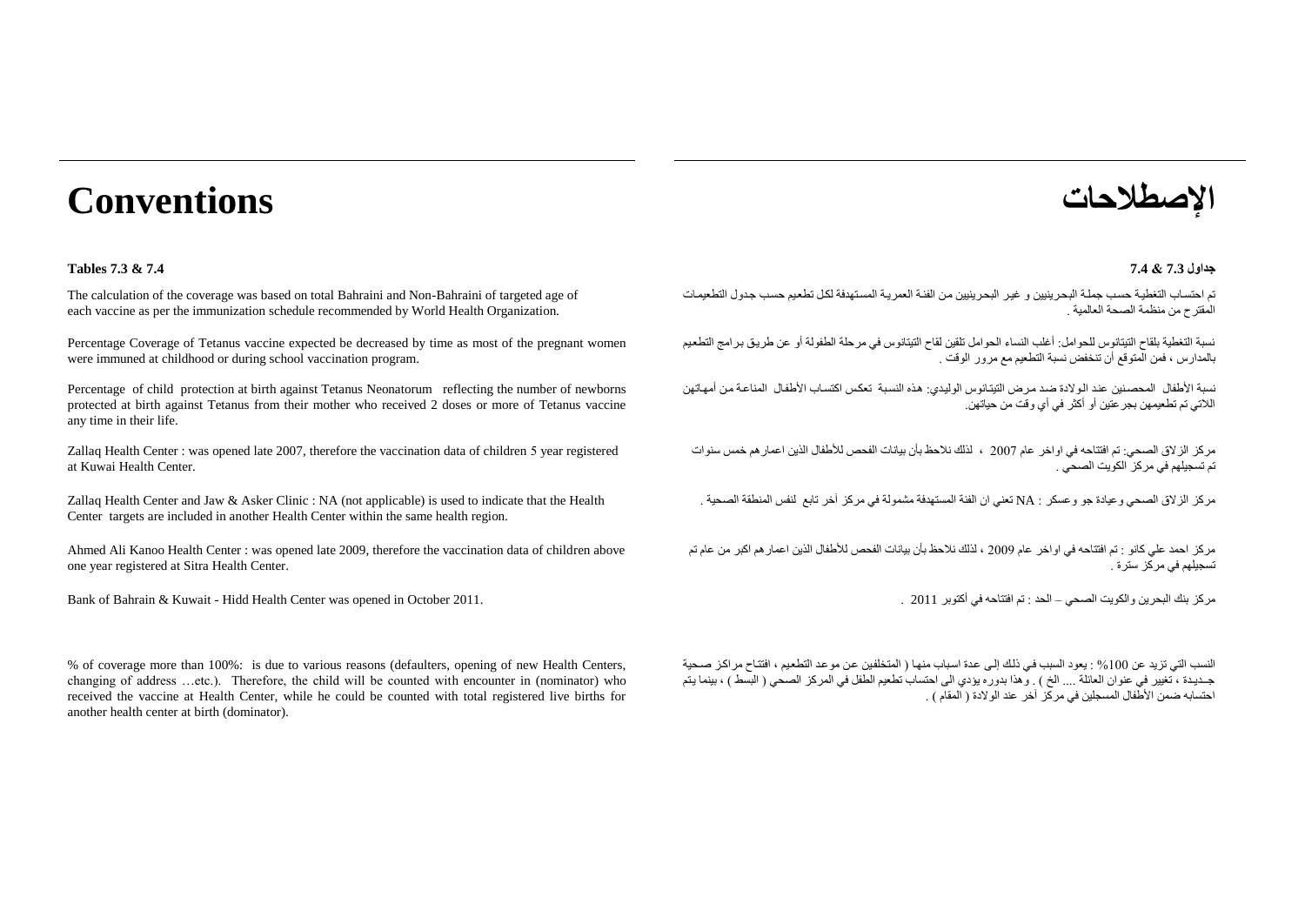<span id="page-3-0"></span>

| Vaccine                                                | 2011  | 2010 | 2009      | 2008      | 2007 | الطعم                                                                                 |
|--------------------------------------------------------|-------|------|-----------|-----------|------|---------------------------------------------------------------------------------------|
| Infant < 1 Year                                        |       |      |           |           |      | الرضع < 1 سنة                                                                         |
| Third dose of DPT (Diphtheria, Tetanus, Pertussis)     | 99.8  | 99.6 | 97.5      | 96.8      |      | الجرعة الثالثة من الطعم البكتيري الثلاثـي ( الخناق والكزاز والشاهوق) 96.7             |
| Third dose of Polio vaccine                            | 100.0 | 99.7 | 97.3      | 96.5      |      | الجرعة الثالثة من طعم شلل الأطفال   96.7                                              |
| Third dose of Hepatitis B (HB)                         | 99.8  | 99.8 | 97.7      | 96.8      |      | الجرعة الثالثة من طعم التهاب الكبد الوبائي( ب ) 96.7                                  |
| Third dose of Haemophilus Influenza B (Hib)            | 99.8  | 99.7 | 96.9      | 96.8      |      | الجرعة الثالثة من طعم هيموفيلس الأنفلونزا (المستديمة النزلية فئة ب) 96.7              |
| Third dose of pneumococcal conjugate vaccine           | 100   | 100  | 96.0      | <b>NA</b> |      | الجرعة الثالثة من طعم الكروية الرئوية المدمج (النيوموكوكل المدمج) NA                  |
| Second dose of Rotavirus vaccine                       | 95.9  | 58.0 | 81.0      | <b>NA</b> |      | الجرعة الثانية من لقاح الروتا 1 NA                                                    |
| BCG (Bacille Calmette-Guerin) <sup>2</sup>             | 73.0  | 81.0 | 80.0      | 79.0      |      | لقاح السل (بي سي جي) <sup>2</sup>   87.0                                              |
| Hepatitis B Vaccine at birth <sup>3</sup>              | 100   | 96.4 | <b>NA</b> | <b>NA</b> |      | الجر عة الابتدائية من تطعيم التهاب الكبد الوبائي (ب) عند الولادة NA 3                 |
| Children at age 1 year                                 |       |      |           |           |      | الأطفال في عمر _1 سنة                                                                 |
| MMR1 (Mumps, Measles, Rubella - dose 1)                | 100   | 100  | 99.8      | 99.9      |      | الجرعة الاولى من اللقاح الفيروسي الثلاثي ( الحصبة و الحصبة الألمانية والنكاف ) 100    |
| Children at age 5 years                                |       |      |           |           |      | الأطفال في عمر 5 سنوات                                                                |
| MMR2 (Mumps, Measles, Rubella - dose 2)                | 98.0  | 98.1 | 100       | 97.0      |      | الجرعة الثانية من اللقاح الفيروسي الثلاثي ( الحصبة و الحصبة الألمانية و النكاف )  100 |
| Pregnant women given 2 doses or more of tetanus toxoid | 42.9  | 59.4 | 34.9      | 31.4      | 39.6 | نسبة التغطية بجرعتين أو أكثر من لقاح التيتانوس للحوامل                                |
| Child protection rate at birth by Td2                  | 91.8  | 91.2 | 94.2      | 99.4      | 96.0 | نسبة الأطفال المحصنين عند الو لادة ضد التبتانوس                                       |

**جدول 7.1 Table نسبة التغطية بالتطعيمات الروتينية للرضع واالطفال والحوامل 2007 - 2011 Routine infants, childhood and pregnant women vaccination Coverage 2007 - 2011**

 $1$  Rotavirus vaccine temporary suspended from end of March to June 2010

<sup>2</sup> BCG for newborns born to parents originally from TB endemic countries .

<sup>1</sup> تم ايقاف لقاح الروتا احترازياً من شهر مارس لشهر يونيو 2010

<sup>2</sup> لقاح السل يعطي فقط للمواليد من والدين أحداهما من الدول التي يستوطن بها المرض <sub>.</sub>

 $3$  Hepatitis B for newborns of HBsAg positive mothers or unknown HBsAg status .

3 تطعيم التھاب الكبد الوبائي فئة ( <sup>ب</sup>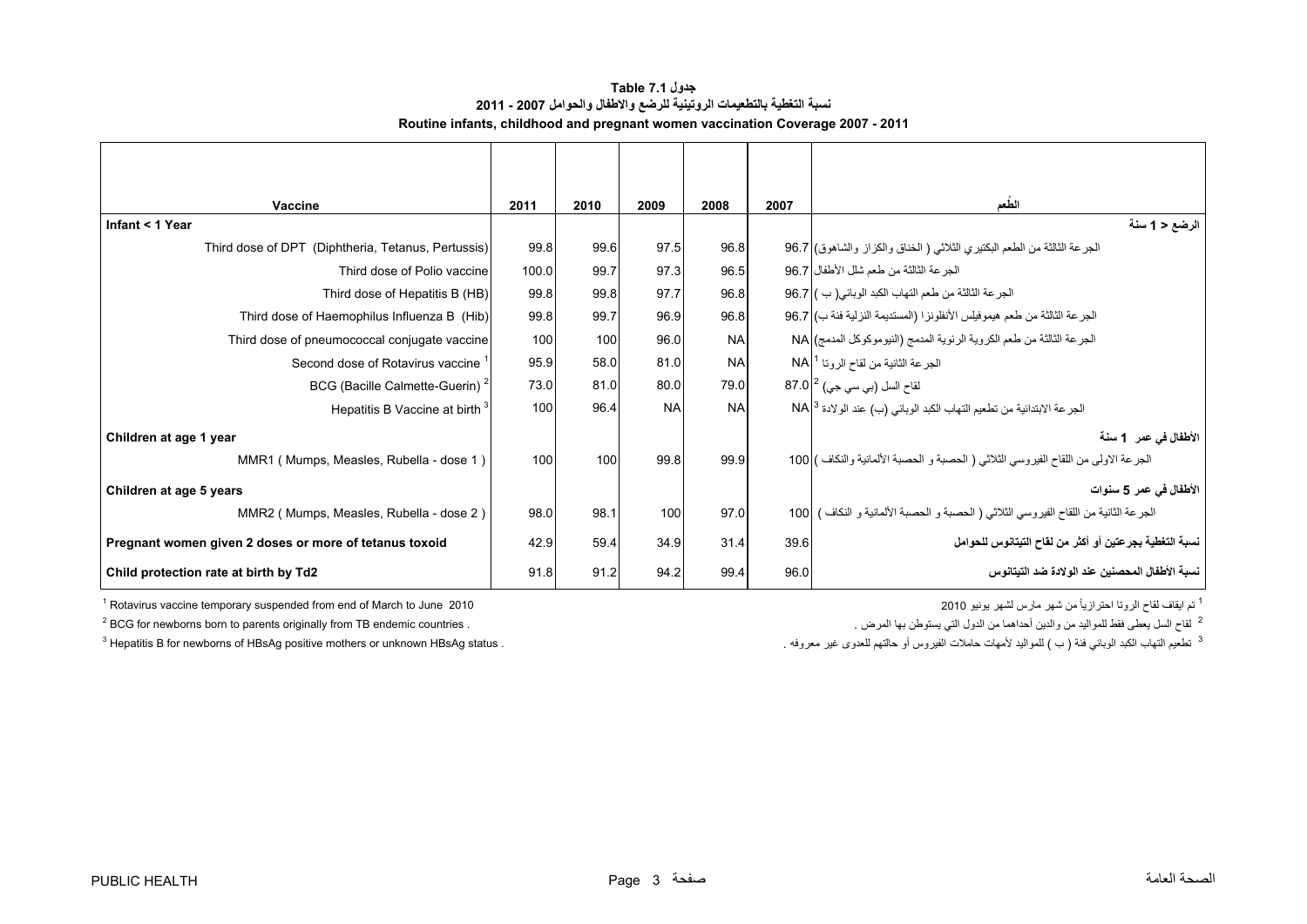| جدول Table 7.2                                                          |
|-------------------------------------------------------------------------|
| نسبة التطعيمات التي تم استخدامها في المرافق الصحية المختلفة 2011        |
| Percentage of Vaccines administered in Different Health Facilities 2011 |

<span id="page-4-0"></span>

|                                                        |                     | المستشفيات       |                 |                |                         |                |                      |                                              |
|--------------------------------------------------------|---------------------|------------------|-----------------|----------------|-------------------------|----------------|----------------------|----------------------------------------------|
|                                                        |                     | والعيادات        | المستشفى        |                | مركز                    | المراكز        | ادارة الصحة          |                                              |
|                                                        | جملة                | الخاصة           | العسكرى         | المدارس        | الشيخ صباح <sup>1</sup> | الصحية         | العامة               |                                              |
|                                                        | اللقاحات            | <b>Private</b>   | <b>Military</b> |                | Sh.Sabah                | <b>Health</b>  | <b>Public Health</b> |                                              |
| Vaccine                                                | <b>Total</b>        | <b>Hospitals</b> | Hospital        | <b>Schools</b> | $H.C.$ <sup>1</sup>     | <b>Centres</b> | <b>Directorate</b>   | الطعم                                        |
|                                                        | <b>Vaccinations</b> | & Clinics %      | %               | $\%$           | $\%$                    | $\%$           | $\%$                 |                                              |
| DPT (Diphtheria, Pertussis, Tetanus)                   | 82,246              | 7.2              | 3.5             |                |                         | 89.3           | 0.005                | الخناق والكزاز والشاهوق                      |
| OPV (Oral Polio Vaccine)                               | 82,327              | 7.1              | 3.5             |                |                         | 89.4           | 0.005                | شلل الأطفال                                  |
| DT-Diphtheria, Tetanus (Children)                      | 218                 | 27.1             | 10.6            |                |                         | 62.4           |                      | الخناق والكزاز (للأطفال)                     |
| Td- Tetanus, diphtheria Toxoid (Adult)                 | 87,664              | 58.7             | 3.4             |                | 0.1                     | 37.6           | 0.1                  | الخناق والكزاز (للبالغين )                   |
| Td (Tetanus, diphtheria Toxoid) Pregnant women         | 8,461               | 53.2             | 1.3             |                | 0.3                     | 45.2           |                      | الخناق والكزاز (الحوامل)                     |
| Tdap (Tetanus, diphtheria - acellular pertussis) Adult | 13,631              |                  |                 | 72.2           |                         |                | 27.8                 | الخناق والكزاز والشاهوق (للبالغين)           |
| MMR (Mumps, Measles, Rubella)                          | 32,702              | 7.0              | 3.3             |                |                         | 89.4           | 0.015                | الحصبة والحصبة الألمانية والنكاف             |
| BCG (Bacillus Calmette Guerin) <sup>2</sup>            | 2,678               | 19.2             | 16.5            |                | 64.3                    |                |                      | لقاح الب <i>ي</i> سي جي ضد السل <sup>2</sup> |
| <b>Typhoid fever</b>                                   | 5,408               | 12.1             |                 |                | 6.1                     | 80.0           | 1.9                  | حمى التيفود                                  |
| Yellow fever                                           | 790                 |                  |                 |                | 97.8                    |                | 2.2                  | الحمى الصفراء                                |
| Meningococcal ACYW                                     | 39,125              | 6.6              | 1.89            |                | 2.3                     | 88.7           | 0.5                  | المكورة السحائية                             |
| Hepatitis B (Child)                                    | 68,524              | 7.0              | 4.0             |                |                         | 89.0           |                      | التهاب الكبد الوبائي - ب للأطفال             |
| Hepatitis B (Adult)                                    | 4,965               | 64.3             | 9.1             |                |                         | 26.2           | 0.3                  | التهاب الكبد الوبائي - ب للبالغين            |
| Haemophilus Influenzae B (Hib)                         | 68,259              | 7.0              | 4.0             |                |                         | 89.1           |                      | هيموفيلس الأنفلونزا ( المستديمة النزلية ب )  |
| Rabies                                                 |                     |                  |                 |                |                         |                | 100.0                | داء الكلب                                    |
| Pneumococcal Polysaccharide                            | 69,067              | 5.4              | 5.4             |                |                         | 89.2           | 0.0                  | لقاح الكروية الرئوية                         |
| Pneumococcal Conjugate                                 | 1,384               | 7.8              |                 |                | 1.0                     | 89.9           | 1.3                  | لقاح الكروية الرئوية المدمج                  |
| Hepatitis A - Child                                    | 60,319              | 4.2              | 2.4             | 30.8           |                         | 52.3           | 10.3                 | التهاب الكبد الوبائي (أ) للأطفال             |
| Hepatitis A - Adult                                    | 4,610               | 27.8             | 0.6             |                | 1.8                     | 68.5           | 1.4                  | التهاب الكبد الوبائي (أ) للبالغين            |
| Inactivated Polio Vaccine (IPV) <sup>3</sup>           | 16,836              | 5.7              | 5.5             |                |                         | 88.8           |                      | حقنة شلل الأطفال <sup>3</sup>                |
| Chickenpox                                             | 1,957               | 94.1             | 3.4             |                |                         | 2.0            | 0.5                  | الجديري ( الحماق )                           |
| Influenza                                              | 16,014              | 21.9             | 0.2             |                | 1.9                     | 73.1           | 2.9                  | الانفلونزا                                   |
| Rota virus vaccine                                     | 32,879              | 5.3              | 5.5             |                |                         | 89.2           |                      | لقاح الروتا                                  |
| Hexavalent vaccine                                     | 16,836              | 5.7              | 5.5             |                |                         | 88.8           |                      | التطعيم السداسي                              |

المصدر : إدارة الصحة العامة . . Directorate Health Public :Source

<sup>1</sup> مركز الشيخ صباح : يتم اعطاء بعض تطعيمات المسافرين وبالنسبة للتطعيمات الروتينية الاطفال التابعين الميافا التابعين المشافرين وبالنسبة للتطعيمات الروتينية الاطفال التابعين المسافرين وبالنسبة للتطعيمات المروتينية الاطفال and for routine childhood vaccination within its own catchment area are included under "Health Centers".

<sup>2</sup> BCG for newborns born to parents originally from TB endemic countries .

 $3$  Inactivated Polio Vaccine (IPV) is given as replacement of first OPV dose and to immunocompromized persons and their household . . ومخالطيھم المرض

المركز فهي مدرجة ضمن "المراكز الصحية" .

<sup>2</sup> لقاح السل يعطى فقط للمواليد من والدين أحداهما من الدول التي يستوطن بها المرض

حقنة  $^3$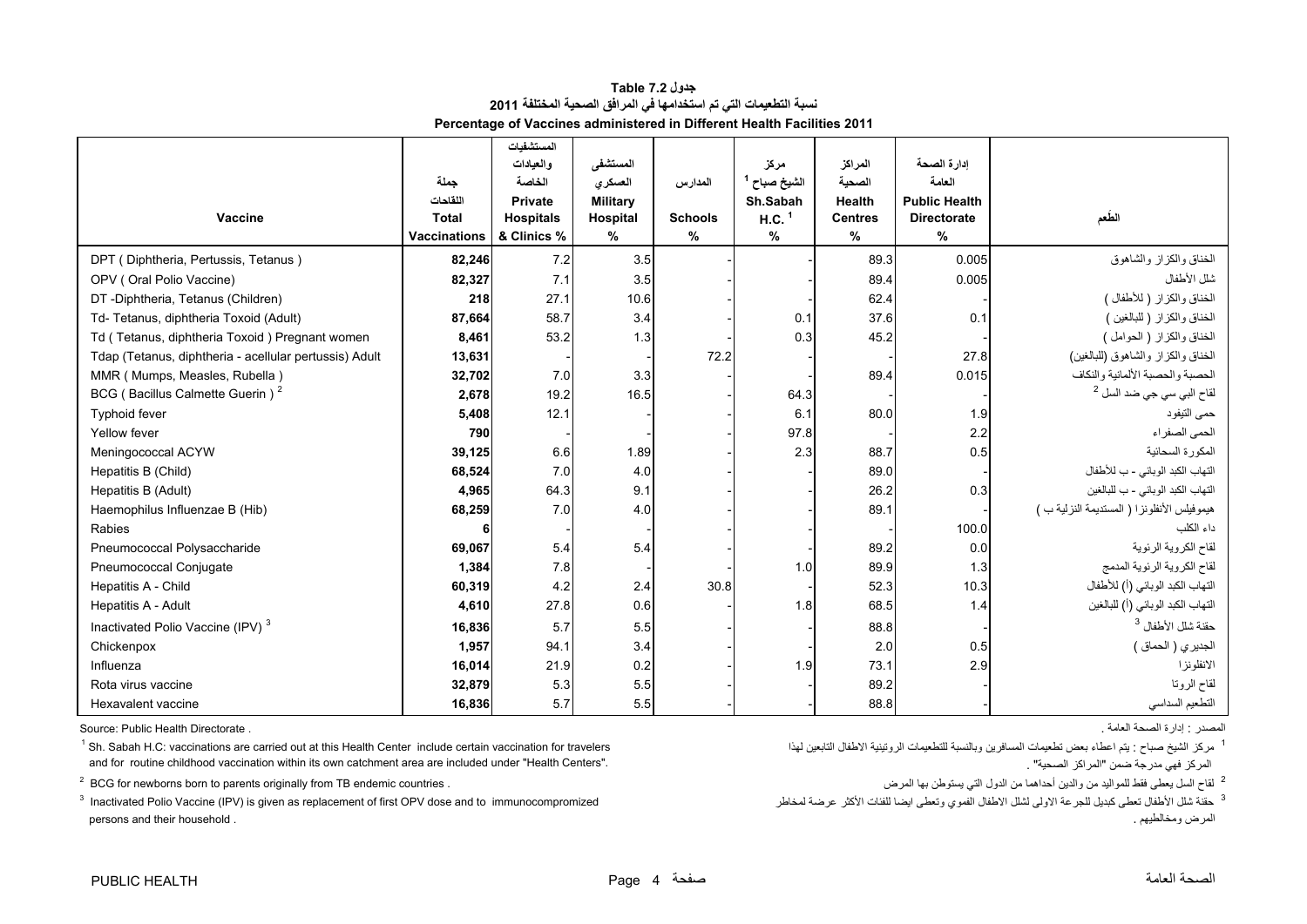| جدول Table 7.3                                                                                                                 |
|--------------------------------------------------------------------------------------------------------------------------------|
| نسبة التغطية بالتطعيمات الروتينيه للأطفال حسب المواليد الأحياء المسجلين في المراكز الصحية والجنسية والنوع 2011                 |
| Routine childhood Immunization Coverage Among Children by Registered Live Births at Health Centers by Nationality and Sex 2011 |

<span id="page-5-0"></span>

|               | % Immunization Coverage |               |              |               |                                                                     |               |               |               |               |               |               |               |              |                                       |               | لسبة التغطية بالتطعيم |             |                                   |                                |
|---------------|-------------------------|---------------|--------------|---------------|---------------------------------------------------------------------|---------------|---------------|---------------|---------------|---------------|---------------|---------------|--------------|---------------------------------------|---------------|-----------------------|-------------|-----------------------------------|--------------------------------|
|               |                         |               |              |               | الجرعة الأولى من الطعم البكتير ي الثلاثي ( الخناق والكزاز والشاهوق) |               |               |               |               |               |               |               |              | الجرعة الثالثة من لقاح شلل الأطفال    |               |                       |             |                                   |                                |
|               |                         |               |              |               | 1 <sup>st</sup> dose of Diphtheria, Tetanus & Pertussis             |               |               |               |               |               |               |               |              | 3 <sup>rd</sup> dose of Polio vaccine |               |                       |             |                                   |                                |
|               |                         |               |              | (DPT & DT)    |                                                                     |               |               |               |               |               |               |               |              |                                       |               |                       |             |                                   |                                |
|               |                         |               |              |               |                                                                     |               |               |               |               |               |               |               |              |                                       |               |                       |             |                                   |                                |
| <b>Total</b>  |                         | الجملة        | Non-Bah.     |               | غیر بحرین <i>ی</i>                                                  | Bah.          |               | بحرينى        | Total         |               | الجملة        | Non-Bah.      |              | غیر بحرین <i>ی</i>                    | Bah.          |                       | بحرينى      |                                   |                                |
| الجملة        | أنشى                    | ذكر           | الجملة       | أننى          | ذكر                                                                 | الجملة        | أننى          | نكر           | الجملة        | أنشى          | ذكر           | الجملة        | أننى         | نكر                                   | الجملة        | أننس                  | ذكر         | المركز الصحى                      |                                |
| Total         | <b>Female</b>           | Male          | Total        | <b>Female</b> | Male                                                                | <b>Total</b>  | Female        | Male          | Total         | Female        | Male          | Total         | Female       | Male                                  | <b>Total</b>  | Female                | Male        | <b>Health Center</b>              |                                |
| 88.8          | 87.9                    | 89.7          | 87.5         | 86.3          | 88.7                                                                | 89.3          | 88.5          | 90.1          | 90.7          | 91.6          | 89.8          | 96.5          | 93.6         | 99.3                                  | 88.4          | 90.9                  | 86.1        | <b>Health Region I</b>            | المنطقة الصحية الأولى          |
| 88.9          | 84.9                    | 92.8          | 84.4         | 86.5          | 82.7                                                                | 91.6          | 84.1          | 100.0         | 92.7          | 91.6          | 93.7          | 101.8         | 112.8        | 93.5                                  | 87.2          | 81.3                  | 93.8        | Muharrag                          | المحرق                         |
| 87.9          | 85.9                    | 89.7          | 92.7         | 88.6          | 97.4                                                                | 83.8          | 83.0          | 84.4          | 92.4          | 89.9          | 94.7          | 98.5          | 87.5         | 111.0                                 | 87.3          | 92.4                  | 83.5        | Sh.Salman                         | الشيخ سلمان                    |
| 93.5          | 97.6                    | 89.5          | 109.8        | 121.3         | 97.8                                                                | 90.9          | 93.8          | 88.3          | 101.2         | 105.7         | 96.9          | 115.2         | 93.6         | 137.8                                 | 99.0          | 107.6                 | 90.9        | National Bank of Bahrain - Arad   | .<br>بنك البحرين الوطني - عراد |
| 90.4          | 89.9                    | 91.0          | 45.0         | 44.0          | 46.7                                                                | 94.2          | 94.7          | 93.8          | 88.0          | 88.4          | 87.5          | 55.0          | 52.0         | 60.0                                  | 90.7          | 92.2                  | 89.2        | National Bank of Bahrain - Dair   | بنك البحرين الوطني - الدير     |
| 68.3          | 63.6                    | 72.2          | 64.4         | 31.6          | 88.5                                                                | 69.7          | 74.1          | 65.6          | 38.3          | 49.4          | 28.9          | 42.2          | 63.2         | 26.9                                  | 36.9          | 44.8                  | 29.7        | Bank of Bahrain and Kuwait - Hidd | بنك البحرين والكويت - الحد     |
| 80.7          | 80.2                    | 81.2          | 74.0         | 72.0          | 75.9                                                                | 93.1          | 95.1          | 91.1          | 84.1          | 86.6          | 81.7          | 79.9          | 82.4         | 77.5                                  | 92.0          | 94.3                  | 89.7        | <b>Health Region II</b>           | المنطقة الصحية الثانية         |
| 87.0          | 85.2                    | 88.8          | 81.5         | 78.0          | 84.6                                                                | 97.0          | 96.8          | 97.3          | 91.5          | 89.5          | 93.4          | 88.1          | 85.5         | 90.5                                  | 97.4          | 96.0                  | 99.1        | Naim                              | النعيم                         |
| 92.5          | 91.5                    | 93.5          | 79.7         | 76.2          | 83.0                                                                | 127.0         | 126.2         | 128.3         | 96.8          | 93.9          | 100.0         | 91.0          | 91.8         | 90.2                                  | 112.6         | 98.5                  | 132.6       | Ibn Sinna                         | ابن سينا                       |
| 70.5          | 70.2                    | 70.8          | 61.5         | 59.6          | 63.2                                                                | 82.4          | 85.8          | 79.8          | 72.9          | 80.9          | 66.1          | 61.9          | 68.4         | 55.8                                  | 87.4          | 99.4                  | 78.3        | Sh.Sabah Al Salem                 | الشيخ صباح السالم              |
| 79.4          | 79.2                    | 79.6          | 77.1         | 78.0          | 76.2                                                                | 86.0          | 82.5          | 89.7          | 82.4          | 85.3          | 79.6          | 84.7          | 89.3         | 80.2                                  | 76.0          | 74.6                  | 77.6        | Al Hoora                          |                                |
| 95.1          | 93.7                    | 96.5          | 57.4         | 52.5          | 62.2                                                                | 99.2          | 98.1          | 100.3         | 96.6          | 96.1          | 97.1          | 53.5          | 49.1         | 57.8                                  | 101.3         | 101.2                 | 101.4       | <b>Health Region III</b>          | المنطقة الصحية الثالثة         |
| 86.8          | 88.8                    | 84.9          | 78.4         | 83.0          | 73.9                                                                | 88.2          | 89.7          | 86.7          | 88.9          | 91.2          | 86.7          | 71.0          | 64.3         | 77.3                                  | 91.8          | 95.5                  | 88.2        | Isa Town                          | مدينة عيسى                     |
| 109.8         | 109.2                   | 110.4         | 57.1         | 38.1          | 76.2                                                                | 113.5         | 114.3         | 112.7         | 111.3         | 107.9         | 114.5         | 41.7          | 40.5         | 42.9                                  | 116.2         | 112.8                 | 119.5       | Jidhafs                           | جدحفص                          |
| 90.5          | 86.1                    | 94.6          | 21.9         | 22.1          | 21.7                                                                | 100.2         | 95.7          | 104.4         | 92.0          | 91.9          | 92.0          | 21.9          | 17.4         | 26.5                                  | 101.8         | 102.9                 | 100.8       | Budaiya                           | البديع                         |
| 90.6          | 85.3                    | 96.1          | 59.3         | 37.5          | 90.9                                                                | 92.5          | 88.6          | 96.4          | 95.0          | 94.7          | 95.3          | 96.3          | 81.3         | 118.2                                 | 94.9          | 95.6                  | 94.1        | <b>Bilad Al Kadeem</b>            | بلاد القديم                    |
| 100.0         | 96.9                    | 103.3         | 104.2        | 55.6          | 133.3                                                               | 99.9          | 98.0          | 101.9         | 98.1          | 94.9          | 101.5         | 100.0         | 144.4        | 73.3                                  | 98.1          | 93.6                  | 102.8 A'Ali |                                   | المنطقة الصحية الرابعة         |
| 78.6<br>101.5 | 77.7<br>101.8           | 79.3<br>101.2 | 75.5<br>72.2 | 73.1<br>50.0  | 78.0<br>100.0                                                       | 79.5<br>102.2 | 79.2<br>103.3 | 79.7<br>101.2 | 78.8<br>102.6 | 80.4<br>101.5 | 77.2<br>103.8 | 79.1<br>100.0 | 79.4<br>80.0 | 78.7<br>125.0                         | 78.7<br>102.7 | 80.8<br>102.1         | 103.3       | 76.8 Health Region IV<br>Sitra    |                                |
| 63.7          | 60.0                    | 66.9          | 68.6         | 61.9          | 74.3                                                                | 61.9          | 59.2          | 64.2          | 63.2          | 68.3          | 58.7          | 64.7          | 72.3         | 58.1                                  | 62.6          | 66.8                  | 59.0        | Hamad Kanoo                       | ستر ۃ<br>حمد کانو              |
| 72.5          | 71.7                    | 73.3          | 81.1         | 81.0          | 81.3                                                                | 67.7          | 65.6          | 69.4          | 72.4          | 72.1          | 72.6          | 89.4          | 85.2         | 94.0                                  | 62.8          | 63.6                  | 62.2        | East Riffa                        | الرفاع الشرقي                  |
| 100.8         | 103.9                   | 98.1          | 58.3         | 64.3          | 50.0                                                                | 103.0         | 106.4         | 100.0         | 102.2         | 103.4         | 101.1         | 50.0          | 50.0         | 50.0                                  | 104.9         | 106.9                 | 103.2       | Ahmed Ali Kanoo                   | أحمد على كانو                  |
| 85.1          | 84.7                    | 85.5          | 52.5         | 50.0          | 55.4                                                                | 87.6          | 87.6          | 87.5          | 87.3          | 87.9          | 86.7          | 49.7          | 45.0         | 55.4                                  | 90.2          | 91.6                  | 88.9        | <b>Health Region V</b>            | المنطقة الصحية الخامسة         |
| 77.4          | 76.7                    | 78.2          | 53.5         | 47.8          | 60.0                                                                | 79.7          | 79.6          | 79.8          | 79.9          | 82.5          | 77.2          | 47.7          | 34.8         | 62.5                                  | 82.9          | 87.4                  | 78.5        | <b>Hamad Town</b>                 | مدينة حمد                      |
| 92.4          | 90.9                    | 93.9          | 52.6         | 61.9          | 41.2                                                                | 94.8          | 92.8          | 96.8          | 99.1          | 94.5          | 103.7         | 47.4          | 66.7         | 23.5                                  | 102.3         | 96.4                  | 108.0       | Mohammad Jassim Kanoo             | محمد جاسم کانو                 |
| 89.7          | 91.1                    | 88.3          | 12.9         | 18.8          | 6.7                                                                 | 92.8          | 94.3          | 91.4          | 87.8          | 92.2          | 83.7          | 12.9          | 6.3          | 20.0                                  | 90.8          | 95.9                  | 86.1        | Kuwait                            | الكويت                         |
| 77.4          | 75.8                    | 79.2          | 92.9         | 70.6          | 127.3                                                               | 72.4          | 77.8          | 66.7          | 80.9          | 69.4          | 94.3          | 100.0         | 82.4         | 127.3                                 | 74.7          | 64.4                  | 85.7        | Zallaq                            | الزلاق                         |
| <b>NA</b>     | <b>NA</b>               | <b>NA</b>     | <b>NA</b>    | <b>NA</b>     | <b>NA</b>                                                           | <b>NA</b>     | <b>NA</b>     | <b>NA</b>     | <b>NA</b>     | <b>NA</b>     | <b>NA</b>     | <b>NA</b>     | <b>NA</b>    | <b>NA</b>                             | <b>NA</b>     | <b>NA</b>             | <b>NA</b>   | Jaw & Asker Clinic                | عيادة جو وعسكر *               |
| 86.8          | 86.0                    | 87.7          | 73.9         | 71.4          | 76.4                                                                | 90.7          | 90.4          | 91.0          | 88.5          | 89.4          | 87.7          | 78.2          | 77.6         | 78.8                                  | 91.6          | 92.9                  | 90.3        | % HC Coverage                     | نسبة تغطية المراكز الصحية      |
| 11.8          | 12.1                    | 11.5          | 21.0         | 21.6          | 20.4                                                                | 9.0           | 9.2           | 8.9           | 11.5          | 10.6          | 12.4          | 21.8          | 22.4         | 21.2                                  | 8.4           | 7.0                   | 9.8         | % Private Coverage                | نسبة تغطية العيادات الخاصة     |
| 98.6          | 98.0                    | 99.2          | 94.9         | 93.0          | 96.7                                                                | 99.7          | 99.6          | 99.9          | 100.0         | 100.0         | 100.0         | 100.0         | 100.0        | 100.0                                 | 100.0         | 100.0                 |             | 100.0 Total & Percentage          | الجملة و النسبة المئوية الكلية |
|               |                         |               |              |               |                                                                     |               |               |               |               |               |               |               |              |                                       |               |                       |             |                                   |                                |

\* الغنة المستهدفة للتطعيم في مركز جو وعسكر مشمولة بمركز حمد كانو . The vaccination target group for Jaw & Asker Health Center included in Hamad Kanoo Health Center .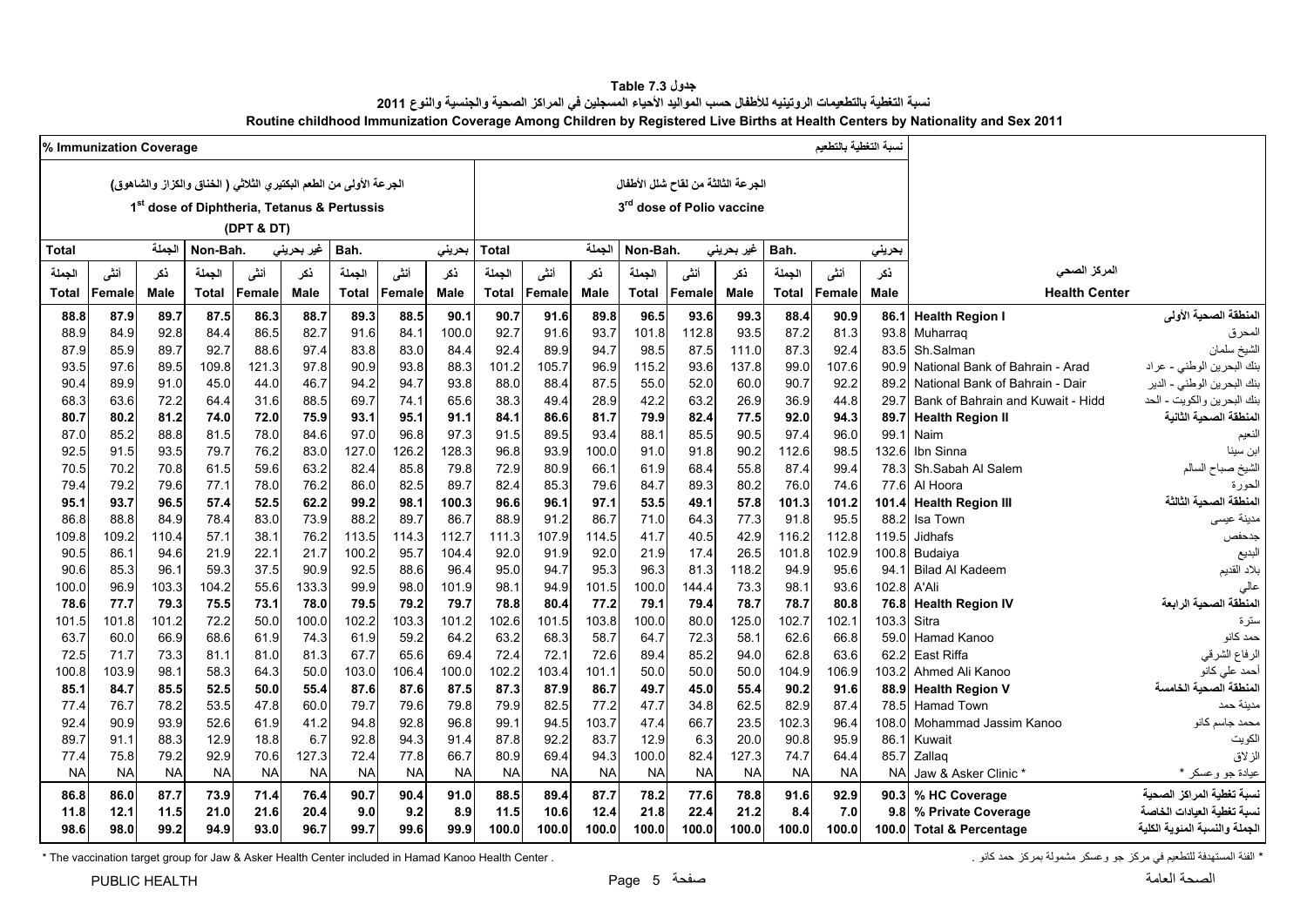#### **(Cont'd) Table 7.3 جدول ) تابع( نسبة التغطية بالتطعيمات الروتينيه لألطفال حسب المواليد األحياء المسجلين في المراكز الصحية والجنسية والنوع <sup>2011</sup> Routine childhood Immunization Coverage Among Children by Registered Live Births at Health Centers by Nationality and Sex 2011**

|           | % Immunization Coverage |           |                                                   |           |            |              |           |           |              |           |           |              |                                                                       |            |           | نسبة التغطية بالتطعيم |           |                                   |                                 |
|-----------|-------------------------|-----------|---------------------------------------------------|-----------|------------|--------------|-----------|-----------|--------------|-----------|-----------|--------------|-----------------------------------------------------------------------|------------|-----------|-----------------------|-----------|-----------------------------------|---------------------------------|
|           |                         |           | الجرعة الثالثة من لقاح التهاب الكبد الوبائي فئة ب |           |            |              |           |           |              |           |           |              | الجرعة الثالثة  من الطعم البكتير ي الثلاثي ( الخناق والكزاز والشاهوق) |            |           |                       |           |                                   |                                 |
|           |                         |           |                                                   |           |            |              |           |           |              |           |           |              |                                                                       |            |           |                       |           |                                   |                                 |
|           |                         |           | 3rd dose of Viral Hepatitis B                     |           |            |              |           |           |              |           |           |              | 3rd dose of Diphtheria, Tetanus & Pertussis                           |            |           |                       |           |                                   |                                 |
|           |                         |           |                                                   | (HB)      |            |              |           |           |              |           |           |              | (DPT & DT)                                                            |            |           |                       |           |                                   |                                 |
| Total     |                         | الجملة    | Non-Bah.                                          |           | غير بحريني | Bah.         |           | بحرينى    | <b>Total</b> |           | الجملة    | Non-Bah.     |                                                                       | غير بحريني | Bah.      |                       | بحرينى    |                                   |                                 |
| الحملة    | أنشى                    | نكر       | الجملة                                            | أننى      | ذكر        | الجملة       | أننس      | ذكر       | الجملة       | أنشى      | نكر       | الجملة       | أننى                                                                  | نكر        | الجملة    | أننسى                 | نكر       | المركز الصحى                      |                                 |
| Total     | Female                  | Male      | Total                                             | Female    | Male       | <b>Total</b> | Female    | Male      | Total        | Female    | Male      | <b>Total</b> | Female                                                                | Male       | Total     | Female                | Male      | <b>Health Center</b>              |                                 |
| 90.7      | 91.6                    | 89.8      | 96.5                                              | 93.6      | 99.3       | 88.4         | 90.9      | 86.1      | 90.7         | 91.6      | 89.8      | 96.5         | 93.6                                                                  | 99.3       | 88.4      | 90.9                  | 86.1      | <b>Health Region I</b>            | المنطقة الصحية الأولى           |
| 92.7      | 91.6                    | 93.7      | 101.8                                             | 112.8     | 93.5       | 87.2         | 81.3      | 93.8      | 92.7         | 91.6      | 93.7      | 101.8        | 112.8                                                                 | 93.5       | 87.2      | 81.3                  | 93.8      | Muharrag                          | المحرق                          |
| 92.4      | 89.9                    | 94.7      | 98.5                                              | 87.5      | 111.0      | 87.3         | 92.4      | 83.5      | 92.4         | 89.9      | 94.7      | 98.5         | 87.5                                                                  | 111.0      | 87.3      | 92.4                  | 83.5      | Sh.Salman                         | ا<br>الشيخ سلمان                |
| 101.2     | 105.7                   | 96.9      | 115.2                                             | 93.6      | 137.8      | 99.0         | 107.6     | 90.9      | 101.2        | 105.7     | 96.9      | 115.2        | 93.6                                                                  | 137.8      | 99.0      | 107.6                 | 90.9      | National Bank of Bahrain - Arad   | بنك البحرين الوطني - عراد       |
| 88.0      | 88.4                    | 87.5      | 55.0                                              | 52.0      | 60.0       | 90.7         | 92.2      | 89.2      | 88.0         | 88.4      | 87.5      | 55.0         | 52.0                                                                  | 60.0       | 90.7      | 92.2                  | 89.2      | National Bank of Bahrain - Dair   | .<br>بنك البحرين الوطني - الدير |
| 38.3      | 49.4                    | 28.9      | 42.2                                              | 63.2      | 26.9       | 36.9         | 44.8      | 29.7      | 38.3         | 49.4      | 28.9      | 42.2         | 63.2                                                                  | 26.9       | 36.9      | 44.8                  | 29.7      | Bank of Bahrain and Kuwait - Hidd | بنك البحرين والكويت - الحد      |
| 84.1      | 86.6                    | 81.7      | 79.9                                              | 82.5      | 77.4       | 92.0         | 94.1      | 89.9      | 84.2         | 86.5      | 82.0      | 79.9         | 82.4                                                                  | 77.7       | 92.1      | 94.1                  | 90.2      | <b>Health Region II</b>           | المنطقة الصحبة الثانية          |
| 91.5      | 89.5                    | 93.4      | 88.1                                              | 85.5      | 90.5       | 97.4         | 96.0      | 99.1      | 91.5         | 89.5      | 93.4      | 88.1         | 85.5                                                                  | 90.5       | 97.4      | 96.0                  | 99.1      | Naim                              | النعيم                          |
| 97.3      | 93.9                    | 101.0     | 91.3                                              | 91.8      | 90.8       | 113.5        | 98.5      | 134.8     | 96.8         | 93.9      | 100.0     | 91.0         | 91.8                                                                  | 90.2       | 112.6     | 98.5                  | 132.6     | Ibn Sinna                         | ابن سينا                        |
| 72.9      | 80.9                    | 66.1      | 61.9                                              | 68.4      | 55.8       | 87.4         | 99.4      | 78.3      | 72.9         | 80.9      | 66.1      | 61.9         | 68.4                                                                  | 55.8       | 87.4      | 99.4                  | 78.3      | Sh.Sabah Al Salem                 | الشيخ صباح السالم               |
| 82.0      | 85.3                    | 78.7      | 84.4                                              | 89.9      | 79.1       | 75.2         | 73.0      | 77.6      | 82.9         | 84.8      | 80.9      | 85.0         | 89.3                                                                  | 80.8       | 76.9      | 73.0                  | 81.0      | Al Hoora                          | الحورة                          |
| 96.5      | 96.0                    | 96.9      | 53.5                                              | 49.1      | 57.8       | 101.2        | 101.1     | 101.2     | 96.5         | 96.0      | 96.9      | 53.5         | 49.1                                                                  | 57.8       | 101.2     | 101.1                 | 101.2     | <b>Health Region III</b>          | المنطقة الصحية الثالثة          |
| 88.9      | 91.2                    | 86.7      | 71.0                                              | 64.3      | 77.3       | 91.8         | 95.5      | 88.2      | 88.9         | 91.2      | 86.7      | 71.0         | 64.3                                                                  | 77.3       | 91.8      | 95.5                  | 88.2      | Isa Town                          | مدينة عيسى                      |
| 111.3     | 107.9                   | 114.5     | 41.7                                              | 40.5      | 42.9       | 116.2        | 112.8     | 119.5     | 111.3        | 107.9     | 114.5     | 41.7         | 40.5                                                                  | 42.9       | 116.2     | 112.8                 | 119.5     | Jidhafs                           | جدحفص                           |
| 92.0      | 91.9                    | 92.0      | 21.9                                              | 17.4      | 26.5       | 101.8        | 102.9     | 100.8     | 92.0         | 91.9      | 92.0      | 21.9         | 17.4                                                                  | 26.5       | 101.8     | 102.9                 | 100.8     | Budaiya                           | البديع                          |
| 93.5      | 93.9                    | 93.1      | 96.3                                              | 81.3      | 118.2      | 93.3         | 94.8      | 91.9      | 93.5         | 93.9      | 93.1      | 96.3         | 81.3                                                                  | 118.2      | 93.3      | 94.8                  | 91.9      | <b>Bilad Al Kadeem</b>            | بلاد القديم                     |
| 98.1      | 94.9                    | 101.5     | 100.0                                             | 144.4     | 73.3       | 98.1         | 93.6      | 102.8     | 98.1         | 94.9      | 101.5     | 100.0        | 144.4                                                                 | 73.3       | 98.1      | 93.6                  | 102.8     | A'Ali                             | عالى                            |
| 78.6      | 80.2                    | 77.2      | 78.0                                              | 78.3      | 77.8       | 78.8         | 80.8      | 77.1      | 78.6         | 80.1      | 77.2      | 77.8         | 78.1                                                                  | 77.5       | 78.8      | 80.8                  |           | 77.1 Health Region IV             | المنطقة الصحية الرابعة          |
| 102.6     | 101.5                   | 103.8     | 100.0                                             | 80.0      | 125.0      | 102.7        | 102.1     | 103.3     | 102.6        | 101.5     | 103.8     | 100.0        | 80.0                                                                  | 125.0      | 102.7     | 102.1                 | 103.3     | Sitra                             | سترة                            |
| 63.8      | 68.1                    | 60.1      | 63.8                                              | 70.3      | 58.1       | 63.9         | 67.3      | 60.8      | 63.7         | 67.9      | 59.9      | 63.2         | 69.7                                                                  | 57.5       | 63.9      | 67.3                  | 60.8      | Hamad Kanoo                       | حمد کانو                        |
| 71.4      | 71.5                    | 71.4      | 88.2                                              | 84.4      | 92.3       | 62.0         | 63.1      | 61.1      | 71.4         | 71.5      | 71.4      | 88.2         | 84.4                                                                  | 92.3       | 62.0      | 63.1                  | 61.1      | East Riffa                        | الرفاع الشرقي                   |
| 102.2     | 103.4                   | 101.1     | 50.0                                              | 50.0      | 50.0       | 104.9        | 106.9     | 103.2     | 102.2        | 103.4     | 101.1     | 50.0         | 50.0                                                                  | 50.0       | 104.9     | 106.9                 | 103.2     | Ahmed Ali Kanoo                   | أحمد على كانو                   |
| 86.8      | 87.3                    | 86.4      | 49.7                                              | 45.0      | 55.4       | 89.7         | 90.9      | 88.5      | 86.8         | 87.3      | 86.4      | 49.7         | 45.0                                                                  | 55.4       | 89.7      | 90.9                  |           | 88.5 Health Region V              | المنطقة الصحبة الخامسة          |
| 79.9      | 82.5                    | 77.2      | 47.7                                              | 34.8      | 62.5       | 82.9         | 87.4      | 78.5      | 79.9         | 82.5      | 77.2      | 47.7         | 34.8                                                                  | 62.5       | 82.9      | 87.4                  | 78.5      | <b>Hamad Town</b>                 | مدينة حمد                       |
| 97.3      | 92.1                    | 102.4     | 47.4                                              | 66.7      | 23.5       | 100.3        | 93.8      | 106.8     | 97.3         | 92.1      | 102.4     | 47.4         | 66.7                                                                  | 23.5       | 100.3     | 93.8                  | 106.8     | Mohammad Jassim Kanoo             | محمد جاسم کانو                  |
| 87.8      | 92.2                    | 83.7      | 12.9                                              | 6.3       | 20.0       | 90.8         | 95.9      | 86.1      | 87.8         | 92.2      | 83.7      | 12.9         | 6.3                                                                   | 20.0       | 90.8      | 95.9                  | 86.1      | Kuwait                            | الكويت                          |
| 80.9      | 69.4                    | 94.3      | 100.0                                             | 82.4      | 127.3      | 74.7         | 64.4      | 85.7      | 80.9         | 69.4      | 94.3      | 100.0        | 82.4                                                                  | 127.3      | 74.7      | 64.4                  | 85.7      | Zallaq                            | الزلاق                          |
| <b>NA</b> | <b>NA</b>               | <b>NA</b> | <b>NA</b>                                         | <b>NA</b> | <b>NA</b>  | <b>NA</b>    | <b>NA</b> | <b>NA</b> | <b>NA</b>    | <b>NA</b> | <b>NA</b> | <b>NA</b>    | <b>NA</b>                                                             | <b>NA</b>  | <b>NA</b> | <b>NA</b>             | <b>NA</b> | Jaw & Asker Clinic *              | عيادة جو وعسكر *                |
| 88.4      | 89.2                    | 87.6      | 78.0                                              | 77.4      | 78.6       | 91.5         | 92.8      | 90.2      | 88.4         | 89.2      | 87.6      | 78.0         | 77.3                                                                  | 78.6       | 91.5      | 92.8                  |           | 90.2 % HC Coverage                | لسبة تغطية المراكز الصحية       |
| 11.4      | 10.6                    | 12.2      | 21.4                                              | 22.0      | 20.8       | 8.4          | 7.1       | 9.7       | 11.4         | 10.7      | 12.1      | 21.5         | 22.5                                                                  | 20.5       | 8.4       | 7.1                   | 9.6       | % Private Coverage                | نسبة تغطية العيادات الخاصة      |
| 99.8      | 99.8                    | 99.8      | 99.4                                              | 99.4      | 99.4       | 99.9         | 99.9      | 99.9      | 99.8         | 99.9      | 99.7      | 99.4         | 99.7                                                                  | 99.1       | 99.9      | 99.9                  |           | 99.9 Total & Percentage           | الجملة والنسبة المئوية الكلية   |

\* The vaccination target group for Jaw & Asker Health Center included in Hamad Kanoo Health Center . . كانو حمد بمركز مشمولة وعسكر جو مركز في للتطعيم المستھدفة الفئة\*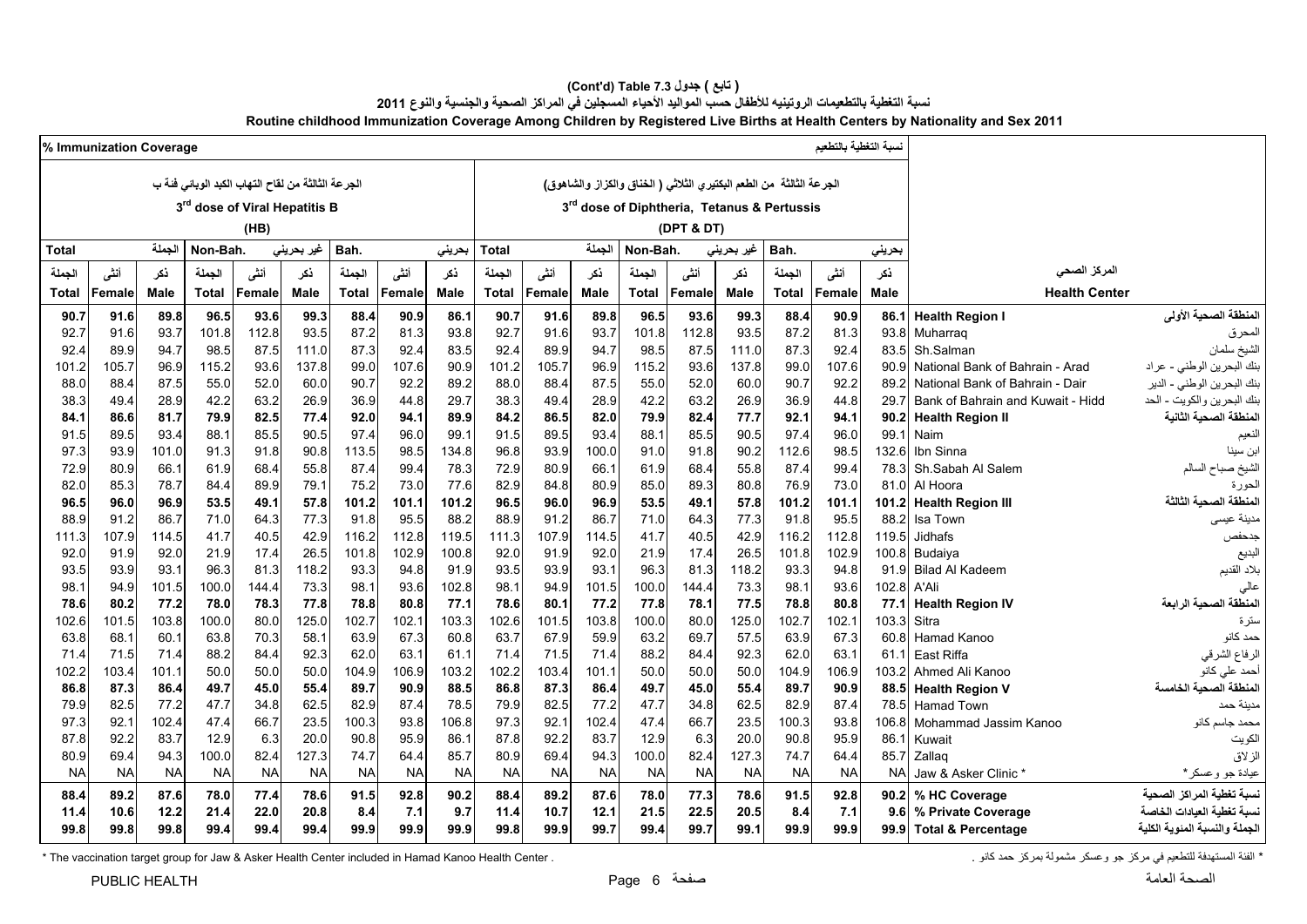#### **(Cont'd) Table 7.3 جدول ) تابع( نسبة التغطية بالتطعيمات الروتينيه لألطفال حسب المواليد األحياء المسجلين في المراكز الصحية والجنسية والنوع <sup>2011</sup> Routine childhood Immunization Coverage Among Children by Registered Live Births at Health Centers by Nationality and Sex 2011**

|              | % Immunization Coverage |               |              |              |                                               |              |              |              |              |              |              |              |                                                                      |              |               | نسبة التغطية بالتطعيم |              |                                                  |                               |
|--------------|-------------------------|---------------|--------------|--------------|-----------------------------------------------|--------------|--------------|--------------|--------------|--------------|--------------|--------------|----------------------------------------------------------------------|--------------|---------------|-----------------------|--------------|--------------------------------------------------|-------------------------------|
|              |                         |               |              |              | الجرعة الثالثة من لقاح الكروية الرئوية المدمج |              |              |              |              |              |              |              | الجرعة الثالثة من لقاح هيموفيلس الأنفلونزا (المستديمة النزلية فئة ب) |              |               |                       |              |                                                  |                               |
|              |                         |               |              |              | 3rd dose of Pnemococcal Conjugate             |              |              |              |              |              |              |              | 3rd dose of Haemophilus Influenzae B                                 |              |               |                       |              |                                                  |                               |
|              |                         |               |              |              |                                               |              |              |              |              |              |              |              |                                                                      |              |               |                       |              |                                                  |                               |
|              |                         |               |              |              |                                               |              |              |              |              |              |              |              | (Hib)                                                                |              |               |                       |              |                                                  |                               |
| Total        |                         | الحملة        | Non-Bah.     |              | غير بحريني                                    | Bah.         |              | بحرينى       | <b>Total</b> |              | الحملة       | Non-Bah.     |                                                                      | غیر بحرینی   | Bah.          |                       | بحريني       |                                                  |                               |
| الجملة       | أنشى                    | نكر           | الجملة       | أننى         | ذكر                                           | الجملة       | أنشى         | نكر          | الجملة       | أنشى         | ذكر          | الجملة       | أننى                                                                 | نكر          | الجملة        | أننسى                 | نكر          | المركز الصحى                                     |                               |
| <b>Total</b> | Female                  | <b>Male</b>   | <b>Total</b> | Female       | Male                                          | <b>Total</b> | Female       | Male         | Total        | Female       | <b>Male</b>  | <b>Total</b> | Female                                                               | <b>Male</b>  | <b>Total</b>  | Female                | <b>Male</b>  | <b>Health Center</b>                             |                               |
| 91.1         | 92.2                    | 89.9          | 96.4         | 93.6         | 99.1                                          | 89.0         | 91.7         | 86.4         | 90.7         | 91.6         | 89.8         | 96.5         | 93.6                                                                 | 99.3         | 88.4          | 90.9                  | 86.1         | <b>Health Region I</b>                           | المنطقة الصحية الأولى         |
| 92.7         | 91.6                    | 93.7          | 101.8        | 112.8        | 93.5                                          | 87.2         | 81.3         | 93.8         | 92.7         | 91.6         | 93.7         | 101.8        | 112.8                                                                | 93.5         | 87.2          | 81.3                  | 93.8         | Muharraq                                         | المحرق                        |
| 93.8         | 92.2                    | 95.3          | 97.9         | 86.9         | 110.3                                         | 90.4         | 97.7         | 84.8         | 92.4         | 89.9         | 94.7         | 98.5         | 87.5                                                                 | 111.0        | 87.3          | 92.4                  | 83.5         | Sh.Salman                                        | ا<br>الشيخ سلمان              |
| 101.3        | 106.0                   | 96.9          | 116.3        | 95.7         | 137.8                                         | 99.0         | 107.6        | 90.9         | 101.2        | 105.7        | 96.9         | 115.2        | 93.6                                                                 | 137.8        | 99.0          | 107.6                 | 90.9         | National Bank of Bahrain - Arad                  | بنك البحرين الوطني - عراد     |
| 88.0         | 88.4                    | 87.5          | 55.0         | 52.0         | 60.0                                          | 90.7         | 92.2         | 89.2         | 88.0         | 88.4         | 87.5         | 55.0         | 52.0                                                                 | 60.0         | 90.7          | 92.2                  | 89.2         | National Bank of Bahrain - Dair                  | بنك البحرين الوطني - الدير    |
| 38.3         | 49.4                    | 28.9          | 42.2         | 63.2         | 26.9                                          | 36.9         | 44.8         | 29.7         | 38.3         | 49.4         | 28.9         | 42.2         | 63.2                                                                 | 26.9         | 36.9          | 44.8                  | 29.7         | Bank of Bahrain and Kuwait - Hidd                | بنك البحرين والكويت - الحد    |
| 87.7         | 90.7                    | 84.8          | 85.3         | 88.7         | 82.1                                          | 92.1         | 94.3         | 89.9         | 84.1         | 86.6         | 81.7         | 79.8         | 82.4                                                                 | 77.4         | 92.1          | 94.3                  | 89.9         | <b>Health Region II</b>                          | المنطقة الصحية الثانية        |
| 97.6         | 97.2                    | 97.9          | 97.6         | 98.0         | 97.3                                          | 97.4         | 96.0         | 99.1         | 91.5         | 89.5         | 93.4         | 88.1         | 85.5                                                                 | 90.5         | 97.4          | 96.0                  | 99.1         | Naim                                             | الفعيم                        |
| 101.9        | 97.6                    | 106.5         | 97.7         | 97.3         | 98.0                                          | 113.5        | 98.5         | 134.8        | 96.8         | 93.9         | 100.0        | 91.0         | 91.8                                                                 | 90.2         | 112.6         | 98.5                  | 132.6        | Ibn Sinna                                        | ابن سينا                      |
| 72.9         | 80.4                    | 66.5          | 61.9         | 67.5         | 56.6                                          | 87.4         | 99.4         | 78.3         | 72.9         | 80.9         | 66.1         | 61.9         | 68.4                                                                 | 55.8         | 87.4          | 99.4                  | 78.3         | Sh.Sabah Al Salem                                | الشيخ صباح السالم             |
| 87.4         | 92.2                    | 82.6          | 91.5         | 98.8         | 84.3                                          | 76.0         | 74.6         | 77.6         | 82.4         | 85.3         | 79.6         | 84.4         | 89.3                                                                 | 79.7         | 76.9          | 74.6                  | 79.3         | Al Hoora                                         | الحورة                        |
| 96.6         | 96.1                    | 97.1          | 53.5         | 49.1         | 57.8                                          | 101.3        | 101.3        | 101.4        | 96.5         | 96.0         | 96.9         | 53.5         | 49.1                                                                 | 57.8         | 101.2         | 101.1                 | 101.2        | <b>Health Region III</b>                         | المنطقة الصحية الثالثة        |
| 88.9         | 91.2                    | 86.7          | 71.0         | 64.3         | 77.3                                          | 91.8         | 95.5         | 88.2         | 88.9         | 91.2         | 86.7         | 71.0         | 64.3                                                                 | 77.3         | 91.8          | 95.5                  | 88.2         | Isa Town                                         | مدينة عيسى                    |
| 111.3        | 107.9                   | 114.5         | 41.7         | 40.5         | 42.9                                          | 116.2        | 112.8        | 119.5        | 111.3        | 107.9        | 114.5        | 41.7         | 40.5                                                                 | 42.9         | 116.2         | 112.8                 | 119.5        | Jidhafs                                          | جدحفص                         |
| 92.0         | 91.9                    | 92.0          | 21.9         | 17.4         | 26.5                                          | 101.8        | 102.9        | 100.8        | 92.0         | 91.9         | 92.0         | 21.9         | 17.4                                                                 | 26.5         | 101.8         | 102.9                 | 100.8        | Budaiya                                          | البديع                        |
| 95.4         | 95.5                    | 95.3          | 96.3         | 81.3         | 118.2                                         | 95.3         | 96.5         | 94.1         | 93.5         | 93.9         | 93.1         | 96.3         | 81.3                                                                 | 118.2        | 93.3          | 94.8                  | 91.9         | <b>Bilad Al Kadeem</b>                           | بلاد القديم                   |
| 98.1         | 94.9                    | 101.5         | 100.0        | 144.4        | 73.3                                          | 98.1         | 93.6         | 102.8        | 98.1         | 94.9         | 101.5        | 100.0        | 144.4                                                                | 73.3         | 98.1          | 93.6                  | 102.8        | A'Ali                                            |                               |
| 79.2         | 80.7                    | 77.8          | 80.2         | 79.4         | 81.0                                          | 78.9         | 81.1         | 76.9         | 78.6         | 80.2         | 77.2         | 77.9         | 78.3                                                                 | 77.5         | 78.8          | 80.8                  | 77.1         | <b>Health Region IV</b>                          | المنطقة الصحية الرابعة        |
| 103.5        | 102.0                   | 104.9         | 122.2        | 80.0         | 175.0                                         | 103.0        | 102.7        | 103.3        | 102.6        | 101.5        | 103.8        | 100.0        | 80.0                                                                 | 125.0        | 102.7         | 102.1                 | 103.3        | Sitra                                            | ستر ۃ                         |
| 63.1         | 68.1                    | 58.7          | 64.4         | 71.6         | 58.1                                          | 62.6         | 66.8         | 59.0         | 63.8         | 68.1         | 59.9         | 63.5         | 70.3                                                                 | 57.5         | 63.9          | 67.3                  | 60.8         | Hamad Kanoo                                      | حمد کانو                      |
| 73.2         | 72.7                    | 73.6          | 90.8         | 85.6         | 96.6                                          | 63.3         | 64.3         | 62.4         | 71.4         | 71.5         | 71.4         | 88.2         | 84.4                                                                 | 92.3         | 62.0          | 63.1                  | 61.1         | East Riffa                                       | الرفاع الشرقي                 |
| 102.2        | 103.4                   | 101.1         | 50.0         | 50.0         | 50.0                                          | 104.9        | 106.9        | 103.2        | 102.2        | 103.4        | 101.1        | 50.0         | 50.0                                                                 | 50.0         | 104.9         | 106.9                 | 103.2        | Ahmed Ali Kanoo                                  | أحمد على كانو                 |
| 87.3         | 87.9                    | 86.7          | 49.7         | 45.0         | 55.4                                          | 90.2<br>82.9 | 91.6<br>87.4 | 88.9<br>78.5 | 86.8<br>79.9 | 87.3<br>82.5 | 86.4<br>77.2 | 49.7<br>47.7 | 45.0<br>34.8                                                         | 55.4<br>62.5 | 89.7<br>82.9  | 90.9<br>87.4          | 88.5<br>78.5 | <b>Health Region V</b>                           | المنطقة الصحية الخامسة        |
| 79.9         | 82.5<br>94.5            | 77.2<br>103.7 | 47.7<br>47.4 | 34.8<br>66.7 | 62.5<br>23.5                                  | 102.3        | 96.4         | 108.0        | 97.3         | 92.1         | 102.4        | 47.4         | 66.7                                                                 | 23.5         |               | 93.8                  |              | <b>Hamad Town</b><br>106.8 Mohammad Jassim Kanoo | مدبنة حمد                     |
| 99.1<br>87.8 | 92.2                    | 83.7          | 12.9         | 6.3          | 20.0                                          | 90.8         | 95.9         | 86.1         | 87.8         | 92.2         | 83.7         | 12.9         | 6.3                                                                  | 20.0         | 100.3<br>90.8 | 95.9                  | 86.1         | Kuwait                                           | محمد جاسم کانو<br>الكويت      |
| 80.9         | 69.4                    | 94.3          | 100.0        | 82.4         | 127.3                                         | 74.7         | 64.4         | 85.7         | 80.9         | 69.4         | 94.3         | 100.0        | 82.4                                                                 | 127.3        | 74.7          | 64.4                  | 85.7         | Zallag                                           | الزلاق                        |
| NA           | <b>NA</b>               | <b>NA</b>     | <b>NA</b>    | <b>NA</b>    | <b>NA</b>                                     | <b>NA</b>    | <b>NA</b>    | <b>NA</b>    | <b>NA</b>    | <b>NA</b>    | <b>NA</b>    | <b>NA</b>    | <b>NA</b>                                                            | <b>NA</b>    | NA            | <b>NA</b>             | NA.          | Jaw & Asker Clinic *                             | عيادة جو وعسكر *              |
|              |                         |               |              |              |                                               |              |              |              |              |              |              |              |                                                                      |              |               |                       |              |                                                  |                               |
| 89.1         | 90.1                    | 88.2          | 80.5         | 80.0         | 81.1                                          | 91.7         | 93.2         | 90.3         | 88.3         | 89.2         | 87.5         | 77.9         | 77.3                                                                 | 78.5         | 91.5          | 92.8                  | 90.2         | % HC Coverage                                    | لسبة تغطية المراكز الصحية     |
| 10.9         | 9.9                     | 11.7          | 19.5         | 20.0         | 18.9                                          | 8.3          | 6.8          | 9.6          | 11.4         | 10.6         | 12.2         | 21.5         | 22.0                                                                 | 21.0         | 8.4           | 7.1                   | 9.6          | % Private Coverage                               | نسدة تغطية العبادات الخاصة    |
| 100.0        | 100.0                   | 100.0         | 100.0        | 100.0        | 100.0                                         | 100.0        | 100.0        | 100.0        | 99.8         | 99.8         | 99.8         | 99.4         | 99.3                                                                 | 99.5         | 99.9          | 99.9                  |              | 99.8 Total & Percentage                          | الجملة والنسبة المئوية الكلية |

\* The vaccination target group for Jaw & Asker Health Center included in Hamad Kanoo Health Center . كانو حمد كانو حمد كانو حمد كانو حمد كانو . في مركز حمد كانو حمد كانو حمد كانو . "The vaccination target group for Jaw &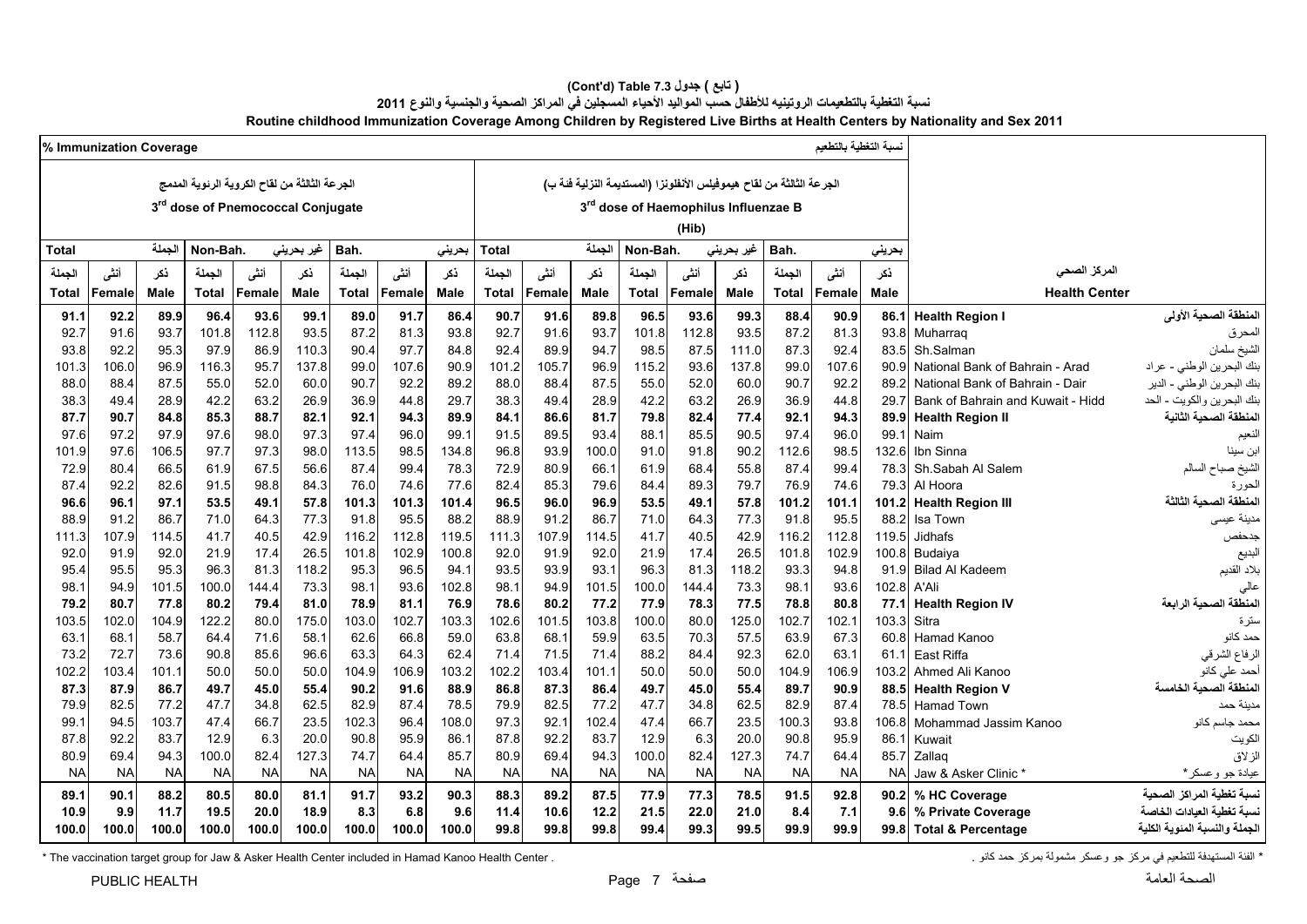|              | % Immunization Coverage |             |           |                                                                       |            |           | نسبة التغطية بالتطعيم |             |                                   |                               |
|--------------|-------------------------|-------------|-----------|-----------------------------------------------------------------------|------------|-----------|-----------------------|-------------|-----------------------------------|-------------------------------|
|              |                         |             |           | الجرعة الثانية من لقاح الروتا<br>2 <sup>nd</sup> dose of Rota vaccine |            |           |                       |             |                                   |                               |
| <b>Total</b> |                         | الحملة      | Non-Bah.  |                                                                       | غير بحريني | Bah.      |                       | بحريني      |                                   |                               |
| الجملة       | أنشى                    | نكر         | الجملة    | أنشى                                                                  | نكر        | الحملة    | أنشى                  | ذكر         | المركز الصحى                      |                               |
| <b>Total</b> | Female                  | <b>Male</b> | Total     | Female                                                                | Male       | Total     | Female                | <b>Male</b> | <b>Health Center</b>              |                               |
| 89.6         | 91.3                    | 88.0        | 89.2      | 89.0                                                                  | 89.4       | 89.8      | 92.2                  | 87.5        | <b>Health Region I</b>            | المنطقة الصحية الأولى         |
| 92.0         | 93.5                    | 90.5        | 99.7      | 109.9                                                                 | 91.9       | 87.4      | 85.5                  | 89.5        | Muharrag                          | لمحرق                         |
| 84.7         | 83.9                    | 85.5        | 82.2      | 76.1                                                                  | 89.0       | 86.8      | 91.8                  | 83.0        | Sh.Salman                         | الشيخ سلمان                   |
| 99.6         | 104.5                   | 94.9        | 114.1     | 114.9                                                                 | 113.3      | 97.3      | 102.8                 | 92.2        | National Bank of Bahrain - Arad   | بنك البحرين الوطني - عراد     |
| 90.1         | 92.5                    | 87.5        | 60.0      | 52.0                                                                  | 73.3       | 92.5      | 96.7                  | 88.3        | National Bank of Bahrain - Dair   | بنك البحرين الوطني - الدير    |
| 56.3         | 50.6                    | 61.1        | 40.0      | 36.8                                                                  | 42.3       | 62.3      | 55.2                  | 68.8        | Bank of Bahrain and Kuwait - Hidd | بنك البحرين والكويت - الحد    |
| 82.9         | 83.0                    | 82.7        | 75.5      | 77.1                                                                  | 74.0       | 96.6      | 93.9                  | 99.3        | <b>Health Region II</b>           | المنطقة الصحية الثانية        |
| 90.4         | 86.4                    | 94.3        | 88.8      | 90.5                                                                  | 87.3       | 93.2      | 79.8                  | 108.2       | Naim                              | النعيم                        |
| 83.0         | 81.6                    | 84.4        | 67.7      | 65.3                                                                  | 69.9       | 124.3     | 118.5                 | 132.6       | Ibn Sinna                         | ابن سينا                      |
| 73.8         | 73.1                    | 74.4        | 61.5      | 60.1                                                                  | 62.8       | 89.9      | 92.3                  | 88.2        | Sh.Sabah Al Salem                 | لشيخ صباح السالم              |
| 88.5         | 96.1                    | 80.9        | 85.3      | 94.6                                                                  | 76.2       | 97.5      | 100.0                 | 94.8        | Al Hoora                          | لحور ۃ                        |
| 93.8         | 93.5                    | 94.1        | 54.0      | 51.3                                                                  | 56.7       | 98.1      | 98.1                  | 98.2        | <b>Health Region III</b>          | لمنطقة الصحية الثالثة         |
| 88.4         | 89.8                    | 87.0        | 76.6      | 74.1                                                                  | 79.0       | 90.3      | 92.3                  | 88.4        | Isa Town                          | مدينة عيسى                    |
| 111.2        | 114.0                   | 108.5       | 51.2      | 47.6                                                                  | 54.8       | 115.4     | 118.7                 | 112.2       | Jidhafs                           | جدحفص                         |
| 78.7         | 79.7                    | 77.8        | 16.0      | 15.1                                                                  | 16.9       | 87.6      | 89.3                  | 86.0        | Budaiya                           | البديع                        |
| 96.7         | 90.6                    | 103.0       | 63.0      | 62.5                                                                  | 63.6       | 98.7      | 92.6                  | 105.0       | <b>Bilad Al Kadeem</b>            | بلاد القديم                   |
| 102.5        | 93.5                    | 111.8       | 104.2     | 111.1                                                                 | 100.0      | 102.4     | 93.1                  | 112.4       | A'Ali                             | عالي                          |
| 75.6         | 75.5                    | 75.7        | 74.0      | 68.6                                                                  | 79.6       | 76.1      | 77.7                  | 74.6        | <b>Health Region IV</b>           | لمنطقة الصحية الرابعة         |
| 96.8         | 98.8                    | 94.8        | 94.4      | 70.0                                                                  | 125.0      | 96.9      | 99.7                  | 94.1        | Sitra                             | سترة                          |
| 69.6         | 68.5                    | 70.6        | 76.3      | 69.7                                                                  | 82.1       | 67.1      | 68.0                  | 66.3        | Hamad Kanoo                       | حمد كانو                      |
| 62.4         | 61.6                    | 63.1        | 72.3      | 67.7                                                                  | 77.4       | 56.8      | 57.6                  | 56.1        | <b>East Riffa</b>                 | الرفاع الشرقي                 |
| 98.0         | 98.3                    | 97.7        | 62.5      | 71.4                                                                  | 50.0       | 99.8      | 100.0                 | 99.6        | Ahmed Ali Kanoo                   | حمد على كانو                  |
| 82.3         | 84.0                    | 80.6        | 49.7      | 50.0                                                                  | 49.4       | 84.8      | 86.9                  | 82.7        | <b>Health Region V</b>            | لمنطقة الصحية الخامسة         |
| 72.8         | 74.1                    | 71.5        | 39.5      | 34.8                                                                  | 45.0       | 76.0      | 78.1                  | 73.8        | <b>Hamad Town</b>                 | مدينة حمد                     |
| 93.8         | 96.0                    | 91.5        | 57.9      | 61.9                                                                  | 52.9       | 96.0      | 98.4                  | 93.6        | Mohammad Jassim Kanoo             | محمد جاسم كانو                |
| 87.4         | 90.4                    | 84.6        | 35.5      | 56.3                                                                  | 13.3       | 89.5      | 91.8                  | 87.3        | Kuwait                            | الكويت                        |
| 63.5         | 61.3                    | 66.0        | 85.7      | 70.6                                                                  | 109.1      | 56.3      | 57.8                  | 54.8        | Zallag                            | الزلاق                        |
| <b>NA</b>    | <b>NA</b>               | <b>NA</b>   | <b>NA</b> | <b>NA</b>                                                             | <b>NA</b>  | <b>NA</b> | <b>NA</b>             | <b>NA</b>   | Jaw & Asker Clinic*               | عيادة جو وعسكر*               |
| 85.8         | 86.3                    | 85.3        | 74.0      | 72.7                                                                  | 75.1       | 89.4      | 90.5                  | 88.3        | % HC Coverage                     | نسبة تغطية المراكز الصحية     |
| 10.1         | 10.1                    | 10.0        | 16.9      | 16.9                                                                  | 16.9       | 8.1       | 8.1                   | 8.0         | % Private Coverage                | نسبة تغطية العيادات الخاصة    |
| 95.9         | 96.5                    | 95.3        | 90.8      | 89.6                                                                  | 92.0       | 97.4      | 98.6                  | 96.3        | <b>Total &amp; Percentage</b>     | الجملة والنسبة المئوية الكلية |

#### **(Cont'd) Table 7.3 جدول ) تابع(**

**نسبة التغطية بالتطعيمات الروتينيه لألطفال حسب المواليد األحياء المسجلين في المراكز الصحية والجنسية والنوع <sup>2011</sup> Routine childhood Immunization Coverage Among Children by Registered Live Births at Health Centers by Nationality and Sex 2011**

\* The vaccination target group for Jaw & Asker Health Center included in Hamad Kanoo Health Center . . كانو حمد بمركز مشمولة وعسكر جو مركز في للتطعيم المستھدفة الفئة\*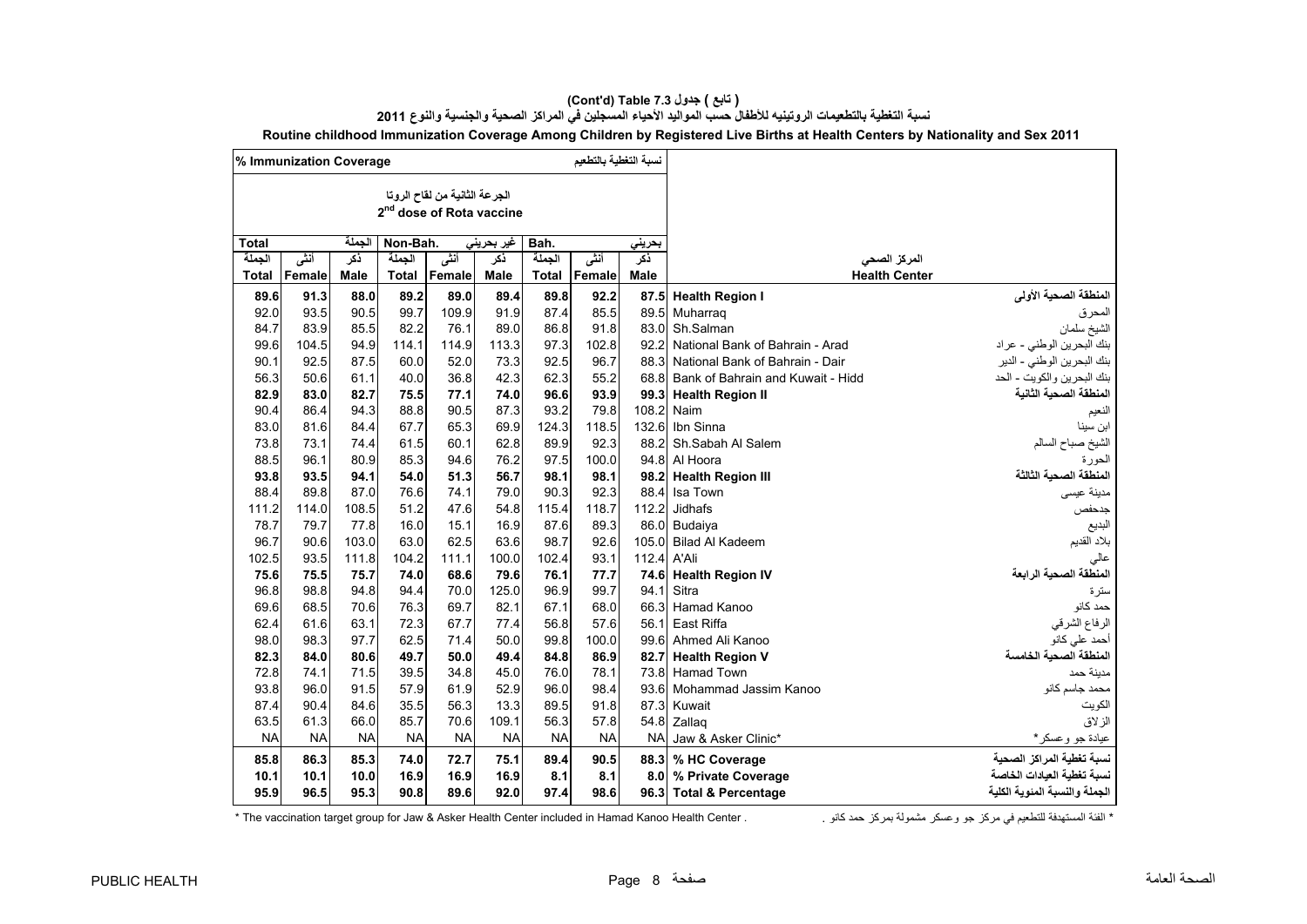<span id="page-9-0"></span>

|              |                         |              |              |                                                         |                   |                   |                   |                   |              |                  |               |              |              |                                                        |              |              |                       | Routine childhood Immunization Coverage Among Children (1 - 6 Years) and Pregnant Women by Registered Live Births at Health Centers and Nationality and Sex 2011 |                                                          |
|--------------|-------------------------|--------------|--------------|---------------------------------------------------------|-------------------|-------------------|-------------------|-------------------|--------------|------------------|---------------|--------------|--------------|--------------------------------------------------------|--------------|--------------|-----------------------|------------------------------------------------------------------------------------------------------------------------------------------------------------------|----------------------------------------------------------|
|              | % Immunization Coverage |              |              |                                                         |                   |                   |                   |                   |              |                  |               |              |              |                                                        |              |              | نسبة التغطية بالتطعيم |                                                                                                                                                                  |                                                          |
|              |                         |              |              | الجرعة الثانية من لقاح الحصبة والحصبة الألمانية والنكاف |                   |                   |                   |                   |              |                  |               |              |              | الجرعة الأولى من لقاح الحصبة والحصبة الالمانية والنكاف |              |              |                       |                                                                                                                                                                  |                                                          |
|              |                         |              |              | 2 <sup>nd</sup> dose of Mumps, Measles, Rubella         |                   |                   |                   |                   |              |                  |               |              |              | 1st dose of Mumps, Measles, Rubella                    |              |              |                       |                                                                                                                                                                  |                                                          |
|              |                         |              |              | (MMR2)                                                  |                   |                   |                   |                   |              |                  |               |              | (MMR1)       |                                                        |              |              |                       |                                                                                                                                                                  |                                                          |
| <b>Total</b> |                         | الجملة       | Non-Bah.     |                                                         | غير بحريني        | Bah.              |                   | بحريني            | <b>Total</b> |                  | الجملة        | Non-Bah.     |              | غير بحريني                                             | Bah.         |              | بحريني                |                                                                                                                                                                  |                                                          |
| الجملة       | أنشى                    | ذكر          | الجملة       | أنشى                                                    | نكر               | الجملة            | أنشى              | نكر               | الجملة       | أنشى             | ذكر           | الجملة       | أنشى         | نكر                                                    | الجملة       | أنشى         | نكر                   | المركز الصحي                                                                                                                                                     |                                                          |
| Total        | Female                  | Male         | <b>Total</b> | Female                                                  | Male              | <b>Total</b>      | Female            | Male              | <b>Total</b> | Female           | Male          | <b>Total</b> | Female       | Male                                                   | <b>Total</b> | Female       | <b>Male</b>           | <b>Health Center</b>                                                                                                                                             |                                                          |
| 83.6         | 82.7                    | 84.5         | 102.4        | 96.2                                                    | 109.2             | 78.2              | 78.4              | 77.9              | 92.4         | 92.9             | 92.0          | 100.8        | 104.9        | 96.9                                                   | 89.2         | 88.3         | 90.0                  | <b>Health Region I</b>                                                                                                                                           | المنطقة الصحية الأولى                                    |
| 98.0         | 101.4                   | 94.5         | 112.9        | 116.5                                                   | 109.1             | 90.8              | 93.9              | 87.7              | 91.9         | 91.9             | 91.9          | 91.1         | 105.7        | 80.0                                                   | 92.3         | 85.1         | 100.4                 | Muharraq                                                                                                                                                         | المحرق                                                   |
| 57.8         | 53.7                    | 61.6         | 74.7         | 65.9                                                    | 84.5              | 49.4              | 46.7              | 51.6              | 95.6         | 96.3             | 95.0          | 107.3        | 105.1        | 109.7                                                  | 85.8         | 87.1         | 84.8                  | Sh.Salman                                                                                                                                                        | الشيخ سلمان                                              |
| 73.3         | 70.2                    | 76.6         | 119.7        | 111.8                                                   | 128.1             | 68.1              | 65.4              | 70.8              | 102.2        | 104.5            | 100.0         | 145.7        | 134.0        | 157.8                                                  | 95.5         | 99.7         | 91.5                  | National Bank of Bahrain - Arad                                                                                                                                  | بنك البحرين الوطني - عراد                                |
| 102.9        | 107.3                   | 99.1         | 155.2        | 115.8                                                   | 230.0             | 99.0              | 106.4             | 93.1              | 87.2         | 84.3             | 90.2          | 75.0         | 72.0         | 80.0                                                   | 88.2         | 85.6         | 90.8                  | National Bank of Bahrain - Dair                                                                                                                                  | بنك البحرين الوطني - الدير                               |
| <b>NA</b>    | <b>NA</b>               | <b>NA</b>    | <b>NA</b>    | <b>NA</b>                                               | <b>NA</b>         | <b>NA</b>         | <b>NA</b>         | <b>NA</b>         | <b>NA</b>    | <b>NA</b>        | <b>NA</b>     | <b>NA</b>    | <b>NA</b>    | <b>NA</b>                                              | <b>NA</b>    | <b>NA</b>    | <b>NA</b>             | Bank of Bahrain and Kuwait - Hidd                                                                                                                                | بنك البحرين والكويت - الحد                               |
| 85.0         | 88.7                    | 81.6         | 96.2         | 105.1                                                   | 88.2              | 69.6              | 67.5              | 71.8              | 104.2        | 103.7            | 104.7         | 110.8        | 110.1        | 111.4                                                  | 92.0         | 91.9         | 92.1                  | <b>Health Region II</b>                                                                                                                                          | المنطقة الصحية الثانية                                   |
| 75.0         | 81.5                    | 69.1         | 83.4         | 94.8                                                    | 72.8              | 64.1              | 64.0              | 64.2              | 112.2        | 104.6            | 119.6         | 123.8        | 118.0        | 129.0                                                  | 91.5         | 83.1         | 100.9                 | Naim                                                                                                                                                             | النعيم                                                   |
| 74.7         | 74.6                    | 74.8         | 79.8         | 82.4                                                    | 77.0              | 66.1              | 62.2              | 70.7              | 110.0        | 108.5            | 111.6         | 109.3        | 116.3        | 102.6                                                  | 111.7        | 90.8         | 141.3                 | Ibn Sinna                                                                                                                                                        | ابن سينا                                                 |
| 73.1         | 76.0                    | 70.4         | 77.9         | 87.4                                                    | 69.8              | 68.5              | 65.9              | 71.0              | 90.8         | 98.2             | 84.5          | 92.1         | 90.4         | 93.8                                                   | 89.1         | 109.7        | 73.4                  | Sh.Sabah Al Salem                                                                                                                                                | الشيخ صباح السالم                                        |
| 142.4        | 150.3                   | 135.7        | 158.5        | 177.2                                                   | 144.4             | 99.0              | 92.5              | 106.7             | 111.7        | 106.9            | 116.5         | 121.8        | 122.0        | 121.5                                                  | 83.5         | 66.7         | 101.7                 | Al Hoora                                                                                                                                                         | الحورة                                                   |
| 86.6         | 85.1                    | 88.0         | 42.3         | 40.9                                                    | 43.9              | 90.9              | 89.8              | 92.0              | 100.2        | 98.7             | 101.7         | 62.1         | 52.5         | 71.5                                                   | 104.4        | 103.8        | 105.0                 | <b>Health Region III</b>                                                                                                                                         | المنطقة الصحبة الثالثة                                   |
| 76.1         | 73.1                    | 79.0         | 61.5         | 56.7                                                    | 67.6              | 77.8              | 75.3              | 80.2              | 91.1         | 89.9             | 92.3          | 78.8         | 64.3         | 92.4                                                   | 93.2         | 94.1         | 92.3                  | Isa Town                                                                                                                                                         | مدينة عيسى                                               |
| 109.1        | 110.7                   | 107.4        | 39.1         | 35.3                                                    | 43.3              | 112.9             | 115.2             | 110.6             | 114.7        | 113.4            | 116.1         | 51.2         | 54.8         | 47.6                                                   | 119.2        | 117.5        | 120.8                 | Jidhafs                                                                                                                                                          | جدحفص                                                    |
| 73.8         | 74.7                    | 72.8         | 19.5         | 22.0                                                    | 17.2              | 82.8              | 83.4              | 82.2              | 96.6         | 94.0             | 99.1          | 30.2         | 22.1         | 38.6                                                   | 106.0        | 104.7        |                       | 107.3 Budaiya                                                                                                                                                    | البديع                                                   |
| 85.0         | 78.9                    | 91.1         | 48.5         | 50.0                                                    | 47.1              | 87.7              | 81.0              | 94.5              | 102.7        | 105.3            | 100.0         | 111.1        | 81.3         | 154.5                                                  | 102.2        | 107.0        | 97.3                  | <b>Bilad Al Kadeem</b>                                                                                                                                           | بلاد القديم                                              |
| 92.8         | 88.2                    | 97.2         | 77.3         | 53.8                                                    | 111.1             | 93.3              | 89.7              | 96.8              | 100.4        | 97.2             | 103.8         | 108.3        | 133.3        | 93.3                                                   | 100.1        | 96.2         | 104.3                 | A'Ali                                                                                                                                                            | عالي                                                     |
| 84.1         | 81.9                    | 86.3         | 83.9         | 81.1                                                    | 86.7              | 84.2              | 82.2              | 86.1              | 79.3         | 81.2             | 77.6          | 89.1         | 84.4         | 94.0                                                   | 76.4         | 80.1         | 73.1                  | <b>Health Region IV</b>                                                                                                                                          | المنطقة الصحية الرابعة                                   |
| 98.4         | 92.7                    | 103.8        | 45.8         | 40.0                                                    | 55.6              | 99.7              | 94.4              | 104.7             | 105.2        | 105.6            | 104.9         | 138.9        | 170.0        | 100.0                                                  | 104.3        | 103.6        | 105.0                 | Sitra                                                                                                                                                            | سترة                                                     |
| 79.0         | 76.4                    | 81.5         | 77.7         | 69.9                                                    | 85.1              | 79.7              | 79.8              | 79.6              | 64.9         | 66.0             | 63.9          | 86.5         | 90.3         | 83.2                                                   | 56.9         | 57.1         | 56.7                  | Hamad Kanoo                                                                                                                                                      | حمد كانو                                                 |
| 76.3         | 77.7                    | 74.9         | 91.7         | 93.5                                                    | 89.8              | 66.6              | 67.0              | 66.3              | 71.4         | 72.4             | 70.4          | 91.4         | 80.6         | 103.4                                                  | 60.1         | 67.1         | 54.3                  | East Riffa                                                                                                                                                       | الرفاع الشرقي                                            |
| <b>NA</b>    | <b>NA</b>               | <b>NA</b>    | <b>NA</b>    | <b>NA</b><br>44.2                                       | <b>NA</b><br>53.3 | <b>NA</b><br>89.3 | <b>NA</b><br>86.1 | <b>NA</b><br>92.5 | 101.4        | 107.8            | 95.8          | 41.7         | 28.6         | 60.0                                                   | 104.5        | 112.8        | 97.2                  | Ahmed Ali Kanoo*                                                                                                                                                 | أحمد على كانو *<br>المنطقة الصحبة الخامسة                |
| 85.9         | 82.9<br>85.0            | 88.9         | 49.1<br>47.3 | 39.5                                                    | 55.6              | 86.9              | 89.8              | 84.1              | 86.9         | 86.2<br>81.1     | 87.7          | 44.8<br>37.2 | 41.0         | 49.4<br>35.0                                           | 90.2<br>84.3 | 90.0<br>85.4 | 90.4                  | <b>Health Region V</b><br>83.3 Hamad Town                                                                                                                        | مدينة حمد                                                |
| 83.3<br>87.4 | 82.9                    | 81.5<br>92.3 | 26.8         | 38.1                                                    | 20.0              | 94.0              | 86.3              | 102.9             | 80.3<br>99.2 | 94.2             | 79.4<br>104.3 | 68.4         | 39.1<br>57.1 | 82.4                                                   | 101.1        | 96.7         | 105.5                 | Mohammad Jassim Kanoo                                                                                                                                            | محمد جاسم كانو                                           |
| 78.2         | 72.1                    | 84.1         | 7.7          |                                                         | 14.3              | 83.0              | 76.7              | 89.1              | 89.3         | 91.7             | 87.1          | 22.6         | 12.5         | 33.3                                                   | 92.0         | 95.1         | 89.1                  | Kuwait                                                                                                                                                           | الكويت                                                   |
| <b>NA</b>    | <b>NA</b>               | <b>NA</b>    | <b>NA</b>    | <b>NA</b>                                               | <b>NA</b>         | <b>NA</b>         | <b>NA</b>         | <b>NA</b>         | 58.3         | 50.0             | 67.9          | 60.7         | 52.9         | 72.7                                                   | 57.5         | 48.9         | 66.7                  | Zallag **                                                                                                                                                        | الزلاق **                                                |
| <b>NA</b>    | <b>NA</b>               | <b>NA</b>    | <b>NA</b>    | <b>NA</b>                                               | <b>NA</b>         | <b>NA</b>         | <b>NA</b>         | <b>NA</b>         | <b>NA</b>    | <b>NA</b>        | <b>NA</b>     | <b>NA</b>    | <b>NA</b>    | <b>NA</b>                                              | <b>NA</b>    | <b>NA</b>    | <b>NA</b>             | Jaw & Asker Clinic***                                                                                                                                            | <u>عیادة جو</u> وعسکر ***                                |
|              |                         |              |              |                                                         |                   |                   |                   |                   |              |                  |               |              |              |                                                        |              |              |                       |                                                                                                                                                                  |                                                          |
| 85.2         | 84.3                    | 86.2         | 84.5         | 85.4                                                    | 83.5              | 85.5              | 84.0              | 86.9              | 92.8         | 92.7             | 92.9          | 94.2         | 91.8         | 96.6                                                   | 92.3         | 92.9         |                       | 91.8 % HC Coverage                                                                                                                                               | نسبة تغطية المر اكز الصحية<br>نسبة تغطية العيادات الخاصة |
| 12.8         | 12.8                    | 12.7         | 12.7         | 10.4                                                    | 15.0              | 12.8              | 13.5              | 12.1              | 7.2          | 7.3              | 7.1           | 5.8          | 8.2          | 3.4                                                    | 7.6          | 7.0          | 8.2                   | % Private Coverage                                                                                                                                               | الجملة والنسبة المنوية الكلية                            |
| 98.0         | 97.1                    | 98.9         | 97.2         | 95.8                                                    | 98.5              | 98.2              | 97.4              | 99.0              | 100          | 100 <sub>l</sub> | 100           | 100          | 100          | 100                                                    | 100          | 100          |                       | 100 Total & Percentage                                                                                                                                           |                                                          |

**جدول 7.4 Table** نسبة التغطية بالتطعيمات الروتينيه للأطفال (1-6 سنوات) والحوامل حسب المواليد الأحياء المسجلين في المراكز الصحية والجنسية والنوع 2011

\* الفئة المستھدفة للتطعيم في مركز احد علي كانو مشمولة بمركز سترة لعمر 5 سنوات المدرسة (المدرسة من التصنيات الم<br>\* المستھدفة للتطعيم في مركز احمد علي كانو مشمولة بمركز سترة لعمر 15 سنوات للتصنيف المستھدفة الفئة المستھدفة ال

\*\*\* The vaccination target group for Jaw & Asker Health Center included in Hamad Kanoo Health Center . كانو . كانو حمد كانو حمد كانو . كانو مستهدفة للتطعيم في مركز جو وعسكر مشمولة بمركز حمد كانو . كان التصافح المستهدفة لل

.<br>ملاحظة : مركز بنك البحرين والكويت الصحي – الحد : تم افتتاحه في أكتوبر 2011 . 2011 . . . . . 2014 . 2011 . . .

\*\* The vaccination target group for Zallaq Health Center included in Kuwait Health Center for 5 years. . سنوات خمس لعمر الكويت بمركز مشمولة االزالق مركز في للتطعيم المستھدفة الفئة\*\*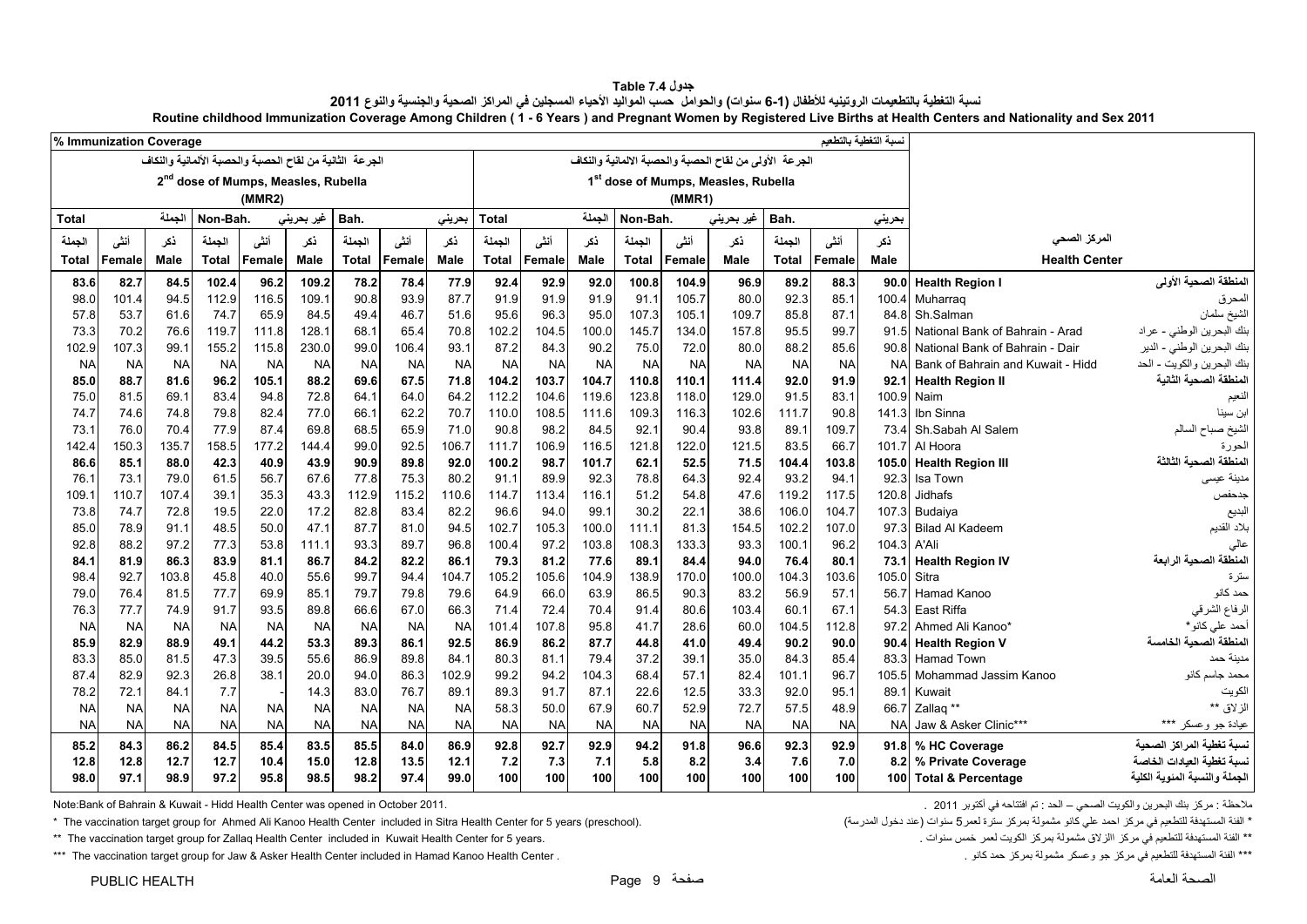| % Immunization Coverage |              |               |                |                       |                    |               |              |               |               |              |               |                |               |                                                   |               |              | لسبة التغطية بالتطعيم |                                   |                                 |
|-------------------------|--------------|---------------|----------------|-----------------------|--------------------|---------------|--------------|---------------|---------------|--------------|---------------|----------------|---------------|---------------------------------------------------|---------------|--------------|-----------------------|-----------------------------------|---------------------------------|
|                         |              |               |                | لقاح الالتهاب السحاني |                    |               |              |               |               |              |               |                |               | الجرعة الثانية من لقاح التهاب الكبد الوباني فنة أ |               |              |                       |                                   |                                 |
|                         |              |               |                | Meningococcal         |                    |               |              |               |               |              |               |                |               | 2 <sup>nd</sup> dose of Hepatitis A               |               |              |                       |                                   |                                 |
|                         |              |               |                | (MPSV4)               |                    |               |              |               |               |              |               |                | (HAV2)        |                                                   |               |              |                       |                                   |                                 |
| <b>Total</b>            |              | الجملة        | Non-Bah.       |                       | غير بحرين <i>ي</i> | Bah.          |              | بحرينى        | <b>Total</b>  |              | الحملة        | Non-Bah.       |               | غیر بحرینی                                        | Bah.          |              | بحريني                |                                   |                                 |
| الجملة                  | أنشى         | نكر           | الجملة         | أنشى                  | نكر                | الجملة        | أنشى         | نكر           | الجملة        | أنشى         | ڏکر           | الجملة         | أنشى          | ذكر                                               | الجملة        | أنشى         | نكر                   | المركز الصحى                      |                                 |
|                         | Female       | Male          | <b>Total</b>   | Female                | Male               | <b>Total</b>  | Female       | Male          | <b>Total</b>  | Female       | Male          | <b>Total</b>   | Female        | Male                                              | Total         | Female       | Male                  | <b>Health Center</b>              |                                 |
| Total                   |              |               |                |                       |                    |               |              |               |               |              |               |                |               |                                                   |               |              |                       |                                   |                                 |
| 93.4                    | 89.4<br>96.0 | 97.3          | 106.1          | 98.2                  | 113.9              | 88.6          | 86.1         | 91.0          | 93.1          | 89.5         | 96.6<br>96.9  | 105.1<br>107.8 | 98.5          | 111.6                                             | 88.5          | 86.1<br>88.0 | 90.4                  | 90.9 Health Region I              | المنطقة الصحية الأولى           |
| 96.5<br>84.2            | 73.9         | 96.9<br>94.2  | 107.8<br>101.0 | 109.2<br>82.7         | 106.5<br>120.3     | 89.2<br>73.5  | 88.0<br>67.8 | 90.4<br>78.7  | 96.5<br>82.9  | 96.0<br>73.9 | 91.7          | 98.1           | 109.2<br>82.7 | 106.5<br>114.4                                    | 89.2<br>73.3  | 67.8         | 78.3                  | Muharraq<br>Sh.Salman             | المحرق<br>الشيخ سلمان           |
| 85.8                    | 79.5         | 91.9          | 102.7          | 94.7                  | 110.9              | 82.8          | 76.8         | 88.7          | 86.3          | 80.1         | 92.4          | 106.3          | 98.2          | 114.5                                             | 82.8          | 76.8         | 887                   | National Bank of Bahrain - Arad   | بنك البحرين الوطني - عراد       |
| 93.3                    | 95.5         | 91.0          | 71.8           | 72.2                  | 71.4               | 95.2          | 97.3         | 93.0          | 92.7          | 95.1         | 90.2          | 64.1           | 66.7          | 61.9                                              | 95.2          | 97.3         | 93.0                  | National Bank of Bahrain - Dair   | بنك البحرين الوطني - الدير      |
| <b>NA</b>               | <b>NA</b>    | <b>NA</b>     | <b>NA</b>      | <b>NA</b>             | <b>NA</b>          | <b>NA</b>     | <b>NA</b>    | <b>NA</b>     | <b>NA</b>     | <b>NA</b>    | <b>NA</b>     | <b>NA</b>      | <b>NA</b>     | <b>NA</b>                                         | <b>NA</b>     | <b>NA</b>    | <b>NA</b>             | Bank of Bahrain and Kuwait - Hidd | بنك البحرين والكويت - الحد      |
| 96.9                    | 95.4         | 98.3          | 102.1          | 98.4                  | 105.6              | 87.8          | 89.8         | 86.0          | 97.0          | 97.6         | 96.5          | 102.2          | 102.3         | 102.2                                             | 87.9          | 89.2         |                       | 86.8 Health Region II             | المنطقة الصحية الثانية          |
| 91.3                    | 91.7         | 90.9          | 95.8           | 91.6                  | 100.0              | 83.8          | 91.9         | 76.0          | 92.2          | 94.2         | 90.1          | 97.2           | 95.6          | 98.8                                              | 83.8          | 91.9         | 76.0                  | Naim                              | النعيم                          |
| 100.0                   | 95.4         | 104.4         | 95.0           | 89.9                  | 100.0              | 116.7         | 115.1        | 118.0         | 101.0         | 100.8        | 101.2         | 96.8           | 97.9          | 95.8                                              | 114.9         | 111.3        |                       | 118.0 Ibn Sinna                   | ابن سينا                        |
| 86.9                    | 83.5         | 90.7          | 92.9           | 85.3                  | 100.4              | 80.0          | 81.3         | 78.9          | 87.4          | 84.0         | 90.5          | 93.7           | 86.2          | 101.3                                             | 80.0          | 81.3         |                       | 78.9 Sh.Sabah Al Salem            | الشيخ صباح السالم               |
| 119.9                   | 121.8        | 118.1         | 130.9          | 136.1                 | 126.1              | 94.8          | 89.2         | 100.0         | 117.5         | 123.5        | 112.0         | 126.6          | 139.1         | 115.0                                             | 96.7          | 87.8         | 105.1                 | Al Hoora                          | الحورة                          |
| 89.2                    | 88.0         | 90.3          | 50.0           | 47.4                  | 52.5               | 93.6          | 92.6         | 94.5          | 89.1          | 87.9         | 90.2          | 49.8           | 47.0          | 52.5                                              | 93.5          | 92.5         |                       | 94.5 Health Region III            | المنطقة الصحبة الثالثة          |
| 84.5                    | 82.1         | 86.8          | 82.3           | 85.0                  | 79.6               | 84.8          | 81.6         | 87.8          | 84.5          | 82.1         | 86.8          | 82.3           | 85.0          | 79.6                                              | 84.8          | 81.6         | 87.8                  | Isa Town                          | مدينة عيسى                      |
| 96.1                    | 94.5         | 97.7          | 21.9           | 13.1                  | 34.1               | 101.6         | 101.8        | 101.5         | 96.1          | 94.5         | 97.7          | 21.9           | 13.1          | 34.1                                              | 101.6         | 101.8        | 101.5                 | Jidhafs                           | جدحفص                           |
| 81.7                    | 84.8         | 79.0          | 24.1           | 24.7                  | 23.7               | 91.3          | 94.0         | 88.9          | 81.7          | 84.8         | 79.1          | 24.6           | 24.7          | 24.6                                              | 91.3          | 94.0         |                       | 88.9 Budaiya<br>Bilad Al Kadeem   | البديع                          |
| 88.1                    | 85.2<br>96.3 | 90.9<br>108.2 | 55.0<br>83.3   | 55.6<br>37.5          | 54.5<br>175.0      | 90.9          | 87.4<br>99.1 | 94.2          | 87.3<br>101.9 | 84.4         | 90.2<br>108.2 | 50.0<br>83.3   | 50.0<br>37.5  | 50.0                                              | 90.4<br>102.6 | 87.0<br>99.1 | 93.8<br>106.5 A'Ali   |                                   | بلاد القديم                     |
| 101.9<br>75.0           | 72.6         | 77.2          | 74.7           | 72.2                  | 77.2               | 102.6<br>75.0 | 72.8         | 106.5<br>77.2 | 74.1          | 96.3<br>71.7 | 76.4          | 73.2           | 71.0          | 175.0<br>75.4                                     | 74.4          | 72.0         | 76.7                  | <b>Health Region IV</b>           | عالي<br>المنطقة الصحبة الر ابعة |
| 95.5                    | 91.7         | 99.5          | 81.0           | 93.8                  | 73.1               | 96.0          | 91.6         | 100.7         | 94.6          | 89.9         | 99.5          | 88.1           | 87.5          | 88.5                                              | 94.8          | 89.9         | 100.0                 | Sitra                             | سترة                            |
| 65.8                    | 65.7         | 65.8          | 63.8           | 63.3                  | 64.3               | 66.7          | 66.9         | 66.5          | 65.0          | 65.1         | 64.9          | 62.6           | 61.9          | 63.3                                              | 66.1          | 66.7         | 65.6                  | Hamad Kanoo                       | حمد كانو                        |
| 65.6                    | 61.3         | 69.3          | 82.9           | 78.0                  | 87.7               | 54.4          | 49.5         | 58.5          | 64.6          | 61.0         | 67.8          | 80.5           | 77.3          | 83.6                                              | 54.4          | 49.5         | 58.5                  | East Riffa                        | الرفاع الشرقي                   |
| <b>NA</b>               | <b>NA</b>    | <b>NA</b>     | <b>NA</b>      | <b>NA</b>             | <b>NA</b>          | <b>NA</b>     | <b>NA</b>    | <b>NA</b>     | <b>NA</b>     | <b>NA</b>    | <b>NA</b>     | <b>NA</b>      | <b>NA</b>     | <b>NA</b>                                         | <b>NA</b>     | <b>NA</b>    |                       | NA Ahmed Ali Kanoo*               | أحمد على كانو *                 |
| 91.9                    | 91.4         | 92.4          | 32.4           | 34.5                  | 30.7               | 98.9          | 97.6         | 100.2         | 92.0          | 91.5         | 92.4          | 32.0           | 34.5          | 30.0                                              | 99.0          | 97.7         | 100.3                 | <b>Health Region V</b>            | المنطقة الصحية الخامسة          |
| 82.4                    | 80.8         | 84.0          | 22.9           | 28.1                  | 18.0               | 90.6          | 87.9         | 93.2          | 82.4          | 80.8         | 84.0          | 22.9           | 28.1          | 18.0                                              | 90.6          | 87.9         | 93.2                  | <b>Hamad Town</b>                 | مدينة حمد                       |
| 94.7                    | 93.8         | 95.6          | 21.1           | 29.7                  | 12.8               | 103.7         | 101.6        | 105.6         | 94.7          | 93.8         | 95.6          | 21.1           | 29.7          | 12.8                                              | 103.7         | 101.6        | 105.6                 | Mohammad Jassim Kanoo             | محمد جاسم كانو                  |
| 103.7                   | 103.3        | 104.3         | 40.0           | 33.3                  | 43.5               | 107.1         | 105.6        | 108.8         | 103.9         | 103.5        | 104.3         | 37.1           | 33.3          | 39.1                                              | 107.4         | 105.9        | 109.2                 | Kuwait                            | الكويت                          |
| 83.2                    | 90.5         | 78.0          | 90.0           | 76.9                  | 100.0              | 80.3          | 96.6         | 69.0          | 83.2          | 90.5         | 78.0          | 90.0           | 76.9          | 100.0                                             | 80.3          | 96.6         | 69.0                  | Zallag                            | الزلاق                          |
| <b>NA</b>               | <b>NA</b>    | <b>NA</b>     | <b>NA</b>      | <b>NA</b>             | <b>NA</b>          | <b>NA</b>     | <b>NA</b>    | <b>NA</b>     | <b>NA</b>     | <b>NA</b>    | <b>NA</b>     | <b>NA</b>      | <b>NA</b>     | <b>NA</b>                                         | <b>NA</b>     | <b>NA</b>    | <b>NA</b>             | Jaw & Asker Clinic **             | عيادة جو وعسكر **               |
| 88.3                    | 86.5         | 90.1          | 85.2           | 81.9                  | 88.5               | 89.3          | 88.0         | 90.5          | 88.1          | 86.6         | 89.5          | 84.7           | 83.1          | 86.3                                              | 89.1          | 87.7         |                       | 90.5 % HC Coverage                | نسبة تغطية المر اكز الصحية      |
| 11.7                    | 13.6         | 9.9           | 13.9           | 16.5                  | 11.4               | 11.0          | 12.7         | 9.5           | 11.7          | 13.2         | 10.3          | 14.6           | 16.5          | 12.8                                              | 10.8          | 12.1         | 9.5                   | % Private Coverage                | نسبة تغطية العبادات الخاصة      |
| 100                     | 100          | 100           | 99.1           | 98.4                  | 99.9               | 100           | 100.6        | 100           | 99.8          | 99.8         | 99.8          | 99.3           | 99.6          | 99.1                                              | 99.9          | 99.9         |                       | 100 Total & Percentage            | الجملة والنسبة المنوية الكلية   |

| ( تابع ) جدول Table 7.4 (Cont'd)                                                                                                                                 |
|------------------------------------------------------------------------------------------------------------------------------------------------------------------|
| نسبة التغطية بالتطعيمات الروتينيه للأطفال (1-6 سنوات) والحوامل حسب المواليد الأحياء المسجلين في المراكز الصحية والجنسية والنوع 2011                              |
| Routine childhood Immunization Coverage Among Children (1 - 6 Years) and Pregnant Women by Registered Live Births at Health Centers and Nationality and Sex 2011 |

.<br>ملاحظة : مركز بنك البحرين والكويت الصحي – الحد : تم افتتاحه في أكتوبر 2011 . 2011 . . . . . . . . . . . . . .

\* الفئة المستهدفة للتطعيم في مركز احمد على كانو مشمولة بمركز سترة لعمر سنتين . The vaccination target group for Ahmed Ali Kanoo Health Center included in Sitra Health Center for 2 years .

\*\* The vaccination target group for Jaw & Asker Health Center included in Hamad Kanoo Health Center . كانو حمد بمركز حد بمركز حد بمركز مسمولة بمركز حد بمانو التطعيم في مركز جو وعسكر مشمولة بمركز حد كانو . في التطعيم المست

صفحة 10 Page HEALTH PUBLIC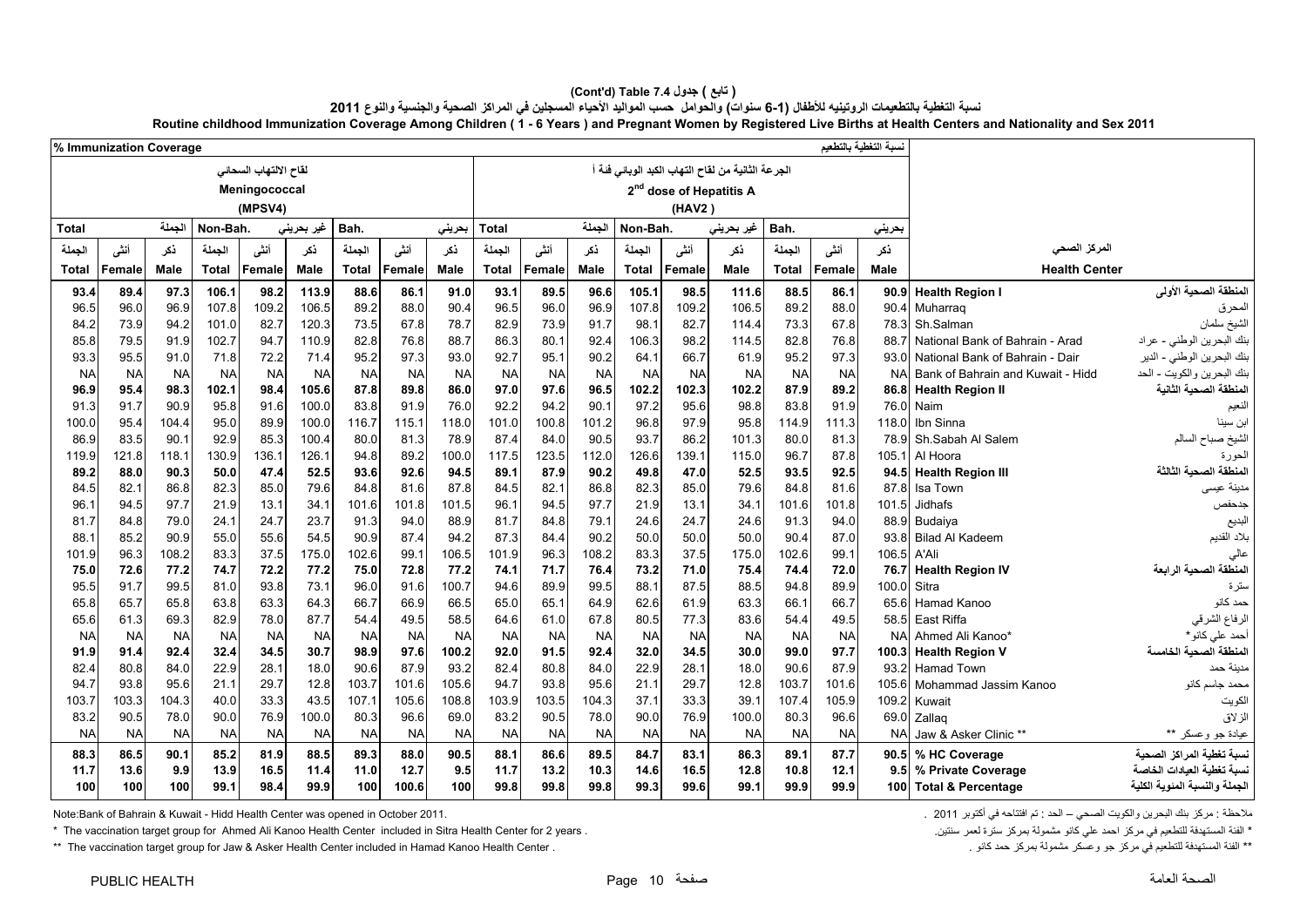## **(Cont'd) Table 7.4 جدول ) تابع(**  نسبة التغطية بالتطعيمات الروتينيه للأطفال (1-6 سنوات) والحوامل حسب المواليد الأحياء المسجلين في المراكز الصحية والجنسية والنوع 2011

| Amond<br>. | <b>Sex 201</b><br><br>---<br>ੈ Years<br>.<br>Birth:<br>…ationa™<br>. IVC<br>.nıer<br>Childrei<br>TATAT<br>rean.<br>∍and<br>.<br>ang :<br>and<br>. nv<br>веша е п |  |
|------------|------------------------------------------------------------------------------------------------------------------------------------------------------------------|--|
| , Immur    |                                                                                                                                                                  |  |

|              | <b>6 INTINUMIZATION COVETAGE</b> |                      |              |                           |                                              |              |           |                       |                            |        |                                                                                            | سعسيت باستعميم |                                   |                               |
|--------------|----------------------------------|----------------------|--------------|---------------------------|----------------------------------------------|--------------|-----------|-----------------------|----------------------------|--------|--------------------------------------------------------------------------------------------|----------------|-----------------------------------|-------------------------------|
|              |                                  |                      |              |                           | نسبة الاطفال المحمين عند الولادة ضد التيانوس |              |           |                       |                            |        | نسبة التغطية بجرعتين أواكثر من لقاح التيتانوس للحوامل                                      |                |                                   |                               |
|              |                                  |                      |              |                           | Child protection rate at birth by Td2        |              |           |                       |                            |        | % of pregnant women received 2 or more doses of tetanus toxoid during<br>current pregnancy |                |                                   |                               |
|              |                                  |                      |              | PAB                       |                                              |              |           |                       |                            |        | $Td2+$                                                                                     |                |                                   |                               |
| <b>Total</b> |                                  | الجملة               | Non-Bah.     |                           | غير بحريني                                   | Bah.         |           | بحريني                | <b>Total</b>               | الحملة | Non-Bah.<br>غير بحريني                                                                     | Bah.<br>بحريني |                                   |                               |
| الجملة       | أنشى                             | نكر                  | الجملة       | أننسى                     | ذكر                                          | الجملة       | أنشى      | نكر                   | أنشى                       |        | أننسى                                                                                      | أنشى           | المركز الصحى                      |                               |
| <b>Total</b> | Female                           | Male                 | <b>Total</b> | Female                    | Male                                         | <b>Total</b> | Female    | <b>Male</b>           | Female<br>Female<br>Female |        | <b>Health Center</b>                                                                       |                |                                   |                               |
| 91.4         | $\cdots$                         | $\cdots$             | $\cdots$     | $\cdots$                  | $\ddotsc$                                    | $\cdots$     | $\ddotsc$ | $\ddotsc$             | 23.1                       |        | $\ldots$                                                                                   | $\ldots$       | <b>Health Region I</b>            | المنطقة الصحية الأولى         |
| 92.1         |                                  | $\ldots$             | $\ddotsc$    | $\sim$ $\sim$             | $\ddotsc$                                    | $\cdots$     | $\ddotsc$ | $\sim$ $\sim$         | 32.3                       |        | $\cdots$                                                                                   | $\ldots$       | Muharrag                          | المحرق                        |
| 97.8         | $\ldots$                         | $\sim$ .             | $\ldots$     | $\sim$ .                  | $\ddotsc$                                    | $\ldots$     | $\ldots$  | $\ddotsc$             | 12.3                       |        | $\cdots$                                                                                   | $\ldots$       | Sh.Salman                         | الشيخ سلمان                   |
| 97.1         | $\ddotsc$                        | $\sim$ $\sim$ $\sim$ | $\sim$       | $\ddotsc$                 | $\ldots$                                     | $\ldots$     | $\cdots$  | $\cdots$              | 35.1                       |        | $\cdots$                                                                                   | $\cdots$       | National Bank of Bahrain - Arad   | بنك البحرين الوطني - عراد     |
| 86.6         | $\sim$ $\sim$                    | $\ldots$             | $\ldots$     | $\ldots$                  | $\ldots$                                     | $\ldots$     | $\ldots$  | $\sim$ $\sim$         | 11.0                       |        | $\sim$ $\sim$ $\sim$                                                                       | $\ddotsc$      | National Bank of Bahrain - Dair   | بنك البحرين الوطني - الدير    |
| 52.1         |                                  | $\ldots$             | $\cdots$     | $\cdots$                  | $\ddotsc$                                    | $\ldots$     | $\ddotsc$ | $\ddotsc$             | 23.3                       |        | $\cdots$                                                                                   | $\ddotsc$      | Bank of Bahrain and Kuwait - Hidd | بنك البحرين والكويت - الحد    |
| 104.6        |                                  | $\cdots$             | $\cdots$     | $\ddotsc$                 | $\cdots$                                     | $\cdots$     | $\cdots$  | $\ldots$              | 55.7                       |        | $\cdots$                                                                                   | $\cdots$       | <b>Health Region II</b>           | المنطقة الصحبة الثانية        |
| 103.8        |                                  | $\ldots$             | $\ddotsc$    | $\ldots$                  | $\ddotsc$                                    | $\cdots$     |           | $\ddotsc$             | 56.5                       |        | $\cdots$                                                                                   | $\ddotsc$      | <b>Naim</b>                       | النعيم                        |
| 108.8        | $\ldots$                         | $\ldots$             | $\ldots$     | $\ddotsc$                 | $\ddotsc$                                    | $\cdots$     | $\ddotsc$ | $\sim$ $\sim$         | 68.4                       |        | $\cdots$                                                                                   | $\ldots$       | Ibn Sinna                         | ابن سينا                      |
| 91.7         | $\cdots$                         | $\sim$ $\sim$ $\sim$ | $\ldots$     | $\ddotsc$                 | $\ddotsc$                                    | $\ldots$     | $\cdots$  | $\ddotsc$             | 37.0                       |        | $\cdots$                                                                                   | $\cdots$       | Sh.Sabah Al Salem                 | الشيخ صباح السالم             |
| 125.4        |                                  | $\sim$ $\sim$        | $\ddotsc$    | $\sim$ $\sim$             | $\ldots$                                     | $\ldots$     | $\ldots$  | $\ddotsc$             | 61.2                       |        | $\cdots$                                                                                   | $\sim$ $\sim$  | Al Hoora                          | الحورة                        |
| 98.5         | $\cdots$                         | $\cdots$             | $\cdots$     | $\cdots$                  | $\ddotsc$                                    | $\cdots$     | $\cdots$  | $\cdots$              | 30.6                       |        | $\cdots$                                                                                   | $\cdots$       | <b>Health Region III</b>          | المنطقة الصحية الثالثة        |
| 88.9         |                                  | $\sim$ $\sim$        | $\ddotsc$    | $\ldots$                  | $\ddotsc$                                    | $\ldots$     | $\ddotsc$ | $\sim$ $\sim$         | 48.0                       |        | $\cdots$                                                                                   | $\cdots$       | Isa Town                          | مدينة عيسى                    |
| 121.1        |                                  | $\sim$ $\sim$        | $\ldots$     | $\ldots$                  | $\ldots$                                     | $\ldots$     | $\ddotsc$ | $\ddotsc$             | 35.4                       |        | $\cdots$                                                                                   | $\ldots$       | <b>Jidhafs</b>                    | جدحفص                         |
| 89.8         |                                  | $\ldots$             | $\ddotsc$    | $\ldots$                  | $\ldots$                                     | $\ldots$     | $\ldots$  | $\ddotsc$             | 16.8                       |        | $\cdots$                                                                                   | $\ddotsc$      | Budaiya                           | البديع                        |
| 96.7         | $\ddotsc$                        | $\ldots$             | $\ddotsc$    | $\ldots$                  | $\sim$ $\sim$                                | $\ldots$     | $\ddotsc$ | $\sim$ $\sim$         | 15.7                       |        | $\cdots$                                                                                   | $\ldots$       | <b>Bilad Al Kadeem</b>            | بلاد القديم                   |
| 97.6         |                                  | $\sim$ $\sim$        | $\ldots$     | $\sim$ $\sim$             | $\ldots$                                     | $\ldots$     | $\ddotsc$ | $\ldots$              | 18.1                       |        | $\sim$ $\sim$ $\sim$                                                                       | $\ldots$       | A'Ali                             |                               |
| 78.6         |                                  | $\cdots$             | $\ddotsc$    | $\cdots$                  | $\ddotsc$                                    | $\cdots$     | $\cdots$  | $\cdots$              | 18.3                       |        | $\cdots$                                                                                   | $\cdots$       | <b>Health Region IV</b>           | المنطقة الصحية الرابعة        |
| 104.5        |                                  | $\sim 10$            | $\sim$       | $\ddotsc$                 | $\ddotsc$                                    | $\cdots$     | $\cdots$  | $\cdots$              | 7.6                        |        | $\cdots$                                                                                   | $\cdots$       | <b>Sitra</b>                      | ستر ۃ                         |
| 69.9         | $\cdots$                         | $\ldots$             | $\ldots$     |                           |                                              |              | $\cdots$  |                       | 25.2                       |        |                                                                                            | $\sim$ $\sim$  | Hamad Kanoo                       | حمد كانو                      |
| 64.1         | $\ldots$                         | $\sim$ .             | $\ldots$     | $\sim$ $\sim$<br>$\ldots$ | $\ddotsc$                                    | $\ldots$     | $\cdots$  | $\ldots$<br>$\ddotsc$ | 25.8                       |        | $\cdots$                                                                                   | $\ddotsc$      | East Riffa                        | الرفاع الشرقي                 |
| 104.4        |                                  |                      |              |                           | $\ldots$                                     | $\ldots$     |           |                       | 7.6                        |        | $\cdots$                                                                                   |                | Ahmed Ali Kanoo                   | أحمد على كانو                 |
| 85.7         |                                  | $\sim$ .             | $\ldots$     | $\ddotsc$                 | $\sim$ $\sim$                                | $\ldots$     | $\cdots$  | $\sim$ $\sim$         | 13.2                       |        | $\cdots$                                                                                   | $\sim$ $\sim$  | <b>Health Region V</b>            | المنطقة الصحية الخامسة        |
| 79.6         | $\cdots$                         | $\ldots$             | $\cdots$     | $\cdots$                  | $\ddotsc$                                    | $\cdots$     | $\cdots$  | $\cdots$              | 22.2                       |        | $\cdots$                                                                                   | $\cdots$       | <b>Hamad Town</b>                 | مدينة حمد                     |
| 97.3         |                                  | $\ldots$             | $\ldots$     | $\ldots$                  | $\ddotsc$                                    | $\ldots$     | $\ldots$  | $\cdots$              | 9.5                        |        | $\cdots$                                                                                   | $\ddotsc$      | Mohammad Jassim Kanoo             | محمد جاسم كانو                |
| 87.6         |                                  | $\sim$ .             | $\sim$       | $\ldots$                  | $\ddotsc$                                    | $\ldots$     | $\ddotsc$ | $\ddotsc$             | 7.1                        |        | $\cdots$                                                                                   | $\ldots$       | Kuwait                            | الكويت                        |
| 59.8         |                                  | $\sim$ .             | $\ldots$     | $\ddotsc$                 | $\ldots$                                     | $\ldots$     | $\cdots$  | $\sim$ $\sim$         | 35.8                       |        | $\cdots$                                                                                   | $\sim$ $\sim$  | Zallaq                            | الزلاق                        |
| <b>NA</b>    | $\sim$ $\sim$                    | $\sim$ $\sim$        | $\sim$ .     | $\sim$ .                  | $\ldots$                                     | $\ldots$     | $\ldots$  | $\sim$ $\sim$         | <b>NA</b>                  |        | $\sim$ $\sim$ $\sim$                                                                       | $\ldots$       | Jaw & Asker Clinic*               |                               |
|              |                                  | $\sim$               | $\cdots$     | $\ldots$                  | $\ldots$                                     | $\ldots$     | $\ddotsc$ | $\sim$ $\sim$         |                            |        | $\ldots$                                                                                   | $\sim$ .       |                                   | عيادة جو وعسكر *              |
| 91.8         | $\cdots$                         | $\cdots$             | $\cdots$     | $\cdots$                  | $\ddotsc$                                    | $\cdots$     | $\ddotsc$ | $\cdots$              | 26.9                       |        | $\cdots$                                                                                   | $\cdots$       | % HC Coverage                     | نسبة تغطية المراكز الصحية     |
|              | $\cdots$                         | $\cdots$             | $\cdots$     | $\cdots$                  | $\cdots$                                     | $\cdots$     | $\ddotsc$ | $\cdots$              | 15.9                       |        | $\cdots$                                                                                   | $\cdots$       | % Private Coverage                | لسبة تغطية العيادات الخاصة    |
| 91.8         | $\cdots$                         | $\cdots$             | $\cdots$     | $\cdots$                  | $\cdots$                                     | $\cdots$     | $\cdots$  | $\cdots$              | 42.9                       |        | $\cdots$                                                                                   | $\cdots$       | <b>Total &amp; Percentage</b>     | الجملة والنسبة المنوية الكلية |

ملاحظة : انظر الاصطلاحات المستخدمة في التقرير .<br>\* الفئة التقرير مركز جو و عسكر مشمولة بمركز حد كانو .<br>\* The vaccination target group for Jaw & Asker Health Center included in Hamad Kanoo Health Center . \* The vaccination target group for Jaw & Asker Health Center included in Hamad Kanoo Health Center .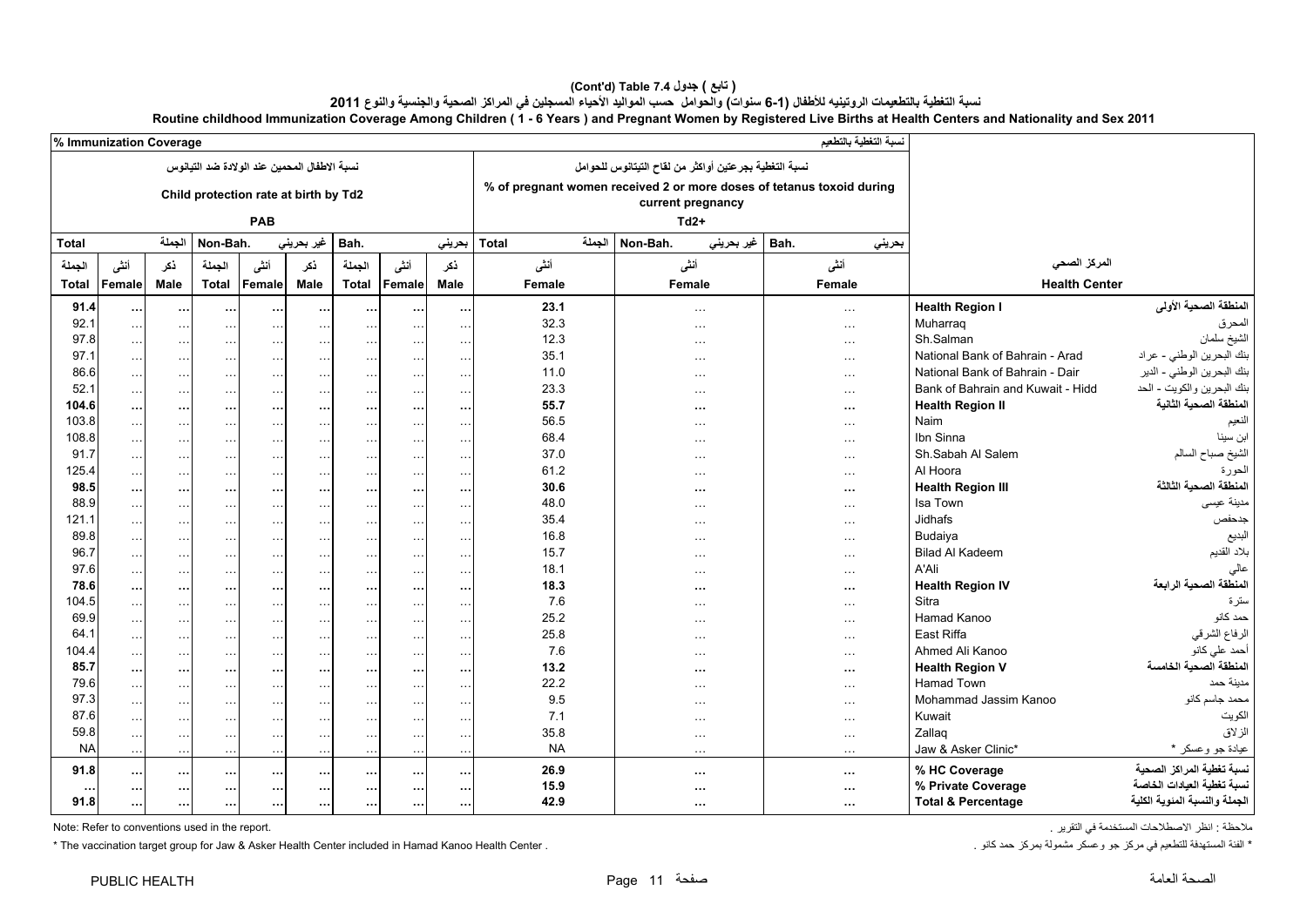<span id="page-12-0"></span>

**رسم بياني 7.1 Figure** معدل ايجابية الاختبار الجلدي للدرن > 10 mm بين الأطفال عند دخول المدرسة ( 5 - 6 سنوات ) 2002 - 2011 **Positive Tuberculin Test Rates more than 10mm for Children at School Entry (5-6 years) 2002 - 2011**

Note: Tuberculin concentration : number of tuberculin units (5TU). 2010-2011 data: Those received BCG Vaccine during infancy are not included .

ملاحظة : درجة تركيز اختبار الدرن : عدد الوحدات (5TU) .<br>بيانات 2010-2011 : الأطفال الذين تم تطعيمهم ضد الدرن في مرحلة الطفولة لم يتم احتسابهم .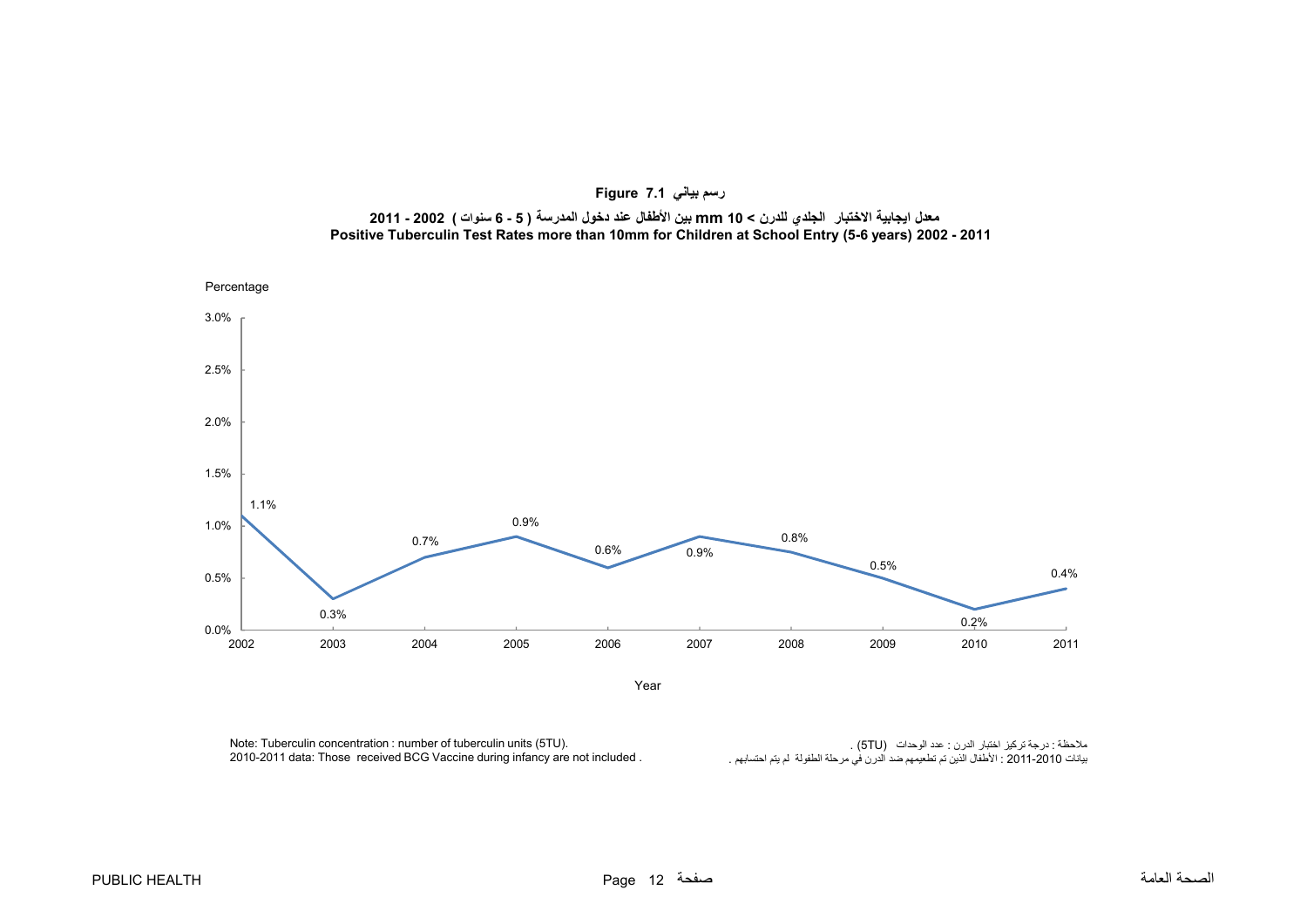<span id="page-13-0"></span>

|                                      | <b>Total</b> |        | الجملة      | Non-Bahraini |        | غير بحريني  | <b>Bahraini</b> |        | بحريني |                               |
|--------------------------------------|--------------|--------|-------------|--------------|--------|-------------|-----------------|--------|--------|-------------------------------|
|                                      | الجملة       | أنشى   | نكر         | الجملة       | أنشى   | نكر         | الجملة          | أنشى   | ذكر    |                               |
| <b>Health Region / Health Center</b> | <b>Total</b> | Female | <b>Male</b> | <b>Total</b> | Female | <b>Male</b> | <b>Total</b>    | Female | Male   | المنطقة الصحية / المركز الصحي |
| <b>Health Region I</b>               | 18,670       | 9,951  | 8,719       | 3,912        | 1,644  | 2,268       | 14,758          | 8,307  | 6,451  | المنطقة الصحية الأولى         |
| Muharrag                             | 5,585        | 2,842  | 2,743       | 751          | 323    | 428         | 4,834           | 2,519  | 2,315  | المحرق                        |
| Sh.Salman                            | 7,704        | 4,054  | 3,650       | 2,456        | 958    | 1,498       | 5,248           | 3,096  | 2,152  | الشيخ سلمان                   |
| National Bank of Bahrain - Arad      | 4,449        | 2,552  | 1,897       | 642          | 317    | 325         | 3,807           | 2,235  | 1,572  | بنك البحرين الوطني - عراد     |
| National Bank of Bahrain - Dair      | 930          | 503    | 427         | 63           | 46     | 17          | 867             | 457    | 410    | بنك البحرين الوطني - الدير    |
| Bank of Bahrain & Kuwait - Hidd      |              |        |             |              |        |             |                 |        |        | بنك البحرين والكويت - الحد    |
| <b>Health Region II</b>              | 16,676       | 7,506  | 9,170       | 7,275        | 2,219  | 5,056       | 9,401           | 5,287  | 4,114  | المنطقة الصحية الثانية        |
| Naim                                 | 8,462        | 4,351  | 4,111       | 2,448        | 861    | 1,587       | 6,014           | 3,490  | 2,524  | النعيم                        |
| Ibn Sinna                            | 2,537        | 1,182  | 1,355       | 1,194        | 454    | 740         | 1,343           | 728    | 615    | ابن سينا                      |
| Sh.Sabah Al Salem                    | 1,607        | 815    | 792         | 819          | 374    | 445         | 788             | 441    | 347    | الشيخ صباح السالم             |
| Hoora                                | 2,409        | 1,105  | 1,304       | 1,155        | 478    | 677         | 1,254           | 627    | 627    | الحورة                        |
| Al Razi (Workers H.C.)               | 1,661        | 53     | 1,608       | 1,659        | 52     | 1,607       | $\mathbf{2}$    |        |        | الرازي (علاج العمال)          |
| <b>Health Region III</b>             | 22,698       | 13,014 | 9,684       | 1,710        | 803    | 907         | 20,988          | 12,211 | 8,777  | المنطقة الصحية الثالثة        |
| Isa Town                             | 4,190        | 2,521  | 1,669       | 228          | 143    | 85          | 3,962           | 2,378  | 1,584  | مدينة عيسى                    |
| <b>Jidhafs</b>                       | 10,404       | 5,888  | 4,516       | 569          | 233    | 336         | 9,835           | 5,655  | 4,180  | جدحفص                         |
| Budaiya                              | 3,269        | 1,926  | 1,343       | 400          | 206    | 194         | 2,869           | 1,720  | 1,149  | البديع                        |
| <b>Bilad Al Kadeem</b>               | 1,537        | 851    | 686         | 239          | 109    | 130         | 1,298           | 742    | 556    | بلاد القديم                   |
| A'Ali                                | 3,298        | 1,828  | 1,470       | 274          | 112    | 162         | 3,024           | 1,716  | 1,308  | عالى                          |
| <b>Health Region IV</b>              | 16,801       | 8,178  | 8,623       | 4,739        | 1,186  | 3,553       | 12,062          | 6,992  | 5,070  | المنطقة الصحية الرابعة        |
| <b>Sitra</b>                         | 11,184       | 5,129  | 6,055       | 3,280        | 513    | 2,767       | 7,904           | 4,616  | 3,288  | ستر ۃ                         |
| Hamad Kanoo                          | 3,096        | 1,739  | 1,357       | 575          | 252    | 323         | 2,521           | 1,487  | 1,034  | حمد کانو                      |
| East Riffa                           | 2,351        | 1,215  | 1,136       | 865          | 415    | 450         | 1,486           | 800    | 686    | الرفاع الشرقي                 |
| Ahmed Ali Kanoo                      | 170          | 95     | 75          | 19           | 6      | 13          | 151             | 89     | 62     | أحمد على كانو                 |
| <b>Health Region V</b>               | 8,758        | 4,859  | 3,899       | 1,179        | 453    | 726         | 7,579           | 4,406  | 3,173  | لمنطقة الصحية الخامسة         |
| <b>Hamad Town</b>                    | 2,995        | 1,767  | 1,228       | 336          | 203    | 133         | 2,659           | 1,564  | 1,095  | مدبنة حمد                     |
| Mohammad Jassim Kanoo                | 1,408        | 796    | 612         | 82           | 57     | 25          | 1,326           | 739    | 587    | محمد جاسم كانو                |
| Kuwait                               | 3,677        | 2,037  | 1,640       | 396          | 100    | 296         | 3,281           | 1,937  | 1,344  | الكويت                        |
| Zallag                               | 593          | 221    | 372         | 346          | 89     | 257         | 247             | 132    | 115    | الزلاق                        |
| Jaw & Asker Clinic                   | 85           | 38     | 47          | 19           | 4      | 15          | 66              | 34     | 32     | عيادة جو وعسكر                |
| <b>Total</b>                         | 83,603       | 43,508 | 40,095      | 18,815       | 6,305  | 12,510      | 64,788          | 37,203 | 27,585 | الجملة                        |

**جدول 7.5 Table عدد مرضى األمراض المزمنة المسجلين بالمراكز الصحية حسب الجنسية والنوع<sup>2011</sup> Number of Chronic Diseases Patients registered at the Health Centers by Nationality and Sex 2011**

NA: (not applicable) registration is done in another Health Centers within the same health region . . . يتم تسجيل المرضى في مراكز أخرى في نفس المنطقة الصحية . المسجية المنطقة نفس المنطقة نفس المنطقة نفس المنطقة الصحية .

#### Note:

1) تم اعتماد البيانات تبعا للتسجيل على الوصفة الطبية .<br>2) يتم تسجيل المريض مرة واحدة حتى وإن كان مصاب بأكثر من مرض .<br>2) يتم تسجيل المريض مرة واحدة حتى وإن كان مصاب بأكثر من مرض . 2) The Patient is registered once even if he or she has multiple diseases.

#### ملاحظة : في المستقبل المستقبل المستقبل المستقبل المستقبل المستقبل المستقبل المستقبل المستقبل المستقبل المستقبل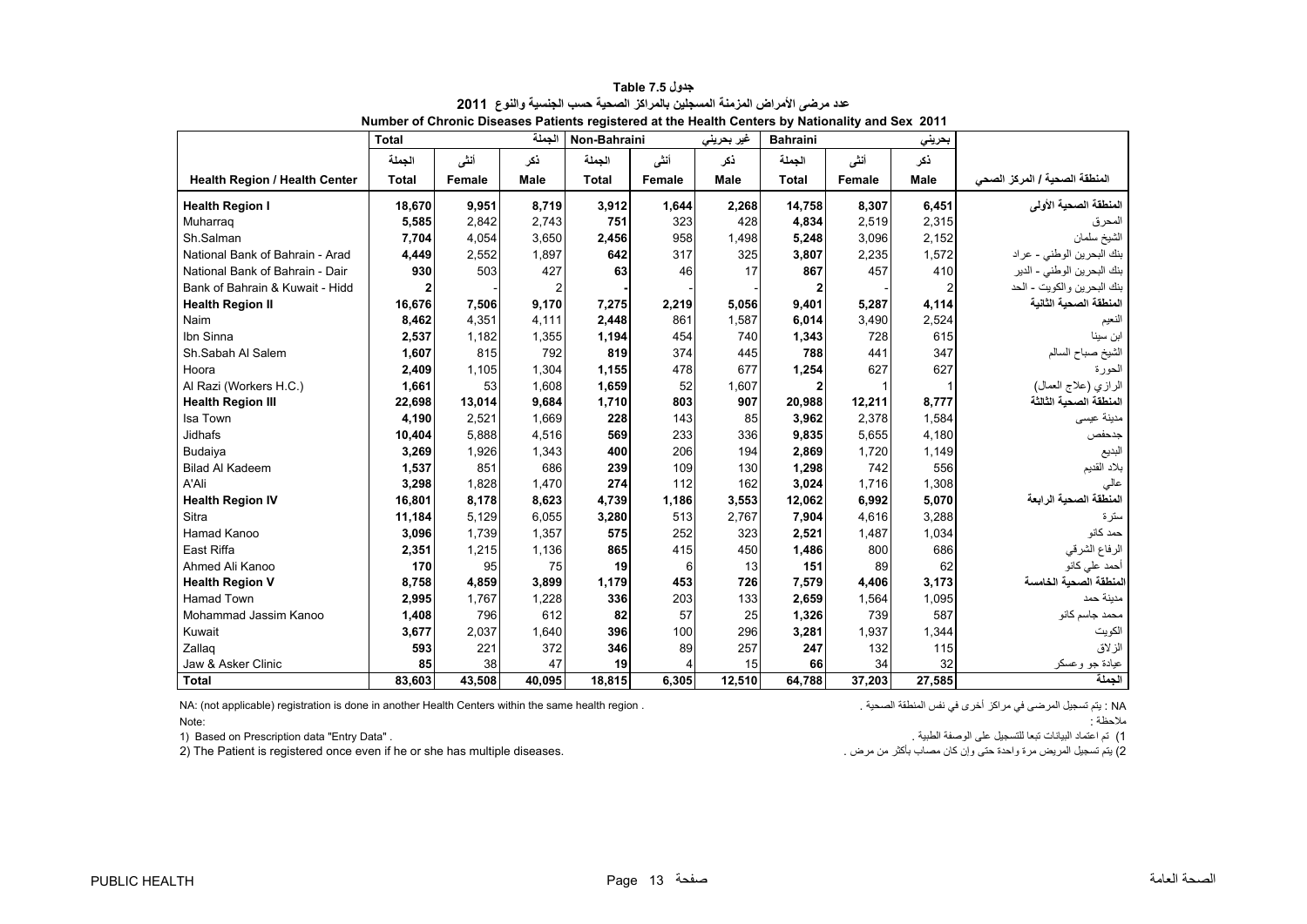<span id="page-14-0"></span>

|                                      | <b>Total</b> |        | الجملة | Non-Bahraini |        | غیر بحرینی | <b>Bahraini</b> |        | بحريني      |                               |
|--------------------------------------|--------------|--------|--------|--------------|--------|------------|-----------------|--------|-------------|-------------------------------|
|                                      | الجملة       | أنشى   | ذكر    | الجملة       | أنشى   | ذكر        | الجملة          | أنشى   | نكر         |                               |
| <b>Health Region / Health Center</b> | <b>Total</b> | Female | Male   | <b>Total</b> | Female | Male       | <b>Total</b>    | Female | <b>Male</b> | المنطقة الصحية / المركز الصحي |
| <b>Health Region I</b>               | 39,657       | 22,223 | 17,434 | 6,051        | 2,548  | 3,503      | 33,606          | 19,675 | 13,931      | المنطقة الصحية الأولى         |
| Muharrag                             | 12,261       | 6,576  | 5,685  | 1,229        | 535    | 694        | 11,032          | 6,041  | 4,991       | المحرق                        |
| Sh.Salman                            | 13,462       | 7,391  | 6.071  | 3,643        | 1.414  | 2,229      | 9,819           | 5,977  | 3,842       | الشيخ سلمان                   |
| National Bank of Bahrain - Arad      | 11,078       | 6,520  | 4,558  | 1,088        | 534    | 554        | 9,990           | 5,986  | 4,004       | بنك البحرين الوطني - عراد     |
| National Bank of Bahrain - Dair      | 2,842        | 1,730  | 1,112  | 90           | 64     | 26         | 2.752           | 1,666  | 1,086       | بنك البحرين الوطني - الدير    |
| Bank of Bahrain & Kuwait - Hidd      | 14           | 6      | 8      |              |        |            | 13              | 5      | 8           | بنك البحرين والكويت - الحد    |
| <b>Health Region II</b>              | 34,742       | 16,282 | 18,460 | 14.178       | 4,405  | 9,773      | 20,564          | 11,877 | 8,687       | المنطقة الصحية الثانية        |
| Naim                                 | 17,456       | 9.111  | 8,345  | 5,189        | 1,761  | 3,428      | 12,267          | 7,350  | 4,917       | النعيم                        |
| Ibn Sinna                            | 4.695        | 2.241  | 2.454  | 2,075        | 778    | 1.297      | 2,620           | 1.463  | 1.157       | ابن سينا                      |
| Sh.Sabah Al Salem                    | 4,511        | 2,344  | 2,167  | 1,981        | 852    | 1,129      | 2,530           | 1,492  | 1,038       | الشيخ صباح السالم             |
| Hoora                                | 5,259        | 2,499  | 2,760  | 2,345        | 941    | 1,404      | 2,914           | 1,558  | 1,356       | الحورة                        |
| Al Razi (Workers H.C.)               | 2,821        | 87     | 2,734  | 2,588        | 73     | 2,515      | 233             | 14     | 219         | الرازي (علاج العمال)          |
| <b>Health Region III</b>             | 50,822       | 31,359 | 19,463 | 2,964        | 1,391  | 1,573      | 47,858          | 29,968 | 17,890      | المنطقة الصحية الثالثة        |
| Isa Town                             | 12,998       | 7.996  | 5,002  | 416          | 246    | 170        | 12,582          | 7.750  | 4,832       | مدينة عيسى                    |
| <b>Jidhafs</b>                       | 20,265       | 12,779 | 7,486  | 905          | 376    | 529        | 19,360          | 12,403 | 6,957       | جدحفص                         |
| Budaiya                              | 6,882        | 4,310  | 2.572  | 729          | 364    | 365        | 6,153           | 3,946  | 2,207       | البديع                        |
| <b>Bilad Al Kadeem</b>               | 4,028        | 2,364  | 1,664  | 484          | 219    | 265        | 3,544           | 2.145  | 1,399       | بلاد القديم                   |
| A'Ali                                | 6,649        | 3,910  | 2,739  | 430          | 186    | 244        | 6,219           | 3,724  | 2,495       | عالى                          |
| <b>Health Region IV</b>              | 33,315       | 16,974 | 16,341 | 7,975        | 2,058  | 5,917      | 25,340          | 14,916 | 10,424      | المنطقة الصحية الرابعة        |
| Sitra                                | 20,490       | 9,985  | 10,505 | 5,235        | 828    | 4,407      | 15,255          | 9,157  | 6,098       | سترة                          |
| Hamad Kanoo                          | 5,881        | 3,389  | 2,492  | 872          | 374    | 498        | 5,009           | 3,015  | 1,994       | حمد کانو                      |
| <b>East Riffa</b>                    | 6,528        | 3,375  | 3,153  | 1,833        | 841    | 992        | 4,695           | 2,534  | 2,161       | الرفاع الشرقي                 |
| Ahmed Ali Kanoo                      | 416          | 225    | 191    | 35           | 15     | 20         | 381             | 210    | 171         | أحمد على كانو                 |
| <b>Health Region V</b>               | 17,998       | 10,337 | 7,661  | 2,006        | 756    | 1,250      | 15,992          | 9,581  | 6,411       | لمنطقة الصحية الخامسة         |
| <b>Hamad Town</b>                    | 6,114        | 3,565  | 2,549  | 513          | 311    | 202        | 5,601           | 3,254  | 2,347       | مدينة حمد                     |
| Mohammad Jassim Kanoo                | 3,615        | 2,093  | 1,522  | 152          | 102    | 50         | 3,463           | 1,991  | 1,472       | محمد جاسم كانو                |
| Kuwait                               | 6,472        | 3,890  | 2,582  | 573          | 153    | 420        | 5,899           | 3,737  | 2,162       | الكويت                        |
| Zallag                               | 1,648        | 715    | 933    | 739          | 186    | 553        | 909             | 529    | 380         | الزلاق                        |
| Jaw & Asker Clinic                   | 149          | 74     | 75     | 29           | 4      | 25         | 120             | 70     | 50          | عيادة جو وعسكر                |
| <b>Total</b>                         | 176,534      | 97,175 | 79,359 | 33,174       | 11,158 | 22,016     | 143,360         | 86,017 | 57,343      | الجملة                        |

**جدول 7.6 Table عدد حاالت األمراض المزمنة المسجلة في المراكز الصحية حسب الجنسية والنوع<sup>2011</sup> Number of registered Chronic Diseases Cases at the Health Centers by Nationality and Sex 2011**

NA: (not applicable) registration is done in another Health Centers within the same health region .

Note:

1) تم اعتماد البيانات تبعا للتسجيل على الوصفة الطبية . . "Data Entry "data Prescription on Based) 1 2) The patient may has more than one chronic disease.

مالحظة :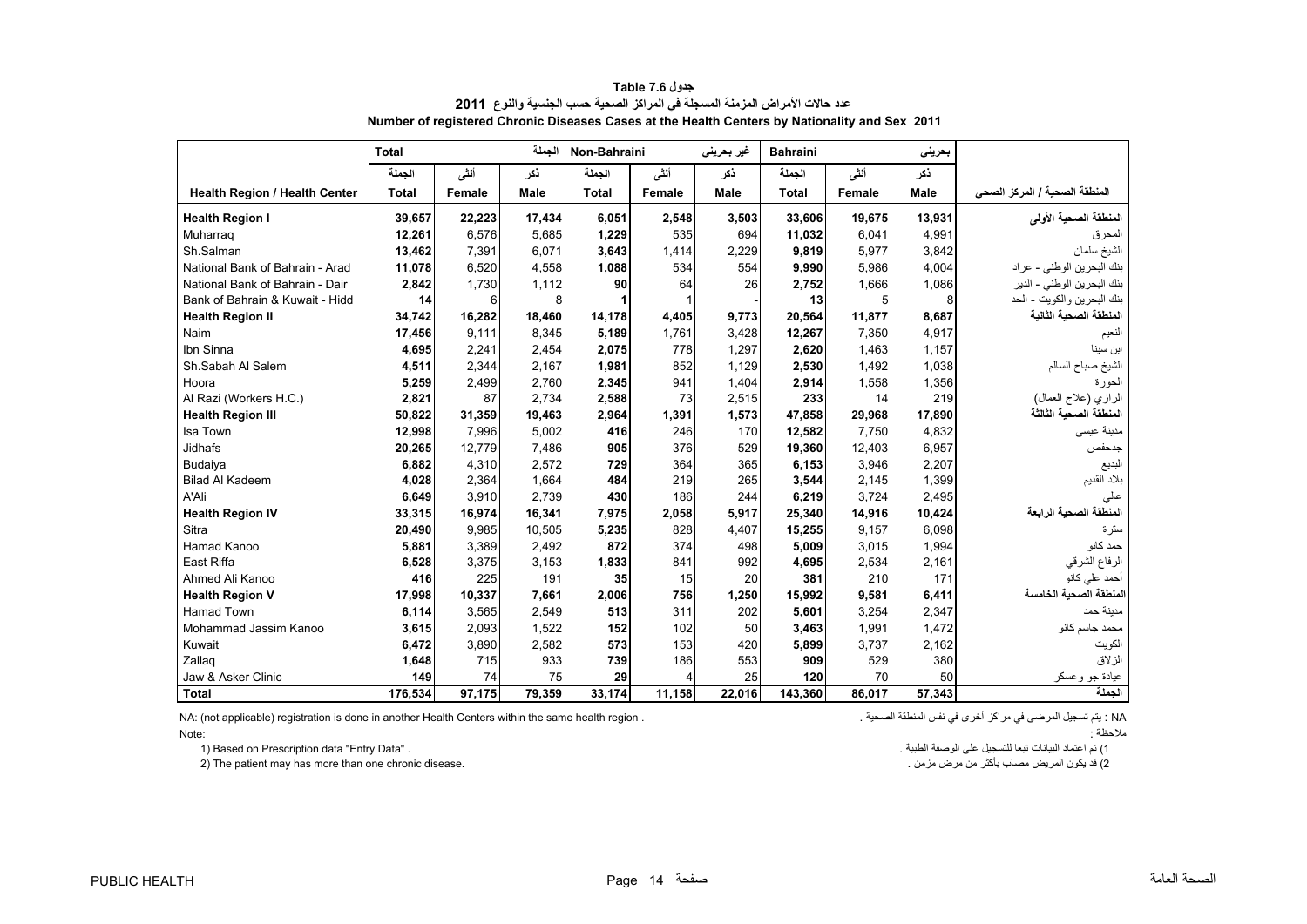| جدول Table 7.7                                                                                     |
|----------------------------------------------------------------------------------------------------|
| عدد حالات الأمر اض المزمنة المسجلة بالمر اكز الصحية حسب التشخيص وفئات العمر _2011                  |
| Number of registered Chronic Diseases Cases at the Health Centers by Diagnosis and Age Groups 2011 |

<span id="page-15-0"></span>

|                                     | <b>Age Groups</b>      |        |        |        |        |       |                       | فئات العمر              |                                                            |
|-------------------------------------|------------------------|--------|--------|--------|--------|-------|-----------------------|-------------------------|------------------------------------------------------------|
| <b>Diagnosis</b>                    | الجملة<br><b>Total</b> | $60 +$ | 50-59  | 40-49  | 30-39  | 20-29 | $10-19$               | $0-9$                   | التشخيص                                                    |
| Arthritis                           | 5.468                  | 2.704  | 1.635  | 763    | 255    | 83    | 17                    | 11                      | أمر اض التهاب المفاصل                                      |
| <b>Bronchial Asthma</b>             | 4,266                  | 1.316  | 1,000  | 765    | 459    | 311   | 228                   | 187                     | الربو                                                      |
| Hypertension                        | 47,435                 | 18,020 | 15,937 | 9,648  | 3,051  | 676   | 69                    | 34                      | ارتفاع ضغط الدم                                            |
| Carcinoma                           | 152                    | 59     | 51     | 20     | 6      | 10    | $\boldsymbol{\Delta}$ | $\overline{\mathbf{c}}$ | الأورام اللابدة (في موضعها) (محدودة المكان)                |
| <b>Chronic Obstructive Diseases</b> | 248                    | 131    | 45     | 26     | 19     | 11    | 6                     | 10                      | أمراض الانسداد الرئوي المزمن                               |
| <b>Diabetes Mellitus</b>            | 7,362                  | 3,065  | 2,273  | 1,189  | 460    | 253   | 87                    | 35                      | الداء السكري (السكري) - النوع الأول                        |
| Diabetes(Non-Insulin Dependant)     | 36,007                 | 12,287 | 12.666 | 7.740  | 2,565  | 654   | 77                    | 18                      | السكري غير المعتمد على الأنسولين - النوع الثاني            |
| G-6-P Dehydrogenase                 | 1.048                  | 42     | 67     | 102    | 226    | 272   | 193                   | 146                     | مر ض نقص الخمير ۃ                                          |
| Hyperthyroidism                     | 99                     | 17     | 32     | 26     | 17     | 6     |                       |                         | فرط الغدة الدرقية                                          |
| Hypothyrodism                       | 8,250                  | 2.142  | 2.318  | 2.008  | 1,098  | 530   | 126                   | 28                      | قصور الغدة الدرقية                                         |
| <b>Ischaemic Heart Diseases</b>     | 4,652                  | 2,968  | 1,183  | 387    | 72     | 28    | 9                     | 5 <sub>5</sub>          | أمراض القلب الاقفارية (الاسكيمية) الناجمة عن القصور الدموي |
| Hyperlipidaemia                     | 32,568                 | 12.608 | 11.815 | 6,243  | 1,622  | 239   | 25                    | 16                      | ارتفاع مستوى الدهون بالدم                                  |
| Obesity                             | 5,523                  | 1.440  | 1.557  | 1.260  | 733    | 397   | 115                   | 21                      | السمنة                                                     |
| Osteoporosis                        | 1,024                  | 550    | 311    | 111    | 29     | 20    | $\overline{2}$        |                         | هشاشة العظام                                               |
| Psychiatric                         | 1,565                  | 454    | 416    | 330    | 196    | 123   | 32                    | 14                      | الأمراض النفسية                                            |
| Sickle-cell disorders               | 1,211                  | 55     | 94     | 146    | 244    | 267   | 246                   | 159                     | فقر الدم المنجلي                                           |
| Smoking                             | 1,283                  | 291    | 303    | 201    | 193    | 266   | 28                    |                         | التدخين                                                    |
| Others                              | 18,373                 | 5,358  | 4,067  | 3.107  | 2,251  | 1,448 | 803                   | 1,339                   | أخرى                                                       |
| <b>Total</b>                        | 176,534                | 63,507 | 55.770 | 34,072 | 13,496 | 5,594 | 2,067                 | 2,028                   | الحملة                                                     |

Note:

1) Based on Prescription data "Entry Data" .

2) The patient may has more than one chronic disease.

ملاحظة :<br>1) تم اعتماد البيانات تبعا للتسجيل على الوصفة الطبية .<br>2) قد يكون المريض مصاب بأكثر من مرض مزمن .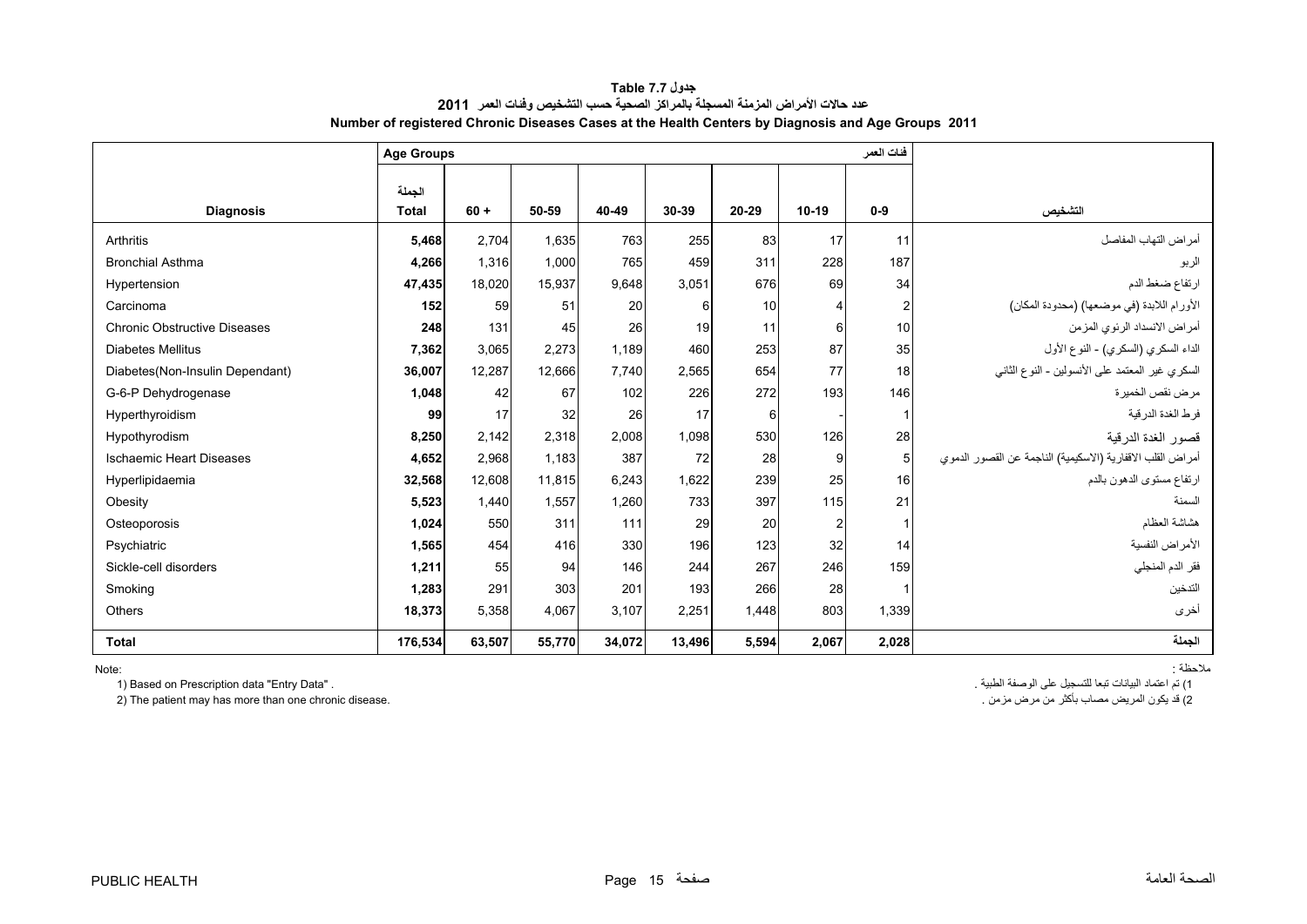| جدول Table 7.8                                                  |
|-----------------------------------------------------------------|
| عدد الحالات المستجدة من الأمراض المعدية المبلغ عنها 2007 - 2011 |
| Incidences of Notifiable Communicable Diseases  2007 - 2011     |

<span id="page-16-0"></span>

|                                |                                               |                |                          |                |                                  |                |                                                                            | رمز التصنيف |                                        |
|--------------------------------|-----------------------------------------------|----------------|--------------------------|----------------|----------------------------------|----------------|----------------------------------------------------------------------------|-------------|----------------------------------------|
|                                | <b>Disease</b>                                | 2011           | 2010                     | 2009           | 2008                             | 2007           | المرض                                                                      | ICD-10 Code |                                        |
|                                | Typhoid fever                                 | 17             | 18                       | 33             | 8 <sup>1</sup>                   | 8              | الحمى التيفيه                                                              | A01.0       |                                        |
|                                | Pulmonary TB *                                | 136            | 148                      | 209            | 201                              | 180            | التدرن الرئوي *                                                            | A15-A16     |                                        |
|                                | Non-pulmonary TB *                            | 95             | 98                       | 116            | 103                              | 111            | التدرن لا رئوي *                                                           | A17-A19     |                                        |
| M                              | Diphtheria                                    |                |                          |                |                                  |                | الخناق (الدفتيريا)                                                         | A36         |                                        |
| M<br>U                         | Whooping cough                                | $\overline{2}$ |                          |                |                                  |                | الشاهوق (السعال الديكي)                                                    | A37         |                                        |
| N                              | Neonatal tetanus                              |                |                          |                |                                  |                | الكزاز الوليدي (حديثي الولادة)                                             | A33         |                                        |
|                                | Non-neonatal tetanus                          |                |                          |                |                                  |                | الكزاز الغير وليدي                                                         | A34-A35     | لأمراض التي يمكن التحصين منها بالتطعيم |
| Ζ<br>$\overline{A}$            | Meningococcal menigitis                       |                |                          |                |                                  |                | العدوى بالمكورات السحائية                                                  | A39.0       |                                        |
| B                              | Haemophilus Influenzae (b) meningitis         |                |                          |                |                                  |                | التهاب السحائي البكتيري المتسبب من هيموفيلس انفلونزا (المستديمة النزلية ب) | G00.0       |                                        |
| L                              | Poliomyelitis                                 |                |                          |                |                                  |                | شلل الأطفال                                                                | A80         |                                        |
| E                              | Measles**                                     | 10             | $\overline{2}$           |                |                                  |                | الحصبة **                                                                  | <b>B05</b>  |                                        |
| D                              | Mumps                                         | 18             | 46                       | 16             | 80                               | 93             | النكاف (أبو كعب)                                                           | <b>B26</b>  |                                        |
|                                | Rubella                                       | 3              | 6                        | $\mathbf{Q}$   |                                  |                | الحصبة الألمانبة                                                           | <b>B06</b>  |                                        |
| $\mathbf S$                    | Chickenpox                                    | 4,243          | 3,394                    | 3,221          | 3,380                            | 8,606          | الحماق (الجديري)                                                           | <b>B01</b>  |                                        |
| E<br>A                         | Influenza                                     | 5,558          | 4,875                    | 6,484          | 5,798                            | 4,469          | النزلة الوافدة (الأنفلونزا)                                                | $J10-J11$   |                                        |
| S                              | <b>Yellow Fever</b>                           |                |                          |                |                                  |                | الحمى الصفر اء                                                             | P58-P59     |                                        |
| E                              | Viral hepatitis                               |                |                          |                |                                  |                | التهاب الكبد الوبائي                                                       | B15-B19     |                                        |
| S                              | Α                                             | 46             | 54                       | 72             | 102                              | 123            |                                                                            |             |                                        |
|                                | B                                             | 18             | 26                       | 35             | 23                               | 24             | $\rightarrow$                                                              |             |                                        |
|                                | $\mathsf C$<br>E                              | $\overline{1}$ | $\mathbf{1}$             |                | $\overline{c}$<br>$\overline{7}$ |                | $\overline{c}$                                                             |             |                                        |
|                                |                                               | 100<br>20      | 30<br>36                 | 21<br>47       | 33                               | 13<br>38       | ی<br>التهاب السحايا الأخرى                                                 | G02-G03     |                                        |
|                                | Other meningitis<br>Paratyphoid fever         | $\mathbf{3}$   |                          |                | $\overline{\mathbf{4}}$          |                | الحمى نظيرة التيفيه                                                        | A01.1       |                                        |
| N<br>$\circ$                   | Other salmonella infection                    | 366            | 406                      | 377            | 418                              | 397            | عدوى السلمونيلة الأخرى                                                     | A02         | التحصين منها بالتطعيم                  |
| ${\sf N}$                      | <b>Acute Flaccid Paralysis</b>                | $\overline{7}$ | 10                       | $\overline{7}$ | 5                                | 5              | الشلل الرخو الحاد                                                          | G82.0       |                                        |
| D                              | Shigellosis                                   | 22             | 27                       | 64             | 42                               | 125            | داء الشبغلات                                                               | A03         |                                        |
| М                              | Food poisoning                                | 415            | 176                      | 439            | 300                              | 286            | تسمم غذائى                                                                 | A05         |                                        |
| М                              | Amoebiasis                                    | 30             | 32                       | 36             | 29                               | 37             | داء الأمييات                                                               | A06         |                                        |
| U                              | Malaria (P.falciparum)                        | 6              | $\overline{7}$           | $\overline{2}$ | 5                                | $\overline{7}$ | البرداء المنجلية                                                           | <b>B50</b>  | لا يعكن ا                              |
| ${\sf N}$<br>S<br>$\mathbf{I}$ | Malaria (P.vivax)                             | 180            | 83                       | 103            | 86                               | 92             | البرداء النشيطة                                                            | <b>B51</b>  |                                        |
| $rac{E}{S}$<br>$\frac{Z}{A}$   | Malaria Mixed                                 |                |                          |                |                                  |                | البرداء المتعددة                                                           | <b>B52</b>  |                                        |
|                                | Syphilis                                      | 123            | 214                      | 261            | 144                              | 232            | الز هري (السفلس)                                                           | A50-A54     |                                        |
| $\sf B$<br>$\mathsf{L}$        | Gonococcal infection                          | 228            | 286                      | 361            | 419                              | 352            | السيلان (خمج بالمكورات البنية)                                             | A55         | الأمراض التي ل                         |
| E                              | Streptococcal sore throat                     | 2,779          | 2,888                    | 2,651          | 2,872                            | 3,424          | التهاب الحلق العقدي                                                        | A41         |                                        |
|                                | Leprosy                                       | 4              | 3                        |                | 3                                |                | الجذام                                                                     | A31         |                                        |
|                                | <b>AIDS</b>                                   | 3              | $\boldsymbol{\varDelta}$ | 10             | 6                                |                | عوز المناعة المكتسبة                                                       | B20-B25     |                                        |
|                                | Other and unspecified predominantly sexually  | 78             | 155                      | 472            | 349                              | 84             | أمراض أخرى وغير محددة تنتقل في غالبيتها                                    | A63-A64     |                                        |
|                                | transmitted diseases not elsewhere classified |                |                          |                |                                  |                | عن طريق الجنس لم تصنف في مكان آخر                                          |             |                                        |

 $*$  Bahraini & Non-Bahraini were included, non-Bahraini repatriated after

.<br>\* يتضمن البحرينيين والأجانب ، الأجانب يتم ترحيلهم بعد تلقيهم العلاج<br>المناسب طبقاً للتدابير الوطنية .

 receiving the required treatment according to national policy. . الوطنية للتدابير ًطبقا المناسب \*\* All Measles cases in 2011 were imported.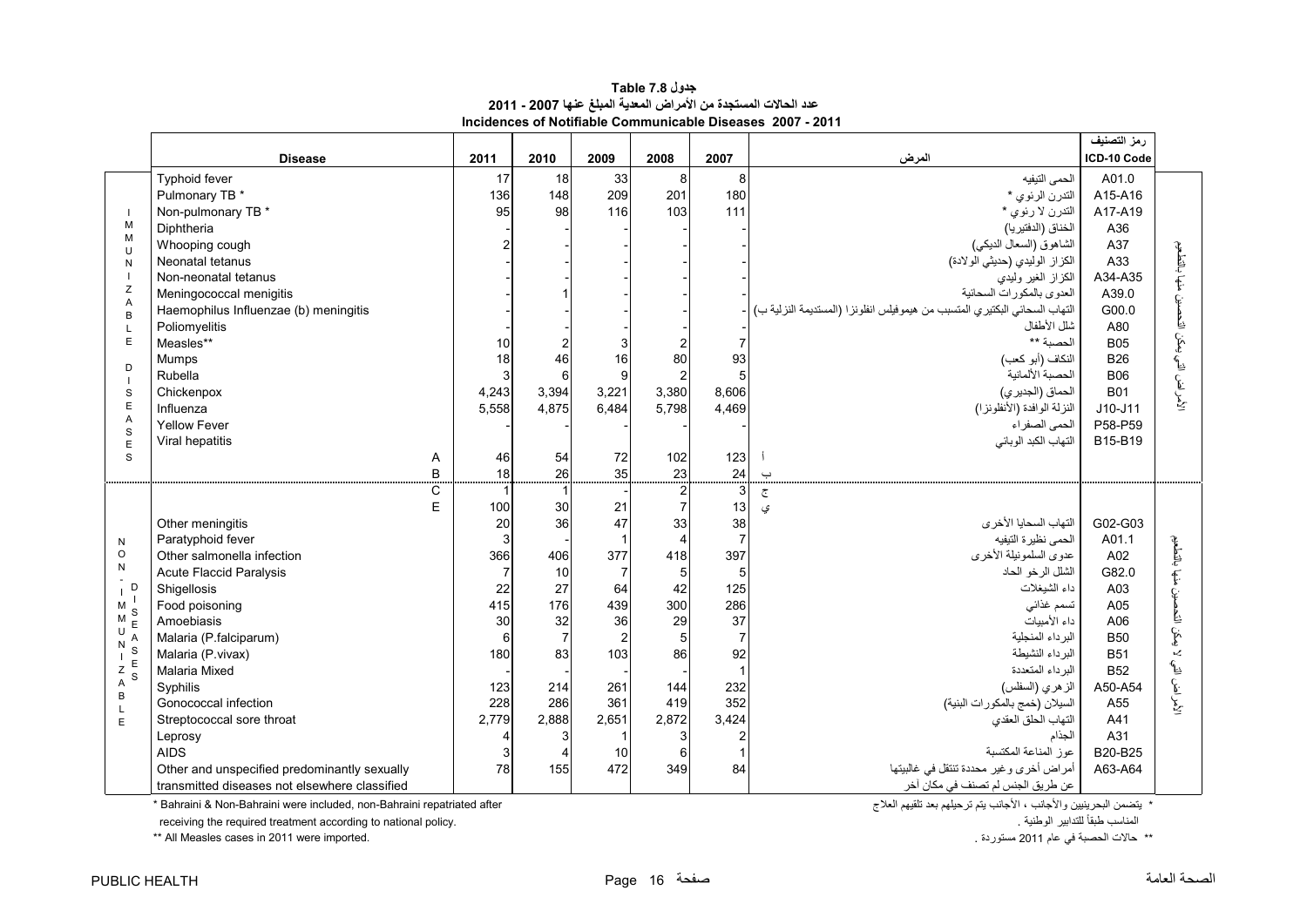| جدول Table 7.9                                                                                 |
|------------------------------------------------------------------------------------------------|
| معدلات الحالات المستجدة لكل 100,000 من السكان من الأمراض المعدية المبلغ عنها 2007 - 2011       |
| <b>Incidences Rates Per 100.000 Population of Notifiable Communicable Diseases 2007 - 2011</b> |

<span id="page-17-0"></span>

|                                                                                                                              |                                                                                                                                                                                                                                                                                                                                                                                                                                    | نسبة التغيير<br>%Change                                                                                                                                                  |                                                                                                                            |                                                                                                                     |                                                                                                                     |                                                                                                                            |                                                                                                                                   |                                                                                                                                                                                                                                                                                                                                                                                                                                                                                | رمز التصنيف                                                                                                                                                                     |                                                              |
|------------------------------------------------------------------------------------------------------------------------------|------------------------------------------------------------------------------------------------------------------------------------------------------------------------------------------------------------------------------------------------------------------------------------------------------------------------------------------------------------------------------------------------------------------------------------|--------------------------------------------------------------------------------------------------------------------------------------------------------------------------|----------------------------------------------------------------------------------------------------------------------------|---------------------------------------------------------------------------------------------------------------------|---------------------------------------------------------------------------------------------------------------------|----------------------------------------------------------------------------------------------------------------------------|-----------------------------------------------------------------------------------------------------------------------------------|--------------------------------------------------------------------------------------------------------------------------------------------------------------------------------------------------------------------------------------------------------------------------------------------------------------------------------------------------------------------------------------------------------------------------------------------------------------------------------|---------------------------------------------------------------------------------------------------------------------------------------------------------------------------------|--------------------------------------------------------------|
|                                                                                                                              | <b>Disease</b>                                                                                                                                                                                                                                                                                                                                                                                                                     | 2010-2011                                                                                                                                                                | 2011                                                                                                                       | 2010                                                                                                                | 2009                                                                                                                | 2008                                                                                                                       | 2007                                                                                                                              | المرض                                                                                                                                                                                                                                                                                                                                                                                                                                                                          | ICD-10 Code                                                                                                                                                                     |                                                              |
| M<br>M<br>U<br>N<br>Z<br>Α<br>B<br>$\mathbf{I}$<br>E<br>D<br>S<br>E<br>$\overline{A}$<br>$\mathbf S$<br>E<br>S               | Typhoid fever<br>Pulmonary TB *<br>Non-pulmonary TB *<br>Diphtheria<br>Whooping cough<br>Neonatal tetanus<br>Non-neonatal tetanus<br>Meningococcal menigitis<br>Haemophilus Influenzae (b) meningitis<br>Poliomyelitis<br>Measles**<br>Mumps<br>Rubella<br>Chickenpox<br>Influenza<br>Yellow Fever (Jaundice)<br>Viral hepatitis<br>Α<br>B                                                                                         | $-2.4$<br>$-5.1$<br>0.1<br>416.5<br>$-59.6$<br>$-48.3$<br>29.2<br>17.8<br>$-12.0$<br>$-28.5$                                                                             | 1.4<br>11.4<br>7.9<br>0.2<br>0.8<br>1.5<br>0.3<br>355.1<br>465.1<br>3.8<br>1.5                                             | 1.5<br>12.0<br>7.9<br>0.1<br>0.2<br>3.7<br>0.5<br>274.9<br>394.9<br>4.4<br>2.1                                      | 2.8<br>17.7<br>9.8<br>0.3<br>1.4<br>0.8<br>273.3<br>550.2<br>6.1<br>3.0                                             | 0.7<br>18.2<br>9.3<br>0.2<br>7.2<br>0.2<br>305.5<br>524.0<br>9.2<br>2.1                                                    | 0.8<br>17.3<br>10.7<br>0.7<br>8.9<br>0.5<br>828.1<br>430.0<br>11.8<br>2.3                                                         | الحمى النيفيه<br>التدرن الرئوي *<br>التدرن لا رئوي *<br>الخناق (الدفتيريا)<br>الشاهوق (السعال الديكي)<br>الكزاز الوليدي (حديثي الولادة)<br>الكزاز الغير وليدي<br>العدوى بالمكورات السحائية<br>التهاب السحائي البكتيري المتسبب من هيموفيلس انفلونزا (المستديمة النزلية ب)<br>شلل الأطفال<br>الحصبة **<br>النكاف (أبو كعب)<br>الحصبة الألمانية<br>الحماق (الجديري)<br>النزلة الوافدة (الأنفلونزا)<br>الحمى الصفراء (اليرقان)<br>التهاب الكبد الوباني<br>$\overline{\phantom{0}}$ | A01.0<br>A15-A16<br>A17-A19<br>A36<br>A37<br>A33<br>A34-A35<br>A39.0<br>G00.0<br>A80<br><b>B05</b><br><b>B26</b><br><b>B06</b><br><b>B01</b><br>$J10-J11$<br>P58-P59<br>B15-B19 | بالتكعيم<br>بمكن التحد<br>$\tilde{\mathcal{C}}$<br>الأمراض ا |
| N<br>$\circ$<br>N<br>D<br>M<br>S<br>M<br>U<br>N<br>S<br>$\mathbf{I}$<br>$Z$ <sup>E</sup><br><sub>S</sub><br>A<br>B<br>L<br>E | C<br>E<br>Other meningitis<br>Paratyphoid fever<br>Other salmonella infection<br><b>Acute Flaccid Paralysis</b><br>Shigellosis<br>Food poisoning<br>Amoebiasis<br>Malaria (P.falciparum)<br>Malaria (P. vivax)<br><b>Malaria Mixed</b><br>Syphilis<br>Gonococcal infection<br>Streptococcal sore throat<br>Leprosy<br><b>AIDS</b><br>Other and unspecified predominantly sexually<br>transmitted diseases not elsewhere classified | $\overline{3}3$<br>244.4<br>$-42.6$<br>$-6.9$<br>$-27.7$<br>$-15.8$<br>143.6<br>$-3.1$<br>$-11.4$<br>124.0<br>$-40.6$<br>$-17.6$<br>$-0.6$<br>37.7<br>$-22.5$<br>$-48.0$ | 0.1<br>8.4<br>1.7<br>0.3<br>30.6<br>0.6<br>1.8<br>34.7<br>2.5<br>0.5<br>15.1<br>10.3<br>19.1<br>232.5<br>0.3<br>0.3<br>6.5 | 0.1<br>2.4<br>2.9<br>32.9<br>0.8<br>2.2<br>14.3<br>2.6<br>0.6<br>6.7<br>17.3<br>23.2<br>233.9<br>0.2<br>0.3<br>12.6 | 1.8<br>4.0<br>0.1<br>32.0<br>0.6<br>5.4<br>37.3<br>3.1<br>0.2<br>8.7<br>22.1<br>30.6<br>225.0<br>0.1<br>0.8<br>40.1 | 0.2<br>0.6<br>3.0<br>0.4<br>37.8<br>0.5<br>3.8<br>27.1<br>2.6<br>0.5<br>7.8<br>13.0<br>37.9<br>259.6<br>0.3<br>0.5<br>31.5 | 0.3<br>1.3<br>3.7<br>0.7<br>38.2<br>0.5<br>12.0<br>27.5<br>3.6<br>0.7<br>8.9<br>0.1<br>22.3<br>33.9<br>329.5<br>0.2<br>0.1<br>8.1 | $\overline{c}$<br>ى<br>التهاب السحايا الأخرى<br>الحمى نظيرة التيفيه<br>عدوى السلمونيلة الأخرى<br>الشلل الرخو الحاد<br>داء الشيغلات<br>تسمم غذائى<br>داء الأميبات<br>البر داء المنجلبة<br>البرداء النشيطة<br>البر داء المتعددة<br>الزهري (السفلس)<br>السيلان (خمج بالمكورات البنية)<br>التهاب الحلق العقدي<br>الجذام<br>عوز المناعة المكتسبة<br>أمراض أخرى وغير محددة تنتقل في غالبيتها<br>عن طريق الجنس لم تصنف في مكان آخر                                                    | G02-G03<br>A01.1<br>A02<br>G82.0<br>A03<br>A05<br>A06<br><b>B50</b><br><b>B51</b><br><b>B52</b><br>A50-A53<br>A54<br>A40<br>A30<br>B20-B24<br>A63-A64                           | بالتطعيم<br>Ċ.<br>Ŀ<br>تى<br>كى<br>K<br>٩<br>الأمراض         |

\* يتضمن البحرينيين والأجانب، الأجانب يتم ترحيلهم بعد تلقيهم العلاج المناسب طبقاً للتدابير الوطنية .<br>\*\* حالات الحصبة في عام 2011 معسوردة .<br>\*\* حالات الحصبة في عام 2011 معسوردة .

\*\* All Measles cases in 2011 were imported.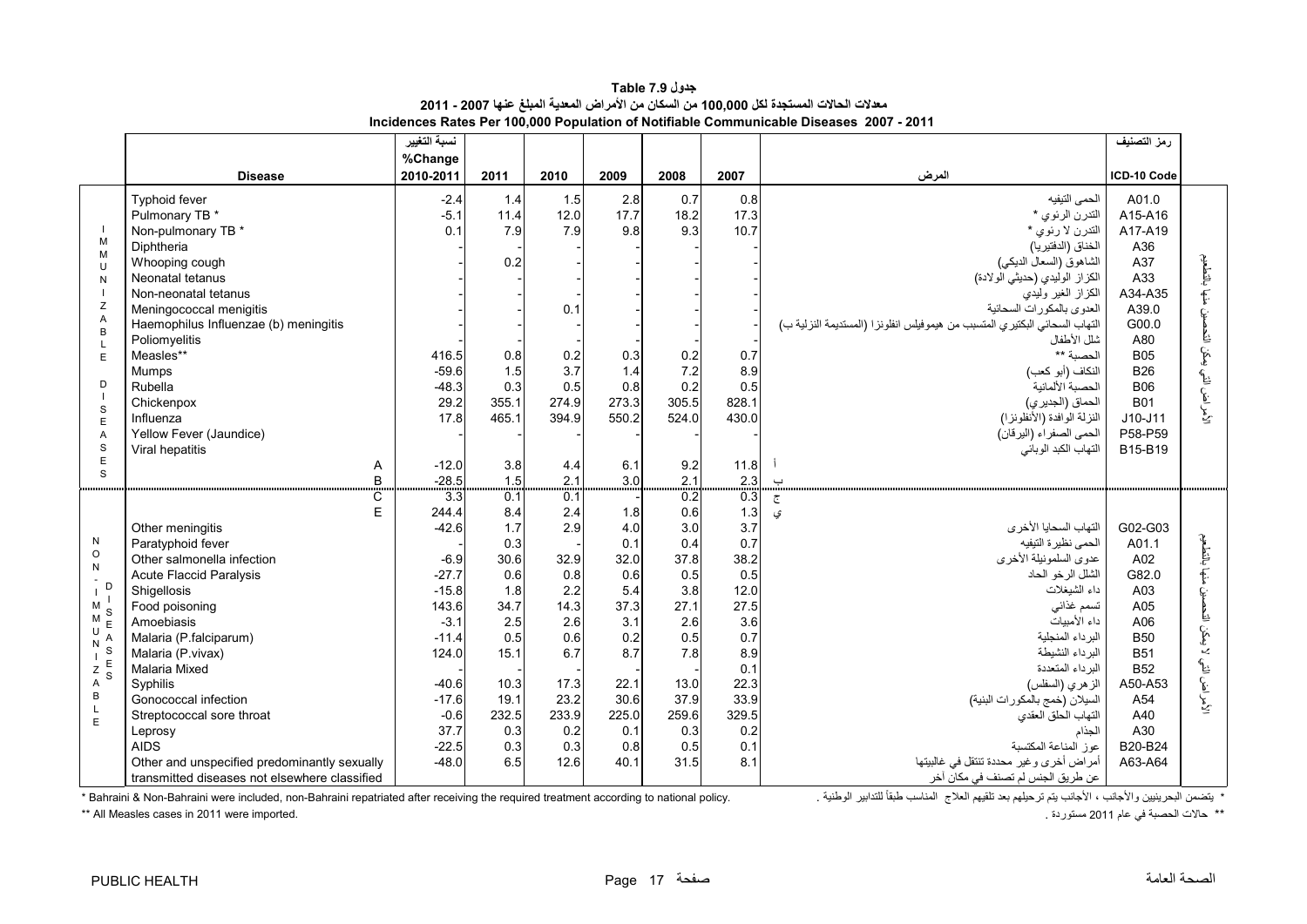<span id="page-18-0"></span>

| <b>Viral Hepatitis</b> |                         |             |                          |                                               |                         |                                                |                                   |                                     |                         |                  | التهاب الكبد الوبائي |                                                        |                   |
|------------------------|-------------------------|-------------|--------------------------|-----------------------------------------------|-------------------------|------------------------------------------------|-----------------------------------|-------------------------------------|-------------------------|------------------|----------------------|--------------------------------------------------------|-------------------|
| <b>Total</b>           |                         |             | الجملة                   | N.Bahraini                                    |                         |                                                |                                   | Bahraini  غیر بحرینی                |                         |                  | بحريني               |                                                        |                   |
|                        |                         |             |                          |                                               |                         |                                                |                                   |                                     |                         |                  |                      |                                                        |                   |
| ي                      | $\overline{\mathbb{C}}$ | پ           | j                        | ي                                             | $\overline{\mathbb{C}}$ | پ                                              | j                                 | ي                                   | $\overline{\mathbb{C}}$ | پ                |                      | النوع                                                  | فئات السن         |
| Е                      | $\mathbf c$             | в           | A                        | Е                                             | C                       | в                                              | A                                 | Е                                   | C                       | в                | A                    | Sex                                                    | <b>Age Groups</b> |
|                        |                         |             | 2<br>2<br>4              | 1<br>1                                        |                         |                                                | $\overline{\mathbf{c}}$<br>1<br>3 |                                     |                         |                  |                      | ذكر<br>- Male<br>أنثى<br>1 Female<br>الجملة<br>1 Total | $0 - 4$           |
| 2<br>4<br>6            |                         |             | 9<br>7<br>16             | 1<br>1<br>$\bf{2}$                            |                         |                                                | 5<br>3<br>8                       | 3<br>4                              |                         |                  |                      | 4 Male<br>ذكر<br>أنثى<br>4 Female<br>الجملة<br>8 Total | $5 - 14$          |
| 11<br>9<br>${\bf 20}$  | 1                       |             | 6<br>3<br>9              | $\mathbf 6$<br>$\ensuremath{\mathsf{3}}$<br>9 |                         |                                                | $\frac{2}{2}$<br>4                | 5<br>$\,6$<br>11                    | 1<br>1                  |                  |                      | 4 Male<br>ذكر<br>أنثى<br>1 Female<br>الجملة<br>5 Total | $15 - 24$         |
| 7<br>6<br>13           |                         | 7<br>2<br>9 | 5<br>2<br>$\overline{7}$ | 4<br>3<br>$\overline{7}$                      |                         | 5<br>$\overline{\mathbf{c}}$<br>$\overline{7}$ | 3<br>1<br>4                       | 3<br>3<br>6                         |                         | 2<br>$\mathbf 2$ |                      | 2 Male<br>ذكر<br>أنثى<br>1 Female<br>الجملة<br>3 Total | 25-34             |
| $10$<br>4<br>14        |                         | 3<br>2<br>5 | 3<br>4                   | 4<br>$\mathbf{1}$<br>5                        |                         | 3<br>$\mathbf{1}$<br>4                         | 1<br>1                            | 6<br>3<br>9                         |                         | 1<br>1           |                      | 2 Male<br>ذكر<br>أنثى<br>1 Female<br>الجملة<br>3 Total | 35-44             |
| $10$<br>13<br>23       |                         | 3<br>1<br>4 | 2<br>2                   | 4<br>4<br>8                                   |                         | 3<br>4                                         | 1<br>1                            | $\,6$<br>$\boldsymbol{9}$<br>15     |                         |                  |                      | 1 Male<br>نكر<br>أنثى<br>Female<br>الجملة<br>1 Total   | 45-54             |
| 3<br>11<br>14          |                         |             | 2<br>3                   | $\frac{2}{2}$                                 |                         |                                                | 1<br>1                            | 3<br>$\boldsymbol{9}$<br>12         |                         |                  |                      | 1 Male<br>ذكر<br>أنثى<br>1 Female<br>الجملة<br>2 Total | 55-64             |
| 6<br>$\mathbf{3}$<br>9 |                         |             |                          |                                               |                         |                                                |                                   | 6<br>$\ensuremath{\mathsf{3}}$<br>9 |                         |                  |                      | ذكر<br>- Male<br>أنثى<br>1 Female<br>الجملة<br>1 Total | $65 +$            |
| 49                     |                         | 13          | 28                       | 19                                            |                         | 11                                             | 14                                | 30                                  | 1                       | $\overline{2}$   |                      | 14 Male<br>ذكر                                         |                   |
| 51                     |                         | 5           | 18                       | 15                                            |                         | 4                                              | 8                                 | 36                                  |                         | 1                |                      | أننى<br>10 Female                                      | الجملة Total      |
| 100                    | 1                       | 18          | 46                       | 34                                            |                         | 15                                             | 22                                | 66                                  | 1                       | 3 <sup>1</sup>   |                      | الجملة<br>24 Total                                     |                   |

### **جدول 7.10 Table التوزيع السنوي لحاالت التھاب الكبد الوبائي حسب الجنسية <sup>و</sup> فئات العمر والنوع <sup>2011</sup> Annual Distribution of Viral Hepatitis Incidences by Nationality, Age Groups and Sex 2011**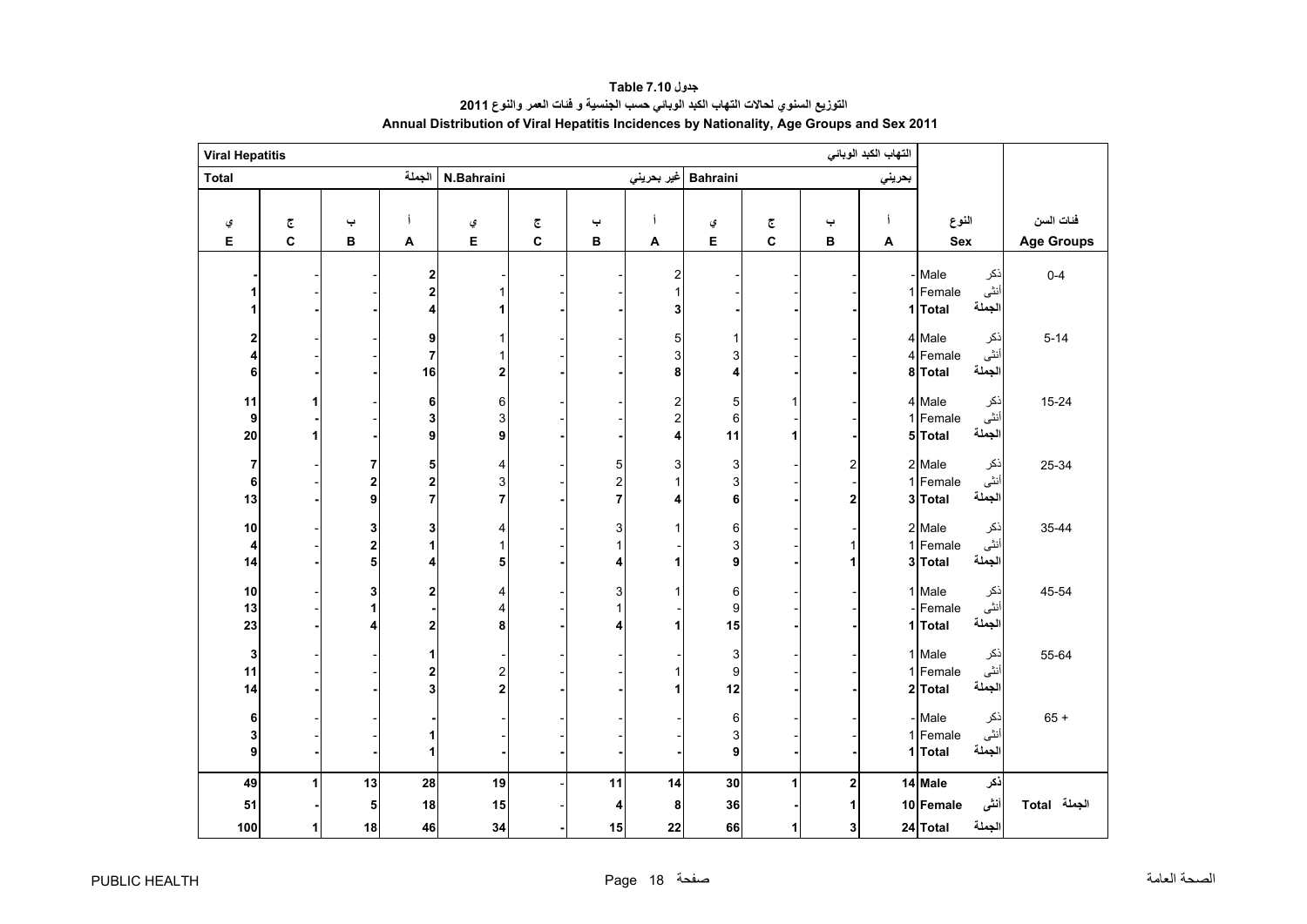<span id="page-19-0"></span>

| <b>Viral Hepatitis</b>  |                         |    |        |                           |   |                         |                |                 |                         |              | التهاب الكبد الوبائي |            |        |              |
|-------------------------|-------------------------|----|--------|---------------------------|---|-------------------------|----------------|-----------------|-------------------------|--------------|----------------------|------------|--------|--------------|
| <b>Total</b>            |                         |    | الجملة | Non Bahraini              |   |                         | غير بحريني     | <b>Bahraini</b> |                         |              | بحريني               |            |        |              |
|                         |                         |    |        |                           |   |                         |                |                 |                         |              |                      |            |        |              |
| ي                       | $\overline{\mathbb{C}}$ | پ  |        | ي                         | چ | پ                       |                | ي               | $\overline{\mathbb{C}}$ | پ            |                      | النوع      |        | المحافظة     |
| Е                       | $\mathbf{C}$            | в  | A      | Е                         | C | В                       | A              | Е               | $\mathbf{C}$            | в            | A                    | <b>Sex</b> |        | Governorate  |
| 9                       |                         | 4  | 4      | 3                         |   | 4                       | $\overline{2}$ | 6               |                         |              |                      | 2 Male     | ذكر    | المحرق       |
| 9                       |                         |    | 8      | 4                         |   |                         | 5              | 5               |                         |              |                      | 3 Female   | أنثى   | Muharraq     |
| 18                      |                         | 5  | 12     | $\overline{7}$            |   | 5                       | $\overline{7}$ | 11              |                         |              |                      | 5 Total    | الجملة |              |
|                         |                         |    |        |                           |   |                         |                |                 |                         |              |                      |            |        |              |
| 9                       |                         | 2  | 6      | $\,6$                     |   | $\overline{\mathbf{c}}$ | 6              | 3               |                         |              |                      | - Male     | ذكر    | العاصمة      |
| 8                       |                         |    | 3      | 4                         |   |                         | 3              | 4               |                         |              |                      | -Female    | أنثى   | Capital      |
| 17                      |                         | 3  | 9      | 10                        |   | 3                       | 9              | $\overline{7}$  |                         |              |                      | - Total    | الجملة |              |
|                         |                         |    |        |                           |   |                         |                |                 |                         |              |                      |            |        |              |
| 13                      | 1                       | 3  | 8      | $\overline{\mathbf{c}}$   |   |                         |                | 11              | 1                       | $\mathbf{2}$ |                      | 8 Male     | ذكر    | الشمالية     |
| 16                      |                         | 2  |        | $\mathbf{1}$              |   | 2                       |                | 15              |                         |              |                      | 1 Female   | أنثى   | Northern     |
| 29                      | 1                       | 5  | 9      | 3                         |   | 3                       |                | 26              | 1                       | 2            |                      | 9 Total    | الجملة |              |
| 15                      |                         | 4  | 6      | 5                         |   | 4                       | $\overline{2}$ | 10              |                         |              |                      | 4 Male     | ذكر    | الوسطى       |
| 14                      |                         | 1  | 4      | 3                         |   |                         |                | 11              |                         | $\mathbf{1}$ |                      | 4 Female   | أنثى   | Central      |
| 29                      |                         | 5  | 10     | 8                         |   | 4                       | 2              | 21              |                         | 1            |                      | 8 Total    | الجملة |              |
|                         |                         |    |        |                           |   |                         |                |                 |                         |              |                      |            |        |              |
| 3                       |                         |    | 4      | $\ensuremath{\mathsf{3}}$ |   |                         |                |                 |                         |              |                      | - Male     | ذكر    | الجنوبية     |
| 4                       |                         |    | 2      | 3                         |   |                         |                | 1               |                         |              |                      | 2 Female   | أنثى   | Southern     |
| $\overline{\mathbf{r}}$ |                         |    | 6      | 6                         |   |                         | Δ              | 1               |                         |              |                      | 2 Total    | الجملة |              |
|                         |                         |    |        |                           |   |                         |                |                 |                         |              |                      |            |        |              |
| 49                      | 1                       | 13 | 28     | 19                        |   | 11                      | 14             | 30              | 1                       | $\bf{2}$     |                      | 14 Male    | ذكر    |              |
| 51                      |                         | 5  | 18     | 15                        |   | 4                       | 8              | 36              |                         | 1            |                      | 10 Female  | أننى   | الجملة Total |
| 100                     | 1                       | 18 | 46     | 34                        |   | 15                      | 22             | 66              | 1                       | 3            |                      | 24 Total   | الجملة |              |

**جدول 7.11 Table التوزيع السنوي لحاالت التھاب الكبد الوبائي حسب المحافظة <sup>و</sup> الجنسية <sup>و</sup> النوع <sup>2011</sup> Annual Distribution of Viral Hepatitis Incidences by Governorate, Nationality and Sex 2011**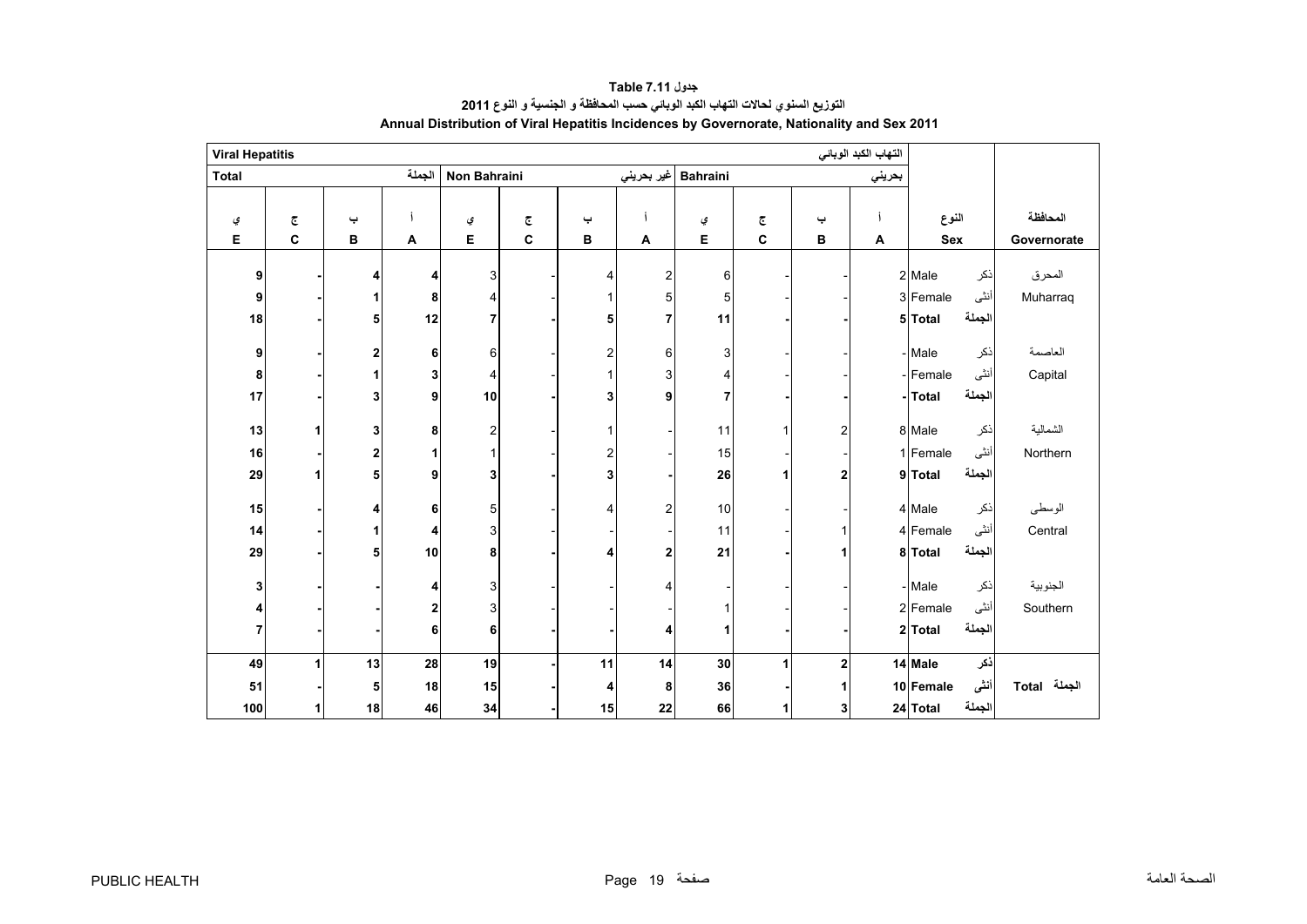<span id="page-20-0"></span>

| <b>Total</b> |        | الجملة      | Non-Bahraini    |        | غير بحريني     | <b>Bahraini</b> |                | بحريني       |                   |
|--------------|--------|-------------|-----------------|--------|----------------|-----------------|----------------|--------------|-------------------|
| الجملة       | أنشى   | ذكر         | الجملة          | أنشى   | ذكر            | الجملة          | أنشى           | ذكر          | فئات العمر        |
| <b>Total</b> | Female | <b>Male</b> | <b>Total</b>    | Female | <b>Male</b>    | <b>Total</b>    | Female         | <b>Male</b>  | <b>Age Groups</b> |
|              |        |             |                 |        |                |                 |                |              | $0 - 4$           |
|              |        |             |                 |        |                |                 |                |              | $5 - 14$          |
| 49           | 20     | 29          | 42              | 15     | 27             |                 | 5              | 2            | 15-24             |
| 153          | 65     | 88          | 138             | 61     | 77             | 15              | 4              | 111          | 25-34             |
| 110          | 55     | 55          | 103             | 51     | 52             |                 | 4              | $\mathbf{3}$ | 35-44             |
| 32           | 11     | 21          | 25              | 8      | 17             |                 | 3 <sub>l</sub> | 4            | 45-54             |
| 21           | 4      | 17          | 10 <sup>1</sup> |        | 9              | 11              | 3 <sup>1</sup> | 8            | 55-64             |
| 8            | 3      | 5           | 3 <sub>l</sub>  |        | $\overline{2}$ | 5               | 2 <sub>1</sub> | $\mathbf{3}$ | $65 +$            |
| 374          | 158    | 216         | 322             | 137    | 185            | 52              | 21             | 31           | الجملة<br>Total   |

#### **جدول 7.12 Table حاملي مرض التھاب الكبد الوبائي "ب" حسب فئات العمر والجنسية والنوع <sup>2011</sup> Hepatitis "B" Carriers by Age Groups, Nationality and Sex 2011**

## **جدول 7.13 Table حاملي مرض التھاب الكبد الوبائي "ب" حسب المنطقة الجغرافية والجنسية والنوع <sup>2011</sup>**

**Hepatitis "B" Carriers by Geographical Region, Nationality and Sex 2011**

| <b>Total</b> |        | الجملة | Non-Bahraini |        | غير بحريني | <b>Bahraini</b> |                | بحريني         |                            |            |
|--------------|--------|--------|--------------|--------|------------|-----------------|----------------|----------------|----------------------------|------------|
| الجملة       | أنشى   | نكر    | الجملة       | أنشى   | ذكر        | الجملة          | أنشى           | ذكر            | المنطقة الجغرافية          |            |
| Total        | Female | Male   | <b>Total</b> | Female | Male       | <b>Total</b>    | Female         | Male           | <b>Geographical Region</b> |            |
|              | 3      | 4      | 6            | 2      | 4          |                 |                |                | Hidd                       | الحد       |
| 57           | 27     | 30     | 51           | 24     | 27         | 6               | 3 <sub>1</sub> | 31             | Muharrag                   | المحرق     |
| 114          | 43     | 71     | 107          | 39     | 68         |                 | 4              | 3 <sup>l</sup> | Manama                     | المنامة    |
| 16           | 5      | 11     | 12           | 3      | 9          |                 | 2              | $\overline{2}$ | Jidhafs                    | جدحفص      |
| 23           | 9      | 14     | 14           | 6      | 8          | 9               | 3 <sub>1</sub> | 6              | Northern                   | الشمالية   |
| 13           | 5      | 8      | 8            | 4      |            | 5               |                | 41             | Sitra                      | سترة       |
| 32           | 20     | 12     | 25           | 16     | 9          |                 | 4              | 3              | Central                    | الوسطى     |
| 15           | 7      | 8      | 13           |        | 6          |                 |                | $\overline{2}$ | Isa Town                   | مدينة عيسى |
| 64           | 20     | 44     | 59           | 20     | 39         | 5               |                | 5              | Riffa                      | الرفاع     |
| 11           | 5      | 6      | 10           | 5      | 5          |                 |                |                | Western                    | الغربية    |
|              |        |        |              |        |            |                 |                |                | Southern                   | الجنوبية   |
| 22           | 14     | 8      | 17           | 11     | 6          | 5               | 3 <sub>l</sub> | $\mathcal{P}$  | Hamad Town                 | مدينة حمد  |
| 374          | 158    | 216    | 322          | 137    | 185        | 52              | 21             | 31             | <b>Total</b>               | الجملة     |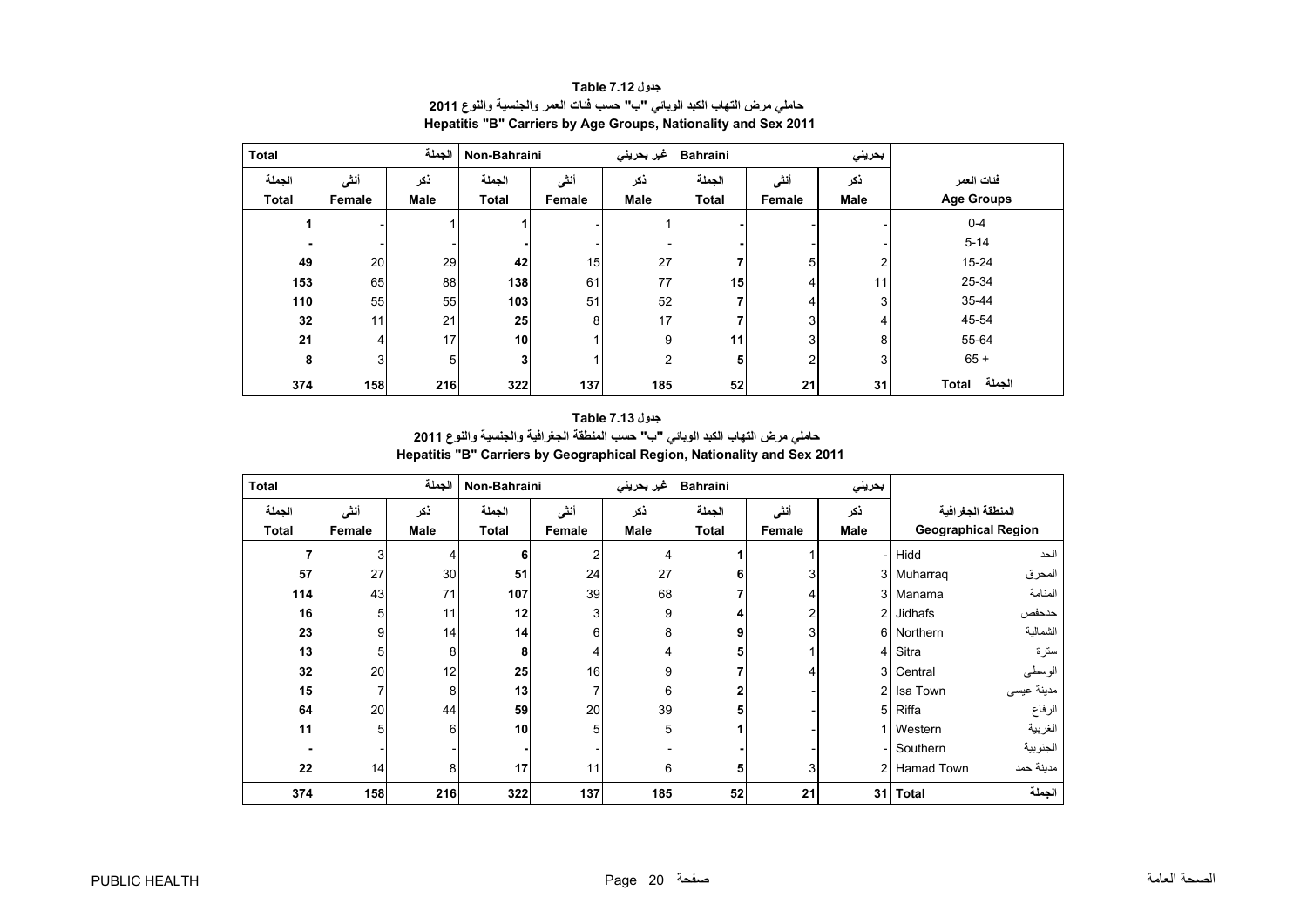<span id="page-21-0"></span>

| الحصبة         |                 | الحمى التيفية |                      | الحمى نظيرة التيفية |                   |        | داء الشيغلات       |        | داء السلمونيلة       |                    |                   |
|----------------|-----------------|---------------|----------------------|---------------------|-------------------|--------|--------------------|--------|----------------------|--------------------|-------------------|
| <b>Measles</b> |                 |               | <b>Typhoid fever</b> |                     | Paratyphoid fever |        | <b>Shigellosis</b> |        | <b>Salmonellosis</b> | تقدير ات السكان *  | فئات العمر        |
|                |                 |               |                      |                     |                   |        |                    |        |                      | Population         | (بالسنوات)        |
| المعدل         | الحالات         | المعدل        | الحالات              | المعدل              | الحالات           | المعدل | الحالات            | المعدل | الحالات              | <b>Estimates</b> * | <b>Age Groups</b> |
| Rate           | Cases           | Rate          | Cases                | Rate                | Cases             | Rate   | Cases              | Rate   | Cases                | 2011               | (Years)           |
| 4.4            | 4               | 3.3           | 3                    |                     |                   | 6.6    | 6                  | 183.5  | 168                  | 91,558             | $0 - 4$           |
| 2.5            | 4               | 2.5           | 4                    |                     |                   | 5.7    | 9 <sub>1</sub>     | 22.7   | 36                   | 158,479            | $5 - 14$          |
| 0.6            |                 | 1.7           | 3 <sub>l</sub>       | 0.6                 |                   |        |                    | 12.4   | 22                   | 177,483            | 15-24             |
| 0.3            |                 | 0.6           | $\overline{2}$       | 0.6                 |                   | 1.9    | 6                  | 16.6   | 53                   | 318,829            | 25-34             |
|                |                 | 1.3           | 3                    |                     |                   | 0.4    |                    | 12.4   | 28                   | 225,777            | 35-44             |
|                |                 | 1.4           | $\overline{2}$       |                     |                   |        |                    | 31.3   | 44                   | 140,760            | 45-54             |
|                |                 |               |                      |                     |                   |        |                    | 36.1   | 20                   | 55,367             | 55-64             |
|                |                 |               |                      |                     |                   |        |                    | 56.0   | 15                   | 26,767             | $65+$             |
| 0.8            | 10 <sub>1</sub> | 1.4           | 17                   | 0.3                 | 31                | 1.8    | 22                 | 32.3   | 386                  | 1,195,020          | الجملة<br>Total   |

#### **جدول 7.14 Table عدد ومعدالت الحاالت المستجدة باألمراض المعدية المختارة لكل 100,000 من السكان حسب فئات العمر <sup>2011</sup> Selected Communicable Diseases Incidences & Rates Per 100,000 Population by Age Groups 2011**

\* Population Estimates: Central Informatics and Communications Organization . . واإلتصاالت للمعلومات المركزي الجھاز : السكان تقديرات\*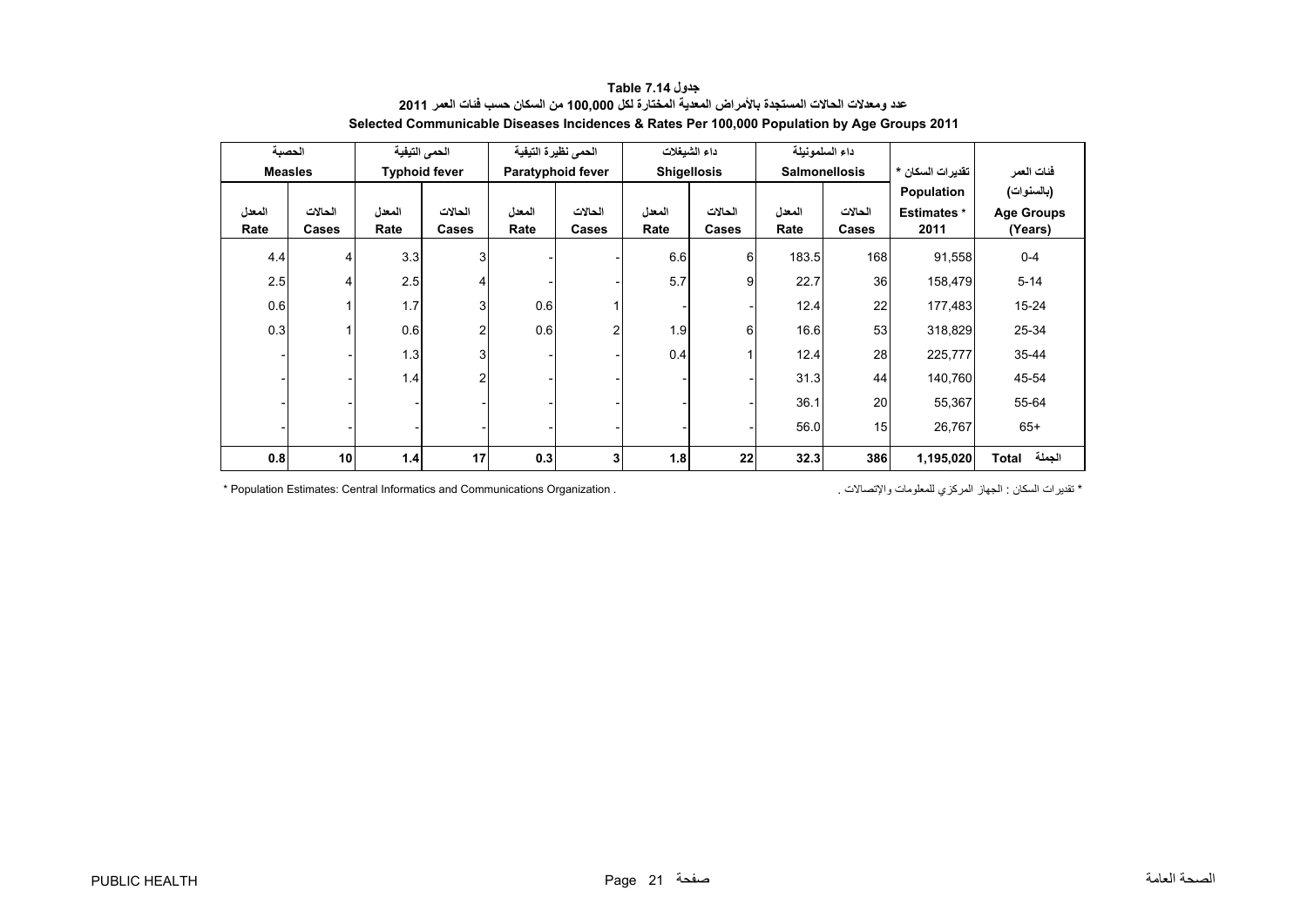**رسم بياني 7.2 Figure معدالت اإلصابة باألمراض المعدية المختارة لكل 100,000 من السكان حسب فئات العمر <sup>2011</sup> Selected Communicable Diseases Incidences Rates Per 100,000 Population by Age Groups 2011**

<span id="page-22-0"></span>

Age Groups

Reference: Tables 7.10 & 7.14

مرجع: جدول رقم 7.10 <sup>و</sup> 7.14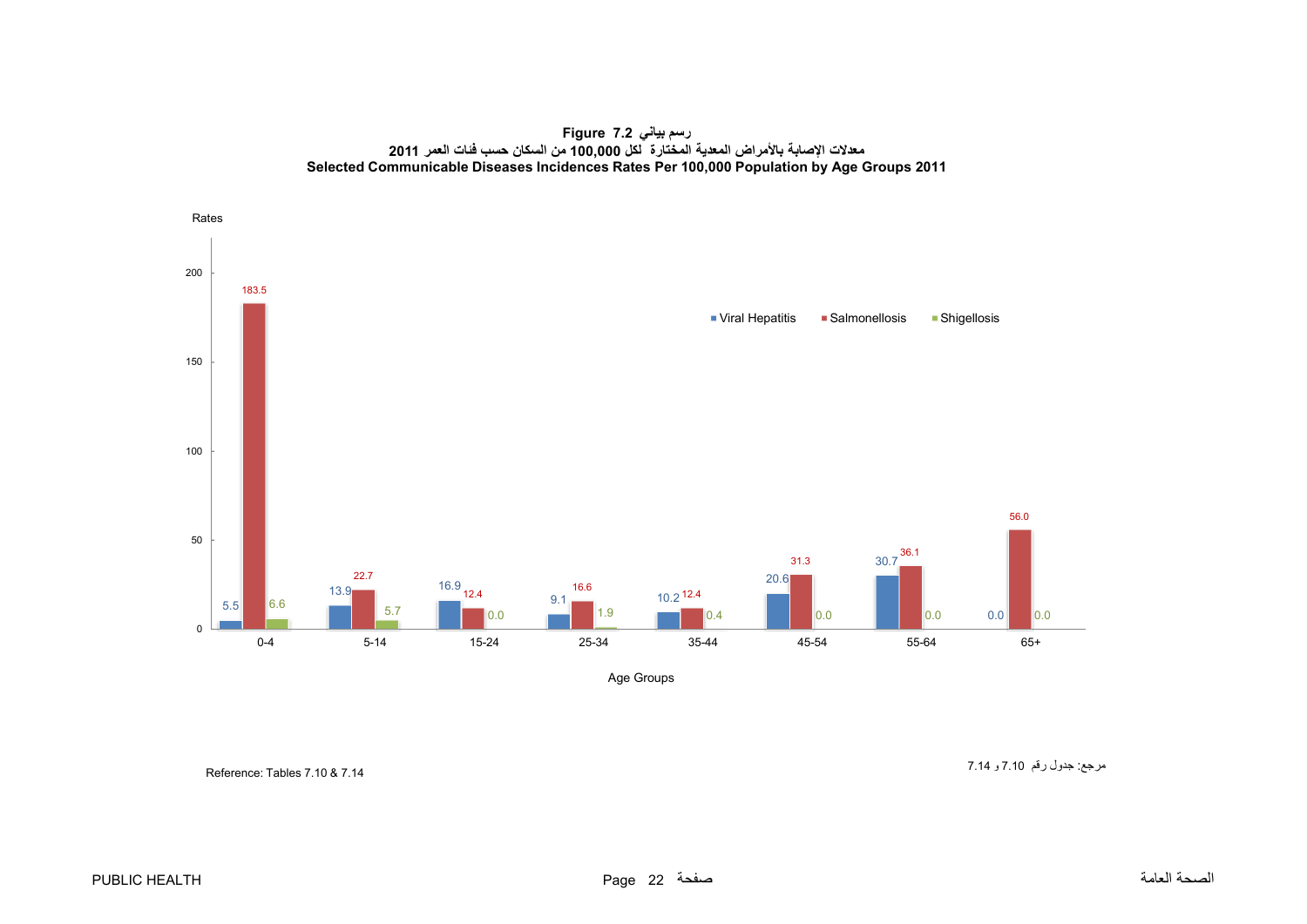<span id="page-23-0"></span>

|              |       | التدرن لا رئوي                    |                |                     |                             | التدرن الرئوي                 |                         |              |                               |                 |                   |
|--------------|-------|-----------------------------------|----------------|---------------------|-----------------------------|-------------------------------|-------------------------|--------------|-------------------------------|-----------------|-------------------|
|              |       | <b>Non-Pulmonary Tuberculosis</b> |                |                     |                             | <b>Pulmonary Tuberculosis</b> |                         |              | تقدير ات السكان *             |                 | فئات العمر        |
| Non-Bahraini |       | Bahraini غیر بحرینی               |                | Non-Bahraini بحرينى | Bahraini غير بحرين <i>ي</i> |                               | بحريني                  |              | <b>Population Estimates *</b> |                 | (بالسنوات)        |
|              |       |                                   |                |                     |                             |                               |                         |              |                               |                 |                   |
| المعدل       | العدد | المعدل                            | العدد          | المعدل              | العدد                       | المعدل                        | العدد                   | الجملة       | غیر بحرینی                    | بحريني          | <b>Age Groups</b> |
| Rate         | No.   | Rate                              | No.            | Rate                | No.                         | Rate                          | No.                     | <b>Total</b> | Non-Bah                       | <b>Bahraini</b> | (Years)           |
| 15.4         | 4     | 3.1                               | $\overline{2}$ |                     |                             | 3.1                           | $\overline{\mathbf{c}}$ | 91,558       | 25,990                        | 65,568          | $0 - 4$           |
|              |       | 2.5                               | 3              |                     |                             |                               |                         | 158,479      | 39996                         | 118483          | $5 - 14$          |
| 8.2          | 5     | 5.2                               | 6              | 31.1                | 19                          | 2.6                           | 3                       | 177,483      | 61,166                        | 116,317         | $15 - 24$         |
| 16.0         | 36    | 3.2                               | 3              | 13.3                | 30                          | 5.3                           | 5                       | 318,829      | 225,072                       | 93,757          | 25-34             |
| 7.0          | 11    | 10.2                              | $\overline{7}$ | 14.7                | 23                          | 5.8                           | 4                       | 225,777      | 156,917                       | 68,860          | 35-44             |
| 7.7          | 6     | 3.2                               | $\overline{c}$ | 27.0                | 21                          | 11.1                          | $\overline{7}$          | 140,760      | 77,819                        | 62,941          | 45-54             |
| 14.4         | 3     | 2.9                               |                | 19.2                |                             | 26.1                          | 9                       | 55,367       | 20,866                        | 34,501          | 55-64             |
|              |       | 24.7                              | 6              |                     |                             | 37.1                          | 9                       | 26,767       | 2,506                         | 24,261          | $65+$             |
| 10.6         | 65    | 5.1                               | 30             | 15.9                | 97                          | 6.7                           | 39                      | 1,195,020    | 610,332                       | 584,688         | الجملة<br>Total   |

#### **جدول 7.15 Table أعداد ومعدالت التدرن لكل 100,000 من السكان حسب الجنسية <sup>و</sup> فئات العمر <sup>2011</sup> Report Numbers and Rates per 100,000 Population of Tuberculosis by Nationality and Age Groups 2011**

\* تقديرات السكان : الجهاز المركزي للمعلومات والإتصالات .<br>\* تقديرات السكان : الجهاز المركزي للمعلومات والإتصالات .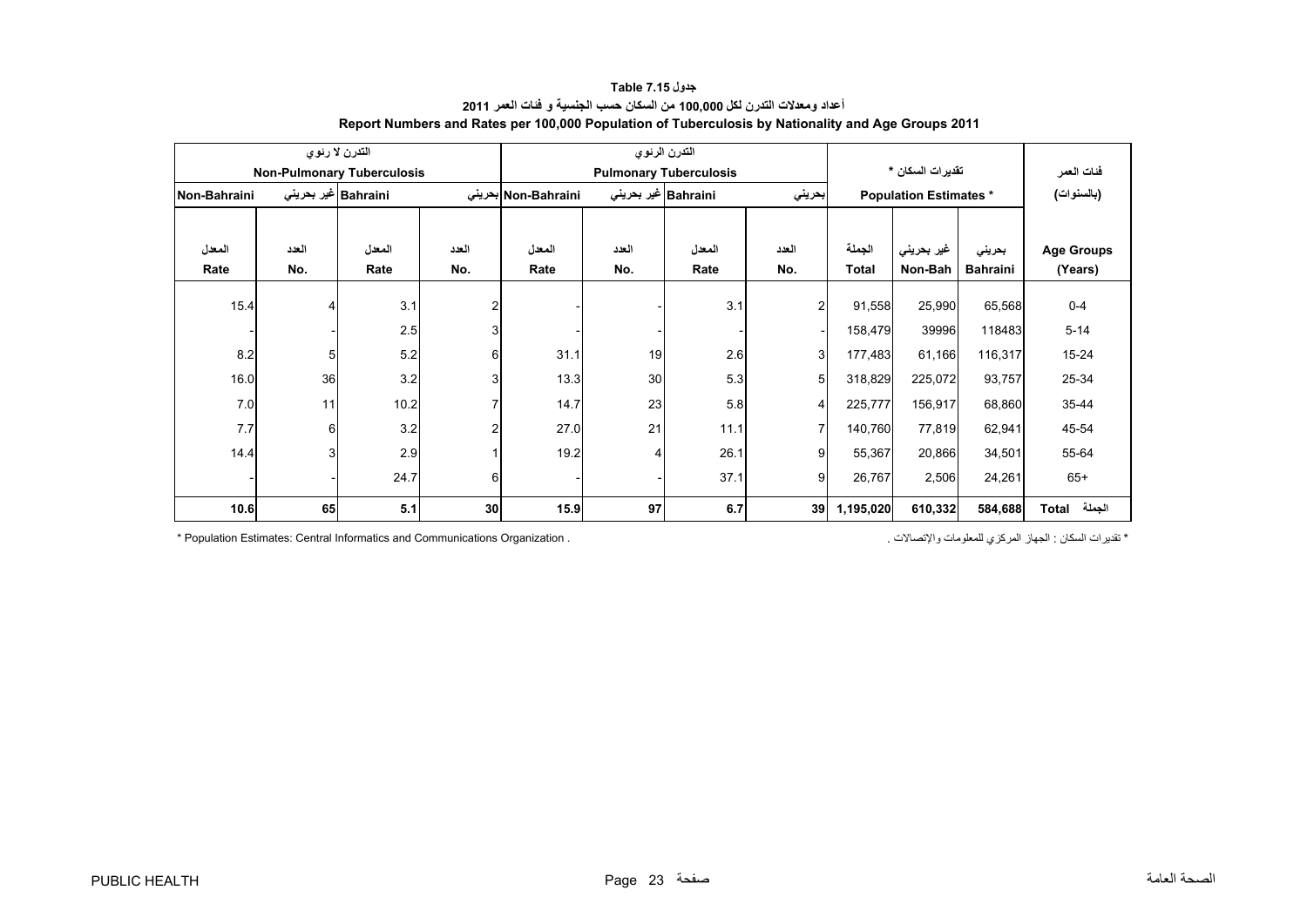<span id="page-24-0"></span>

| الحمى التيفية |                      |       | داء الشبغلات       |       | داء السلمونيلة       |       | التدرن اللارنوى         |       | التدرن الرئوى       |              |          |
|---------------|----------------------|-------|--------------------|-------|----------------------|-------|-------------------------|-------|---------------------|--------------|----------|
|               | <b>Typhoid fever</b> |       | <b>Shigellosis</b> |       | <b>Salmonellosis</b> |       | <b>Non-Pulmonary TB</b> |       | <b>Pulmonary TB</b> |              |          |
|               |                      |       |                    |       |                      |       |                         |       |                     |              | المنطقة  |
|               | الحالات              |       | الحالات            |       | الحالات              |       | الحالات                 |       | الحالات             |              | Region   |
| %             | Cases                | %     | Cases              | $\%$  | Cases                | $\%$  | Cases                   | %     | Cases               |              |          |
| 23.5          | $\overline{4}$       | 9.1   | 2                  | 22.8  | 88                   | 26.3  | 25                      | 28.7  |                     | 39 Capital   | العاصمة  |
| 17.6          | 3                    | 18.2  | 4                  | 20.2  | 78                   | 16.8  | 16                      | 18.4  |                     | 25 Muharraq  | المحرق   |
| 29.4          | 5                    | 40.9  | 9                  | 18.7  | 72                   | 23.2  | 22                      | 16.9  |                     | 23 Northern  | الشمالية |
|               |                      | 22.7  | 5                  | 14.8  | 57                   | 26.3  | 25                      | 25.7  |                     | 35 Central   | الوسطى   |
| 29.4          | 5                    | 9.1   | 2                  | 23.6  | 91                   | 7.4   | 7                       | 10.3  |                     | 14 Southern  | الجنوبية |
| 100.0         | 17                   | 100.0 | 22                 | 100.0 | 386                  | 100.0 | 95                      | 100.0 | 136                 | <b>Total</b> | الجملة   |

**جدول 7.16 Table أعداد ونسب الحاالت المستجدة باألمراض المعدية المختارة حسب المحافظة <sup>2011</sup> Selected Communicable Diseases Incidences & Percentages by Governorate 2011**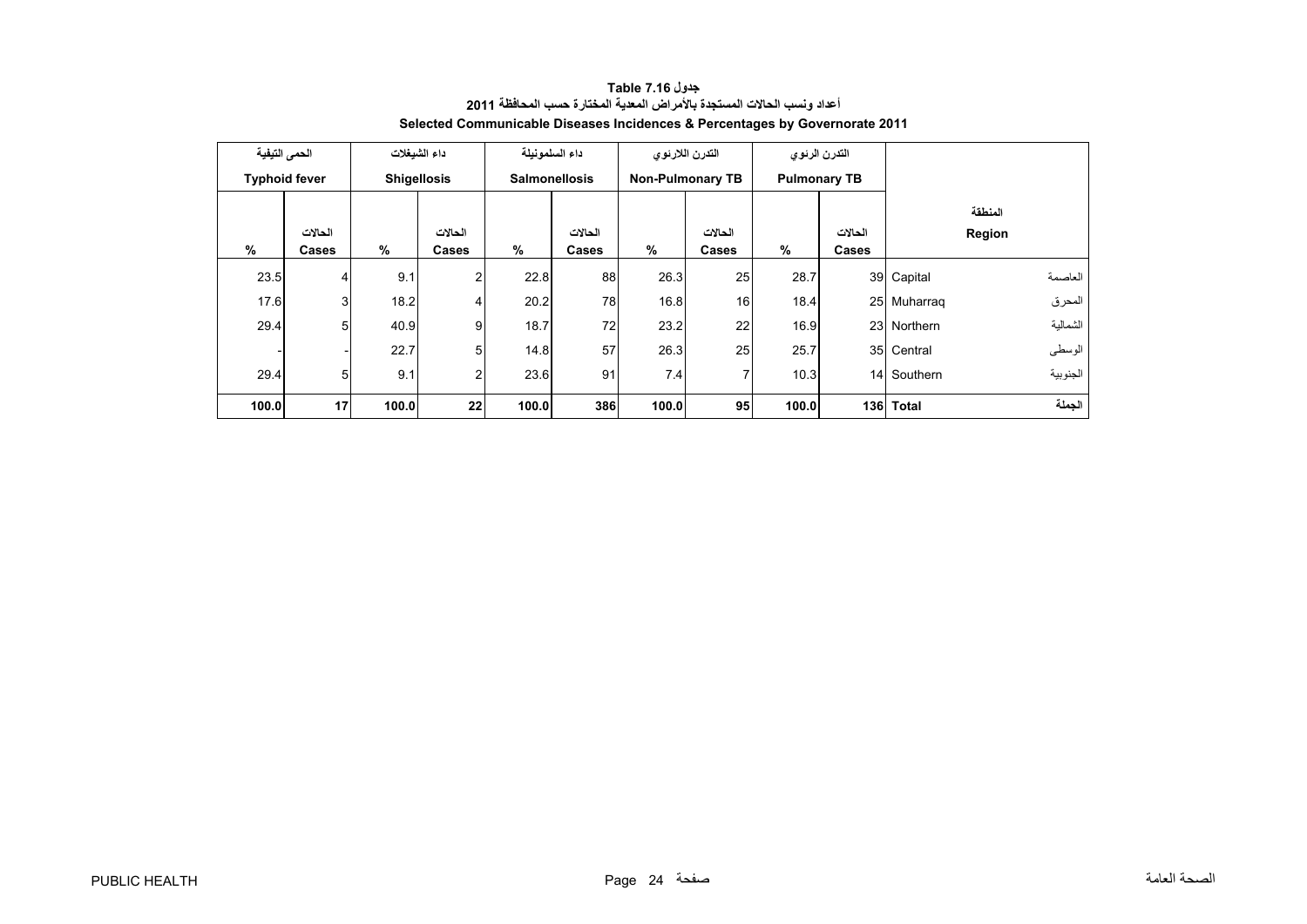<span id="page-25-0"></span>

|                            |                 | 2011    |                 | 2010    |             | 2009    |                 | 2008    | 2007        |         |                              |
|----------------------------|-----------------|---------|-----------------|---------|-------------|---------|-----------------|---------|-------------|---------|------------------------------|
|                            |                 |         |                 |         |             |         |                 |         |             |         |                              |
|                            | %               | عدد     | %               | عدد     | %           | عدد     | $\frac{9}{6}$   | عدد     | $\%$        | عدد     |                              |
|                            | غير المرضية     | العينات | غير المرضية     | العينات | غير المرضية | العينات | غير المرضية     | العينات | غير المرضية | العينات |                              |
|                            | <b>Unsatis-</b> | No. of  | <b>Unsatis-</b> | No. of  | Unsatis-    | No. of  | <b>Unsatis-</b> | No. of  | Unsatis-    | No. of  |                              |
| <b>Source</b>              | facory          | samples | facory          | samples | facory      | samples | facory          | samples | facory      | samples | المصدر                       |
| Public water               | 1.91            | 1,622   | 1.08            | 1,472   | 0.49        | 2,254   | 1.05            | 2,750   | 9.2         | 1,450   | المياه العمومية              |
| Demineralized water        |                 |         |                 |         |             |         |                 |         |             |         | المباه المحلاة               |
| Schools, Hospitals, Hotels | 5.21            | 1,035   | 2.43            | 2,383   | 1.43        | 2,383   | 2.68            | 2,353   | 8.1         | 3,075   | المدارس والفنادق والمستشفيات |
| Total                      | 7.12            | 2,657   | 3.51            | 3,855   | 1.92        | 4,637   | 3.73            | 5,103   | 17.3        | 4,525   | الحملة                       |

#### **جدول 7.17 Table نتائج االختبارات الجرثومية والكيميائية لعينات المياه حسب المصدر 2007 - 2011 Water Supply Bacteriological and Chemical Test Results by Source 2007 - 2011**

مالحظة : تم مراجعة وتعديل بيانات عام 2010 . .updated and reviewed data 2010 :Note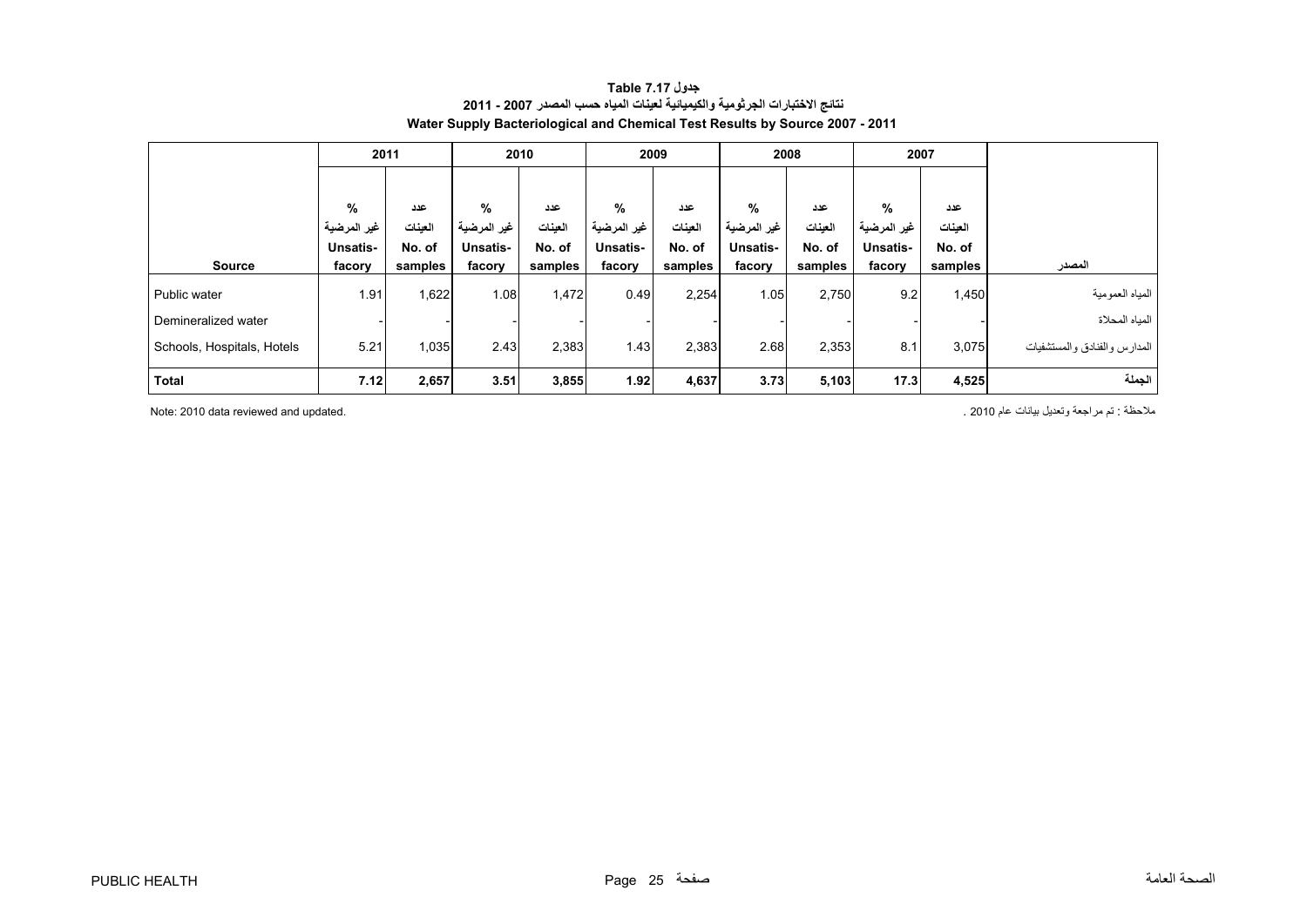<span id="page-26-0"></span>

| Governorate                     | 2011           | 2010    | 2009    | 2008    | 2007           |          | المحافظة                          |
|---------------------------------|----------------|---------|---------|---------|----------------|----------|-----------------------------------|
| Potential spots examined        |                |         |         |         |                |          | بوَرالتكاثرالمحتملة التي تم فحصها |
| Muharraq                        | 6,358          | 7,457   | 6,075   | 5,548   | 5,527          | المحرق   |                                   |
| Capital                         | 25,301         | 28,204  | 30,674  | 39,348  | 43,315         | العاصمة  |                                   |
| Central                         | 25,390         | 25,309  | 24,914  | 32,124  | 25,928         | الوسطى   |                                   |
| Northern                        | 29,582         | 37,073  | 37,164  | 33,399  | 32,952         | الشمالية |                                   |
| Southern                        | 5,913          | 7,352   | 6,564   | 9,269   | 10,919         | الجنوبية |                                   |
| <b>Total</b>                    | 92,544         | 105,395 | 105,391 | 119,688 | 118,641        |          | الجملة                            |
|                                 |                |         |         |         |                |          |                                   |
| <b>Positive Culex spots</b>     |                |         |         |         |                |          | بور الكيولكس الموجبة              |
| Muharraq                        | 119            | 99      | 59      | 59      | 67             | المحرق   |                                   |
| Capital                         | 688            | 912     | 578     | 569     | 1,044          | العاصمة  |                                   |
| Central                         | 706            | 551     | 512     | 311     | 516            | الوسطى   |                                   |
| Northern                        | $\overline{c}$ | 2,319   | 1,932   | 1,732   | 2,189          | الشمالية |                                   |
| Southern                        | 77             | 132     | 94      |         |                | الجنوبية |                                   |
| <b>Total</b>                    | 1,592          | 4,013   | 3,175   | 2,671   | 3,816          |          | الجملة                            |
| <b>Positive Anopheles spots</b> |                |         |         |         |                |          | بؤر الأنوفيلس الموجبة             |
| Muharraq                        |                |         |         |         | 1              | المحرق   |                                   |
| Capital                         | $\overline{c}$ | 6       | 7       | 11      | $\overline{7}$ | العاصمة  |                                   |
| Central                         | 13             | 26      | 34      | 12      | 25             | الوسطى   |                                   |
| Northern                        | 97             | 119     | 109     | 79      | 94             | الشمالية |                                   |
| Southern                        |                | 1       | 1       | 7       | 9              | الجنوبية |                                   |
|                                 |                |         |         |         |                |          |                                   |
| <b>Total</b>                    | 112            | 152     | 151     | 109     | 136            |          | الجملة                            |

### **جدول 7.18 Table بؤر تكاثر البعوض التي تم فحصھا واإليجابية منھا حسب المحافظة 2007 - 2011 Examined and Positive Breeding Spots of Mosquito by Governorate 2007 - 2011**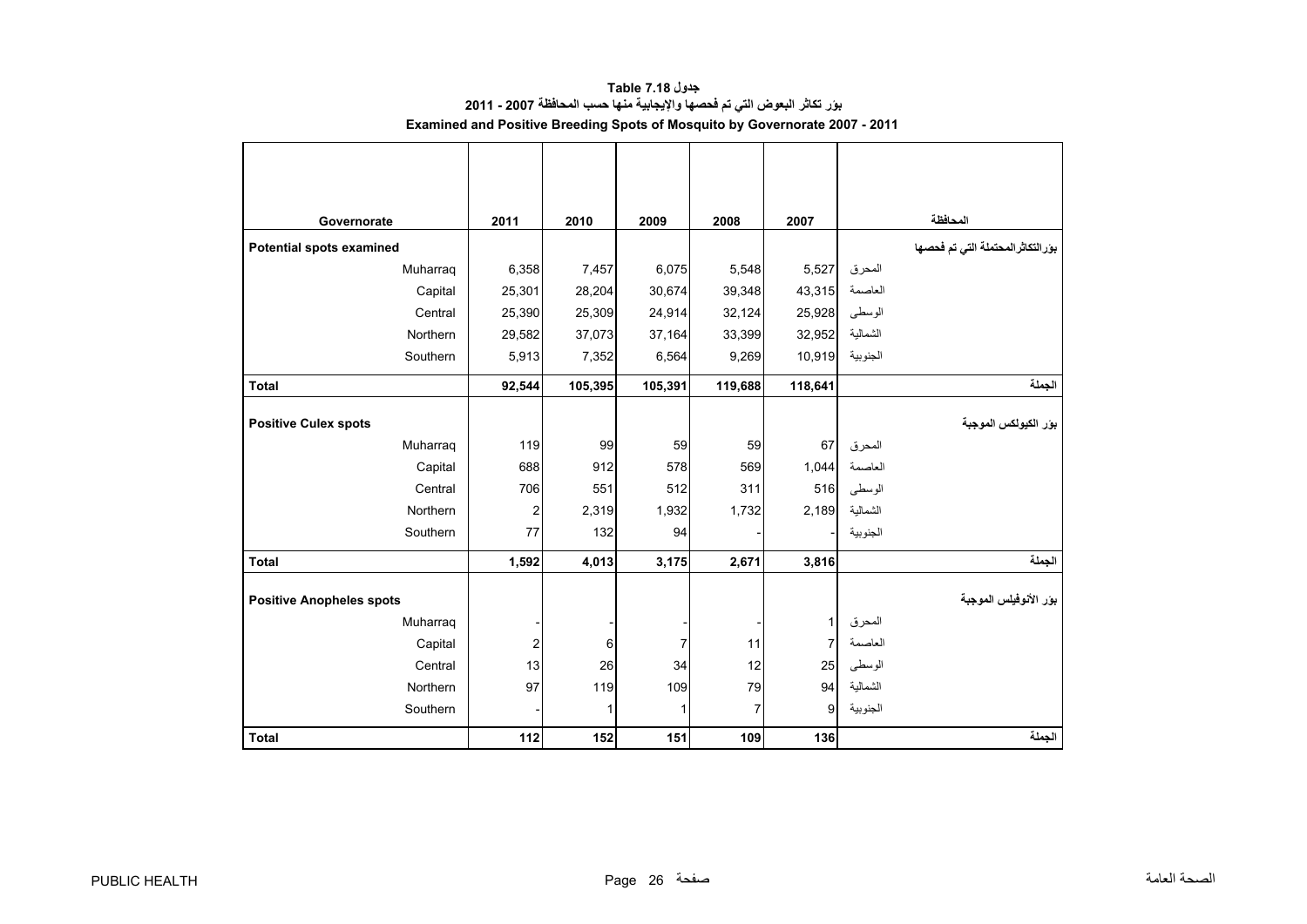#### **حاالت المالريا حسب بلد المنشأ <sup>2011</sup> Malaria Cases by Country of Origin 2011 جدول 7.19 Table**

<span id="page-27-0"></span>

| <b>Country of Origin</b>     | الجملة<br><b>Total</b> | البرداء<br>المنجلية<br>P.F. | البرداء<br>النشيطة<br>P.V. | البرداء<br>الوبالية<br>P.M. | البرداء<br>المتعددة<br><b>Mixed</b><br>(P.F. & P.V.) | بلد المنشأ                |
|------------------------------|------------------------|-----------------------------|----------------------------|-----------------------------|------------------------------------------------------|---------------------------|
| Kingdom of Bahrain           |                        |                             |                            |                             |                                                      | مملكة البحرين             |
| Republic of India            | 80                     |                             | 79                         |                             |                                                      | جمهورية الهند             |
| Republic of Bangladish       |                        |                             | 3                          |                             |                                                      | جمهورية بنغلادش           |
| Republic of Yemen            |                        | $\overline{2}$              |                            |                             |                                                      | الجمهورية اليمنية         |
| Islamic Republic of Pakistan | 94                     | 2                           | 92                         |                             |                                                      | جمهورية باكستان الاسلامية |
| Palestine                    |                        |                             |                            |                             |                                                      | فلسطين                    |
| Nigeria                      |                        |                             |                            |                             |                                                      | نيجيريا                   |
| Republic of Sudan            |                        |                             |                            |                             |                                                      | جمهورية السودان           |
| Kingdom of Nipal             |                        |                             | 3                          |                             |                                                      | مملكة النيبال             |
| <b>Total</b>                 | 186                    | 6                           | 180                        |                             |                                                      | الجملة                    |

P.F. - Plasmodium falciparum - often fatal form of malaria . . الوفاة تسبب ما غالبا) الخبيثة المالريا (المنجلية البرداء

P.M. - Plasmodium malaria - mild form of malaria .

P.V. - Plasmodium vivax - usually mild form of malaria . . الحدة خفيفة عادة) الحميدة المالريا (النشيطة البرداء . الحدة الحدة المساوات المستقبل المستقبل المستقبل المستقبل المستقبل المستقبل المستقبل المستقبل المستقبل المستق البرداء الوبالية (الملاريا الحميدة) خفيفة الحدة .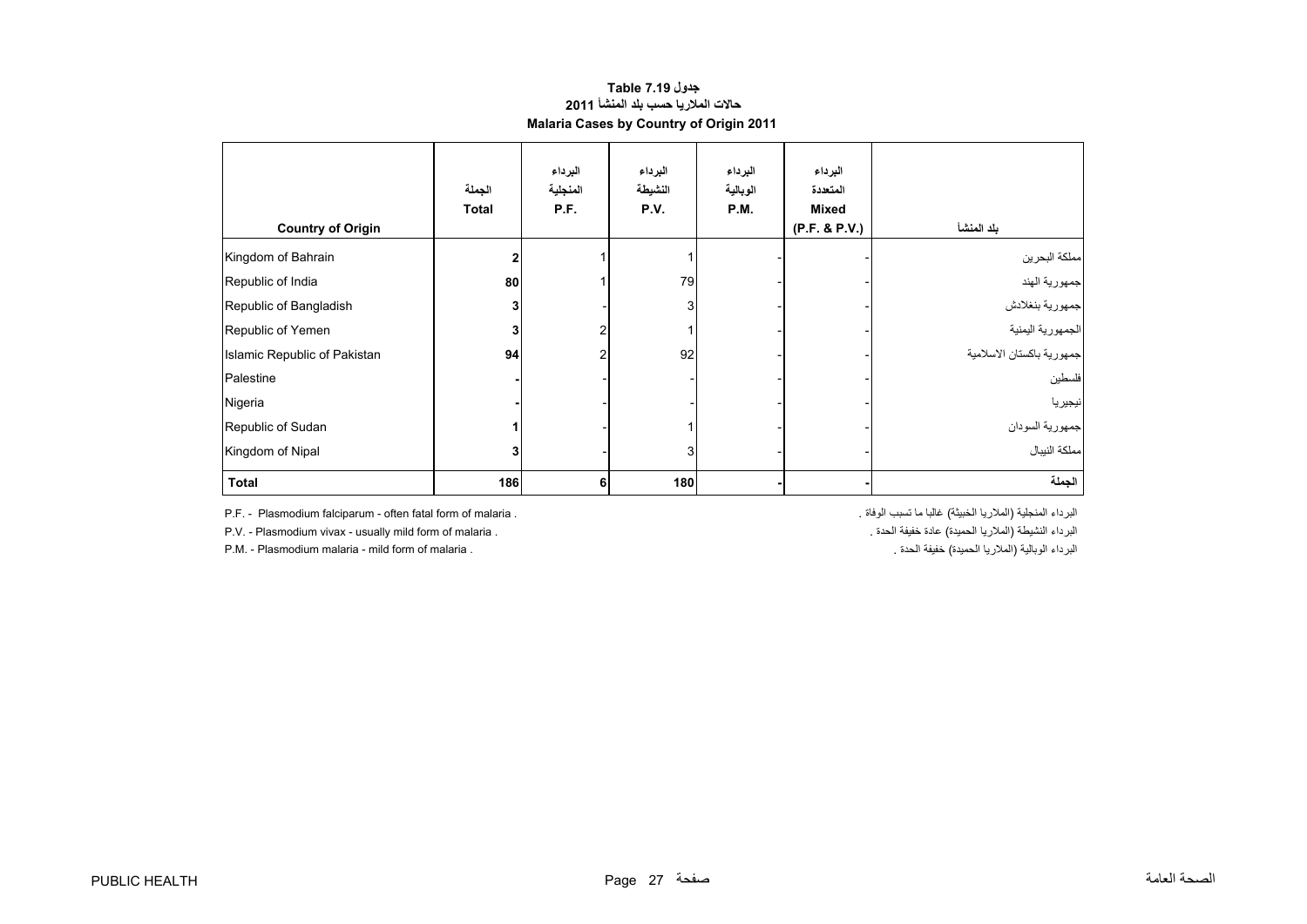### **جدول 7.20 Table اختبارات مختارة لألمصال التي تم إجراؤھا خالل 2010 - 2011 Selected Serological Test Results 2010 - 2011**

<span id="page-28-0"></span>

| 2011  |                                                 |                                                                                   |                                                                             |                                     |                                                                                                |                                                                              |
|-------|-------------------------------------------------|-----------------------------------------------------------------------------------|-----------------------------------------------------------------------------|-------------------------------------|------------------------------------------------------------------------------------------------|------------------------------------------------------------------------------|
|       |                                                 |                                                                                   |                                                                             |                                     |                                                                                                |                                                                              |
|       |                                                 | حملة                                                                              |                                                                             |                                     | حملة                                                                                           |                                                                              |
|       |                                                 |                                                                                   |                                                                             |                                     |                                                                                                |                                                                              |
|       |                                                 |                                                                                   |                                                                             |                                     |                                                                                                |                                                                              |
|       |                                                 |                                                                                   |                                                                             |                                     |                                                                                                | الأختبارات / المصدر                                                          |
|       |                                                 |                                                                                   |                                                                             |                                     |                                                                                                | مستضد التهاب الكبد الفيروسي ب السطحي                                         |
|       |                                                 |                                                                                   |                                                                             |                                     |                                                                                                | بنك الدم                                                                     |
|       |                                                 |                                                                                   |                                                                             |                                     |                                                                                                | حالات مشتبهة                                                                 |
|       |                                                 |                                                                                   |                                                                             |                                     |                                                                                                | مضاد المستضد السطحى ب                                                        |
|       |                                                 | 2,170                                                                             |                                                                             |                                     |                                                                                                | اختبار ما بعد التطعيم                                                        |
|       |                                                 |                                                                                   |                                                                             |                                     |                                                                                                |                                                                              |
|       |                                                 |                                                                                   |                                                                             |                                     |                                                                                                | المستضد هـ لالتهاب الكبد الفيروسي ب *                                        |
|       |                                                 |                                                                                   |                                                                             |                                     |                                                                                                | حالات ثبت وجود مستضد التهاب الكبد الفيروسي ب                                 |
|       |                                                 |                                                                                   |                                                                             |                                     |                                                                                                | مضاد المستضد اي ر                                                            |
| 70.94 | 271                                             | 382                                                                               | 82.59                                                                       | 389                                 | 471                                                                                            | حالات ثبت وجود مستضد الكبد الفيروسي السطحي ب                                 |
|       |                                                 |                                                                                   |                                                                             |                                     |                                                                                                | غلوبلين مناعي  م ضد التهاب الكبد الفيروسي  أ                                 |
| 1.19  | 24                                              | 2,025                                                                             | 0.50                                                                        | 12                                  | 2,379                                                                                          | حالات مشتبه بها                                                              |
|       |                                                 |                                                                                   |                                                                             |                                     |                                                                                                | أضداد الحصبة الألمانية ( غلوبلين مناعي ج )                                   |
| 95.95 | 16.597                                          | 17.297                                                                            | 95.28                                                                       | 11.061                              | 11.609                                                                                         | حالات مشتبه الحوامل وغبر الحوامل                                             |
|       |                                                 |                                                                                   |                                                                             |                                     |                                                                                                |                                                                              |
|       |                                                 |                                                                                   |                                                                             |                                     |                                                                                                | أضداد الحصبة الألمانية ( غلوبلين مناعي م )                                   |
| 1.83  | 16                                              | 872                                                                               | 0.97                                                                        | 8                                   | 828                                                                                            | حالات مشتبهة                                                                 |
|       |                                                 |                                                                                   |                                                                             |                                     |                                                                                                | أضداد عوز المناعة المكتسبة                                                   |
|       |                                                 | 16.808                                                                            |                                                                             |                                     | 18.014                                                                                         | متبر عي الدم                                                                 |
| 0.10  | 34                                              | 34,929                                                                            | 0.10                                                                        | 43                                  | 43.709                                                                                         | فحص اللباقة للعمل                                                            |
|       | $\frac{0}{0}$<br>0.01<br>1.98<br>70.05<br>67.35 | العينات الموجبة<br><b>Positive samples</b><br>العدد<br>No.<br>$\mathbf{1}$<br>954 | العينات<br>Total<br><b>Samples</b><br>16.808<br>48,259<br>1,520<br>66<br>98 | %<br>0.10<br>1.93<br>89.38<br>58.70 | 2010<br>العينات الموجبة<br><b>Positive samples</b><br>العدد<br>No.<br>18<br>673<br>1,195<br>54 | العينات<br><b>Total</b><br><b>Samples</b><br>18.014<br>34,849<br>1,337<br>92 |

\* المستضد ھـ

\* Hepatitis B, E antigen (HBeAg): decrease / increase due to selective sample testing.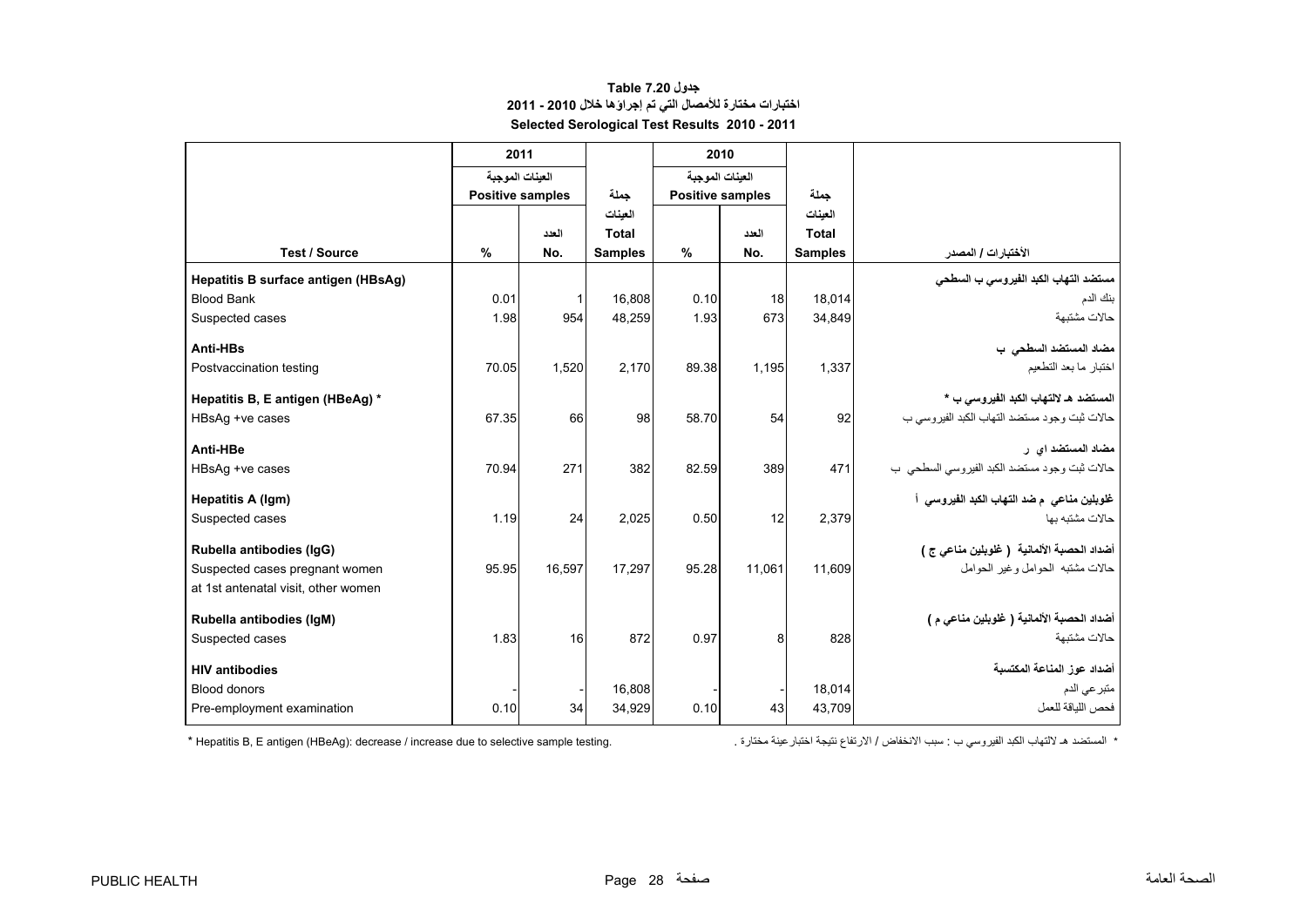<span id="page-29-0"></span>

|                              |                | الجملة<br><b>Total</b> |                  | المشاة      | <b>Pedestrians</b> | الركاب      | <b>Passengers</b>      |                    | السواق<br><b>Drivers</b> |             |                             |
|------------------------------|----------------|------------------------|------------------|-------------|--------------------|-------------|------------------------|--------------------|--------------------------|-------------|-----------------------------|
| <b>Seriousness of Injury</b> | المعدل<br>Rate | الجملة<br><b>Total</b> | أننى<br>Female   | ذكر<br>Male | أننى<br>Female     | نكر<br>Male | أننسى<br><b>Female</b> | ذكر<br><b>Male</b> | أننى<br><b>Female</b>    | ذكر<br>Male | درجة خطورة الإصابة          |
| 2007                         |                |                        |                  |             |                    |             |                        |                    |                          |             | 2007                        |
| Death                        | 0.09           | 91                     | 8                | 83          | 3                  | 23          | $\overline{2}$         | 16                 | 3                        | 44          | وفاة                        |
| Serious injury               | 0.53           | 551                    | 111              | 440         | 34                 | 126         | 43                     | 104                | 34                       | 210         | إصابة بليغة                 |
| Slight injury                | 2.76           | 2,864                  | 879              | 1,985       | 109                | 316         | 432                    | 631                | 338                      | 1,038       | إصابة بسيطة                 |
| 2008                         |                |                        |                  |             |                    |             |                        |                    |                          |             | 2008                        |
| Death                        | 0.08           | 84                     | 6                | 78          | 2                  | 25          | 3                      | 17                 | 1                        | 36          | وفاة                        |
| Serious injury               | 0.55           | 605                    | 102              | 503         | 31                 | 160         | 45                     | 95                 | 26                       | 248         | إصابة بليغة                 |
| Slight injury                | 1.70           | 1,878                  |                  | 1,878       | 101                | 292         | 412                    | 596                | 335                      | 990         | إصابة بسيطة                 |
| 2009                         |                |                        |                  |             |                    |             |                        |                    |                          |             | 2009                        |
| Death                        | 0.06           | 76                     | $\boldsymbol{2}$ | 74          |                    | 28          | $\boldsymbol{2}$       | 14                 |                          | 32          | وفاة                        |
| Serious injury               | 0.40           | 474                    | 98               | 376         | 40                 | 119         | 29                     | 77                 | 29                       | 180         | إصابة بليغة                 |
| Slight injury                | 2.10           | 2,473                  | 736              | 1,737       | 82                 | 298         | 354                    | 554                | 300                      | 885         | إصبابة بسيطة                |
| 2010                         |                |                        |                  |             |                    |             |                        |                    |                          |             | 2010                        |
| Death                        | 0.06           | 75                     | 13               | 62          | 5                  | 24          | $5\phantom{.0}$        | 4                  | 3                        | 34          | وفاة                        |
| Serious injury               | 0.43           | 525                    | 100              | 425         | 35                 | 124         | 41                     | 58                 | 24                       | 243         | إصابة بليغة                 |
| Slight injury                | 1.67           | 2,067                  | 624              | 1,443       | 89                 | 295         | 288                    | 458                | 247                      | 690         | إصابة بسيطة                 |
|                              |                |                        |                  |             |                    |             |                        |                    |                          |             |                             |
| 2011                         |                |                        |                  |             |                    |             |                        |                    |                          |             | 2011                        |
| Death                        | 0.05<br>0.43   | 58<br>510              | 6                | 52<br>412   | $\mathbf{1}$       | 14<br>114   | $\overline{c}$<br>47   | 12                 | 3<br>28                  | 26          | و فاة                       |
| Serious injury               | 1.67           | 1,995                  | 98<br>679        | 1,316       | 23<br>77           | 224         | 314                    | 78<br>423          | 288                      | 220<br>669  | إصابة بليغة<br>إصبابة بسيطة |
| Slight injury                |                |                        |                  |             |                    |             |                        |                    |                          |             |                             |

**جدول 7.21 Table عدد ومعدالت المصابين بالحوادث المرورية لكل <sup>1000</sup> من السكان حسب درجة خطورة اإلصابة والنوع 2007 - 2011 Number and Rates per 1000 population of Road and Traffic Related Accidents by Seriousness of Injuries and Sex 2007 - 2011**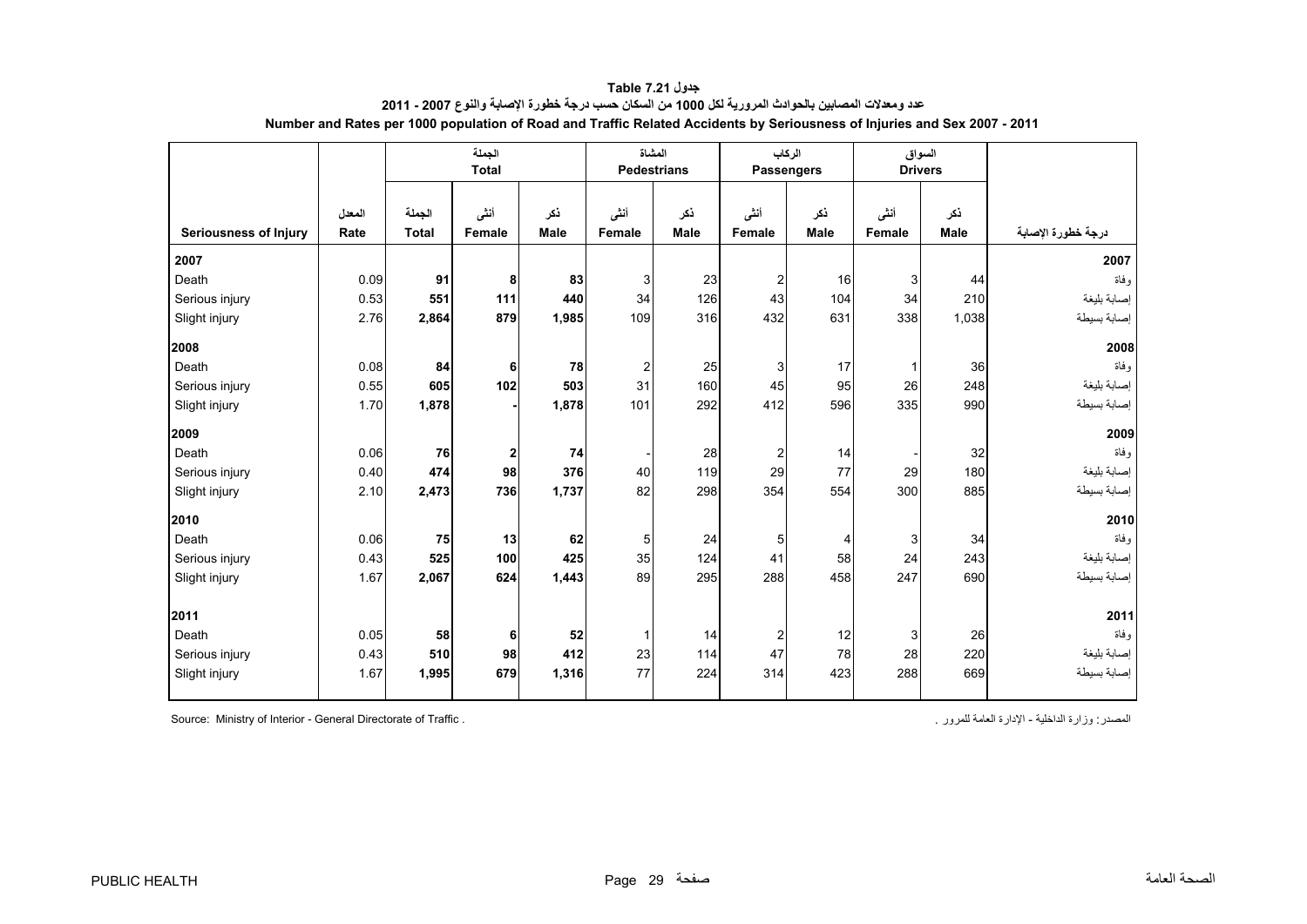**7.3 Figureرسم بياني معدل إصابات الحوادث المرورية لكل <sup>1000</sup> من السكان حسب درجة خطورة اإلصابة 2007 - 2011 Road & Traffic Related Accidents Rate Per 1000 Population by Seriousness of Injuries 2007 ‐ 2011**

<span id="page-30-0"></span>

مرجع: جدول 7.21 7.21 7.21 تمريح بن المستخدم المستخدم المستخدم المستخدم المستخدم المستخدم المستخدم المستخدم المستخدم المستخدم المستخدم المستخدم المستخدم المستخدم المستخدم المستخدم المستخدم المستخدم المستخدم المستخدم المستخ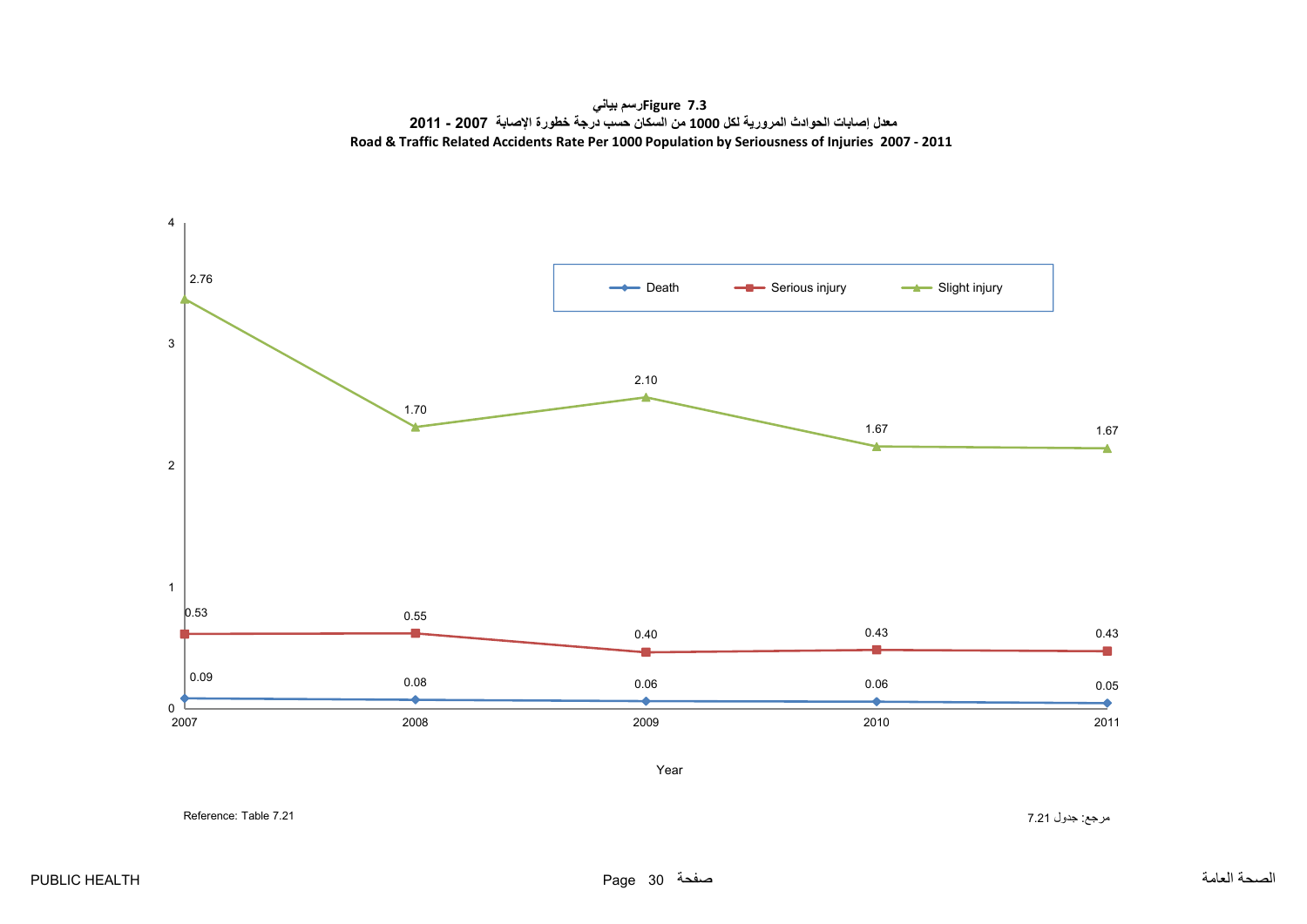<span id="page-31-0"></span>

|                              | <b>Age Groups</b> |              | فئات العمر   |                         |                |                         |                |         |                |                    |
|------------------------------|-------------------|--------------|--------------|-------------------------|----------------|-------------------------|----------------|---------|----------------|--------------------|
|                              |                   |              |              |                         |                |                         |                |         |                |                    |
|                              | الجملة            |              |              |                         |                |                         |                |         |                |                    |
| <b>Seriousness of Injury</b> | <b>Total</b>      | $70+$        | 69-60        | 59-50                   | 49-40          | 39-30                   | 29-20          | $19-10$ | $09 - 0$       | درجة خطورة الإصابة |
| <b>Drivers</b>               |                   |              |              |                         |                |                         |                |         |                | السواق             |
| Death                        | 29                |              | $\mathbf{1}$ | 3                       | 4              | 4                       | 5              | 9       | 3              | وفاة               |
| Serious injury               | 248               |              | 9            | 3                       | 13             | 39                      | 57             | 99      | 28             | إصابة بليغة        |
| Slight injury                | 957               |              | 15           | 22                      | 64             | 134                     | 242            | 408     | 72             | إصابة بسيطة        |
| <b>Total</b>                 | 1,234             |              | 25           | 28                      | 81             | 177                     | 304            | 516     | 103            | الجملة             |
| <b>Passengers</b>            |                   |              |              |                         |                |                         |                |         |                | الركاب             |
| Death                        | 14                | $\mathbf{1}$ |              |                         | $\overline{c}$ |                         | $\mathbf 1$    | 6       | 4              | وفاة               |
| Serious injury               | 125               | 11           | 5            | $\overline{\mathbf{c}}$ | 6              | 10                      | 28             | 31      | 32             | إصابة بليغة        |
| Slight injury                | 737               | 95           | 23           | 3                       | 37             | 70                      | 105            | 211     | 193            | إصابة بسيطة        |
| <b>Total</b>                 | 876               | 107          | 28           | 5                       | 45             | 80                      | 134            | 248     | 229            | الجملة             |
| <b>Pedestrians</b>           |                   |              |              |                         |                |                         |                |         |                | المشاة             |
| Death                        | 14                |              |              |                         | 2              | $\overline{\mathbf{c}}$ | $\overline{4}$ | 4       | $\overline{2}$ | و فاة              |
| Serious injury               | 104               |              | 9            | 6                       | 11             | 20                      | 23             | 19      | 16             | إصابة بليغة        |
| Slight injury                | 227               |              | 8            | 6                       | 18             | 34                      | 55             | 54      | 52             | إصابة بسيطة        |
| <b>Total</b>                 | 345               |              | 17           | 12                      | 31             | 56                      | 82             | 77      | 70             | الجملة             |
| Death                        | 57                | 1            | $\mathbf{1}$ | 3                       | 8              | 6                       | 10             | 19      | 9              | وفاة               |
| Serious injury               | 477               | 11           | 23           | 11                      | 30             | 69                      | 108            | 149     | 76             | إصابة بليغة        |
| Slight injury                | 1,921             | 95           | 46           | 31                      | 119            | 238                     | 402            | 673     | 317            | إصابة بسيطة        |
| <b>Grand Total</b>           | 2,455             | 107          | 70           | 45                      | 157            | 313                     | 520            | 841     | 402            | الجملة الكلية      |

**جدول 7.22 Table عدد المصابين بالحوادث المرورية حسب درجة خطورة اإلصابة وفئات العمر<sup>2011</sup> Number of Road and Traffic Related Accidents by Seriousness of Injuries and Age Groups 2011**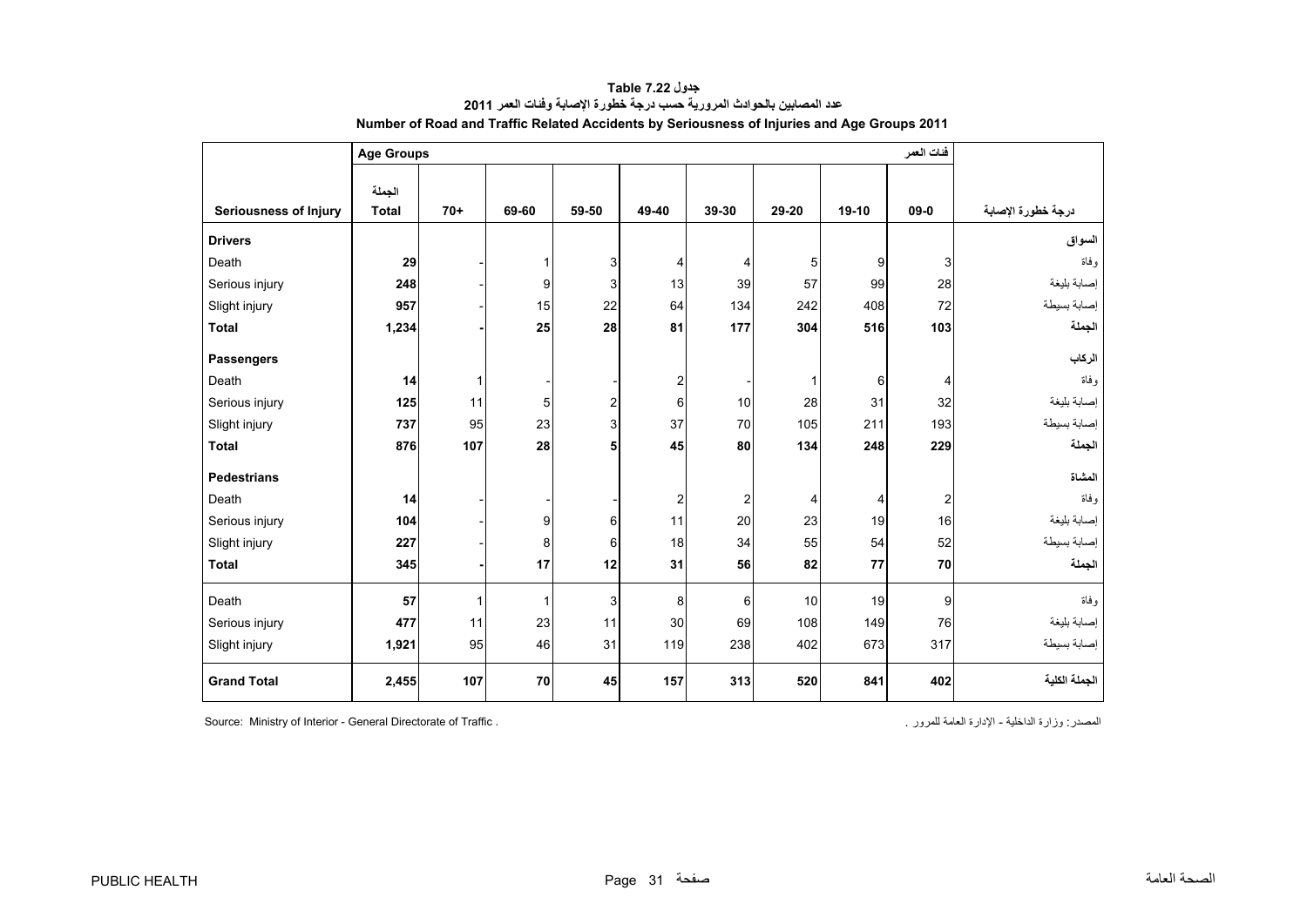### **جدول 7.23 Table حوادث اإلصابات حسب األسباب الرئيسية ودرجة الخطورة <sup>2011</sup> Injury Accidents by Main Causes and Seriousness of Injury 2011**

<span id="page-32-0"></span>

|                                    | <b>Seriousness of Injury</b> |                      |                | درجة خطورة الإصابة |                             |
|------------------------------------|------------------------------|----------------------|----------------|--------------------|-----------------------------|
|                                    |                              |                      |                |                    |                             |
|                                    | المجموع                      | إصابات بسيطة         | إصابات بليغة   | وفاة               |                             |
| <b>Main Causes</b>                 | Total                        | <b>Slight injury</b> | Serious injury | <b>Death</b>       | الأسباب الرئيسية            |
| Accident due to Driver Action      | 1,445                        | 988                  | 405            | 52                 | حوادث بسبب السواق           |
| Accident due to Pedestrian Action  | 68                           | 38                   | 29             |                    | حو ادث بسبب تحر كات المشاة  |
| Accident due to Passenger Action   | 11                           | 6                    | $\overline{5}$ |                    | حو ادث بسبب الر کاب         |
| Accident due to Obstruction        | 5                            | 4                    |                |                    | حوادث بسبب موانع على الطريق |
| Accident due to Defective Vehicles |                              |                      |                |                    | حوادث بسبب عطل في المركبة   |
| Accident due to Road Condition     |                              | 2                    |                |                    | حوادث بسبب حالة الطريق      |
| Accident due to Weather Condition  |                              | 2                    |                |                    | حوادث بسبب حالة الطقس       |
| Accident due to Other Factors      | 52                           | 32                   | 18             |                    | حوادث بسبب عوامل أخرى       |
| <b>Total</b>                       | 1,587                        | 1,073                | 459            | 55                 | الجملة                      |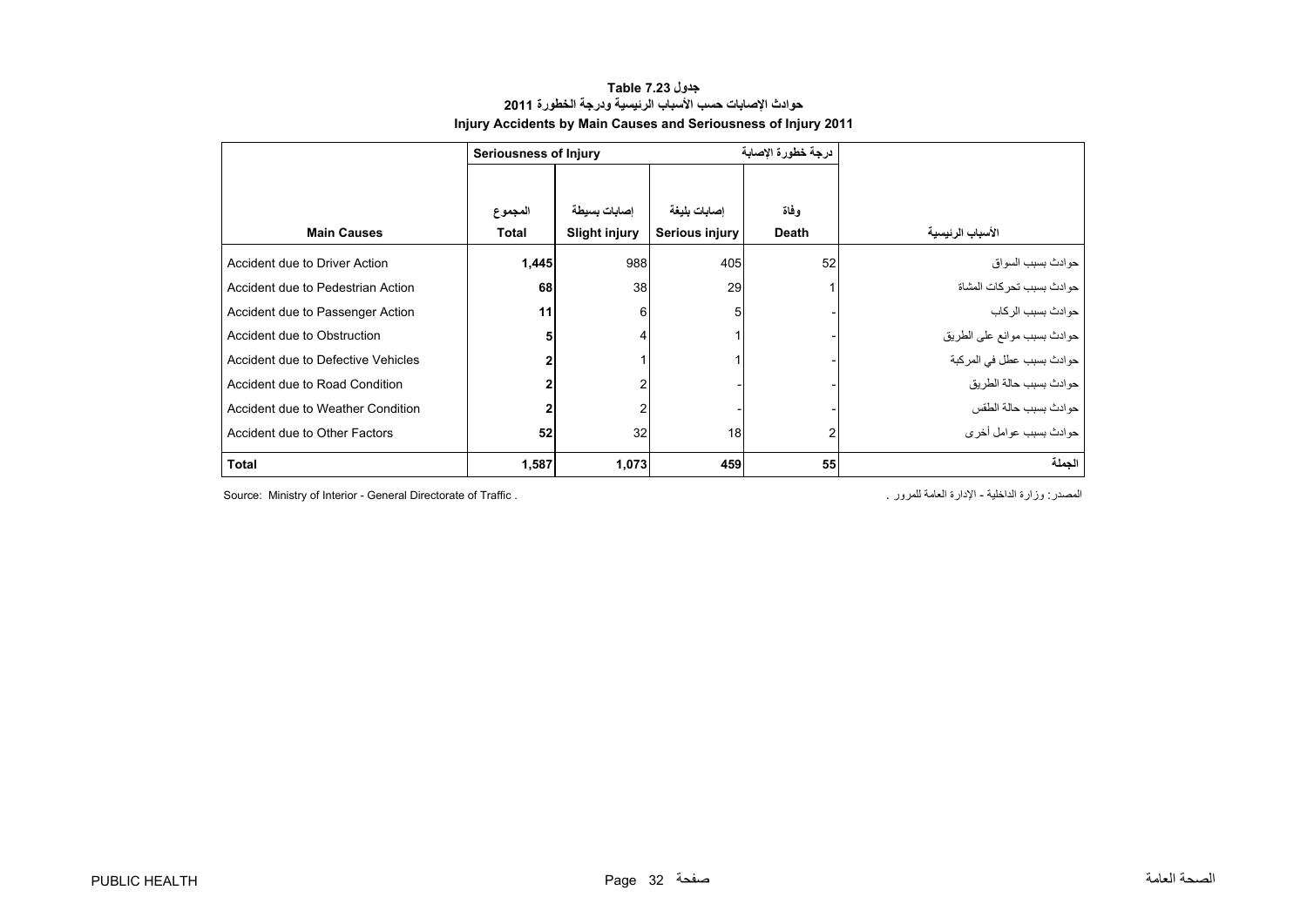### **جدول 7.24 Table حوادث اإلصابات حسب المنطقة ودرجة خطورة اإلصابة <sup>2011</sup> Injury Accidents by Region and Seriousness of Injury 2011**

<span id="page-33-0"></span>

|              | <b>Seriousness of Injury</b> |                      |                | درجة خطورة الإصابة      |            |
|--------------|------------------------------|----------------------|----------------|-------------------------|------------|
|              |                              |                      |                |                         |            |
|              | المجموع                      | إصابات بسيطة         | إصابات بليغة   | وفاة                    |            |
| Region       | Total                        | <b>Slight injury</b> | Serious injury | Death                   | المنطقة    |
| Hidd         | 38                           | 29                   | 9              |                         | الحد       |
| Muharraq     | 155                          | 102                  | 51             | 2                       | المحرق     |
| Manama       | 411                          | 292                  | 108            | 11                      | المنامة    |
| Jidhafs      | 123                          | 75                   | 43             | 5                       | جدحفص      |
| Northern     | 129                          | 85                   | 40             | 4                       | الشمالية   |
| Sitra        | 96                           | 59                   | 34             | 3                       | سترة       |
| Central      | 91                           | 62                   | 26             | 3                       | الوسطى     |
| Isa Town     | 120                          | 93                   | 21             | 6                       | مدينة عيسى |
| Riffa        | 247                          | 164                  | 70             | 13                      | الرفاع     |
| Western      | 70                           | 40                   | 24             | 6                       | الغربية    |
| Hawar Island |                              |                      |                |                         | حوار       |
| Hamad Town   | 107                          | 72                   | 33             | $\overline{\mathbf{c}}$ | مدينة حمد  |
| Total        | 1,587                        | 1,073                | 459            | 55                      | الجملة     |

المصدر: وزارة الداخلية - الإدارة العامة للمرور . . . . . . Source: Ministry of Interior - General Directorate of Traffic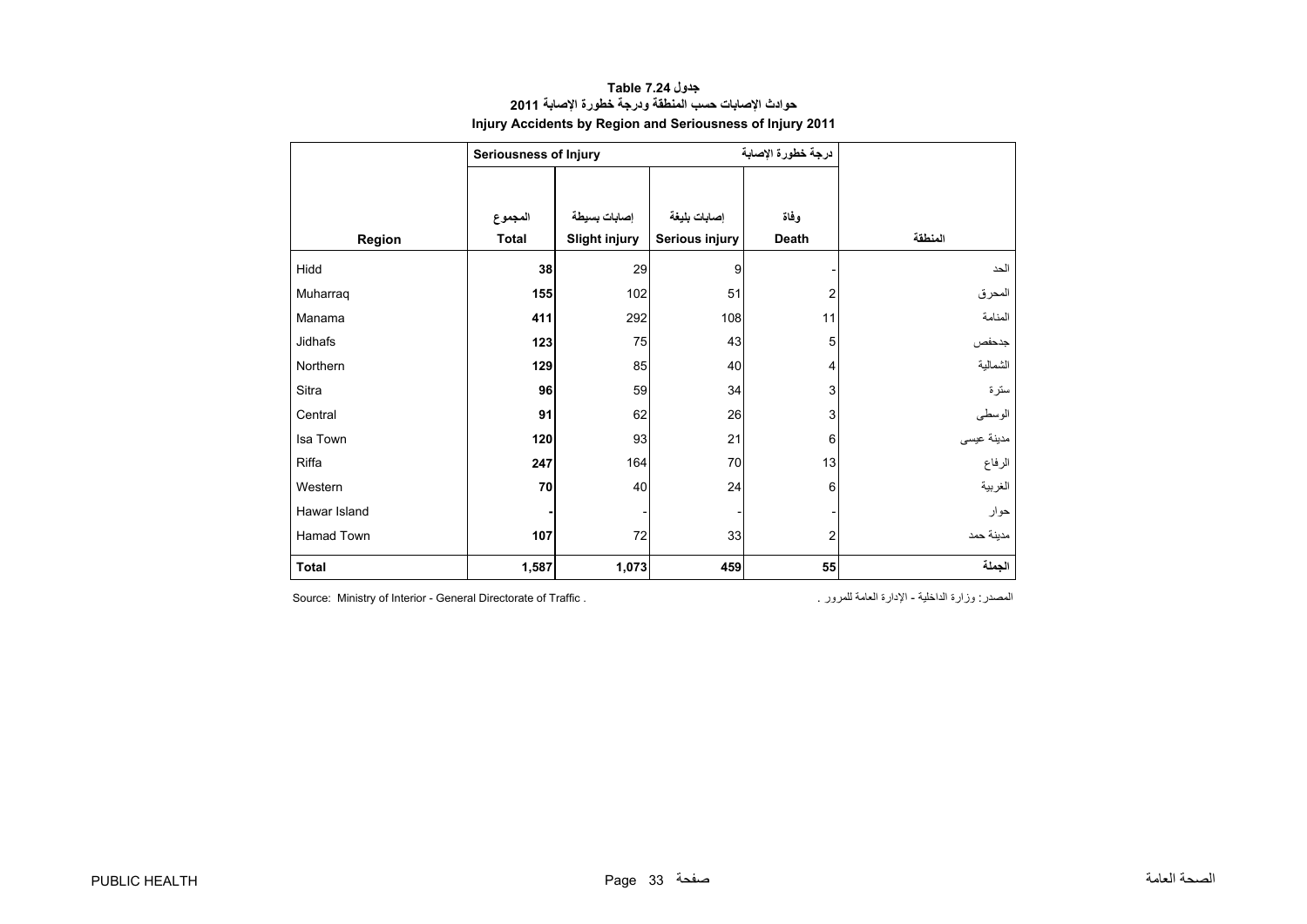<span id="page-34-0"></span>

|                              | Governorate  |                 |         |                 |                |          |                    |
|------------------------------|--------------|-----------------|---------|-----------------|----------------|----------|--------------------|
|                              |              |                 |         |                 |                |          |                    |
|                              | الجملة       | المحرق          | العاصمة | الشمالية        | الوسطى         | الجنوبية |                    |
| <b>Seriousness of Injury</b> | <b>Total</b> | <b>Muharraq</b> | Capital | <b>Northern</b> | <b>Central</b> | Southern | درجة خطورة الإصابة |
| <b>Drivers</b>               |              |                 |         |                 |                |          | السواق             |
| Death                        | 29           | 1               | 4       | 6               | 12             | 6        | و فاة              |
| Serious injury               | 248          | 31              | 69      | 70              | 56             | 22       | إصابة بليغة        |
| Slight injury                | 957          | 123             | 273     | 214             | 237            | 110      | إصابة بسيطة        |
| <b>Passengers</b>            |              |                 |         |                 |                |          | الركاب             |
| Death                        | 14           | 1               | 4       | 4               | 2              | 3        | وفاة               |
| Serious injury               | 125          | 11              | 30      | 36              | 32             | 16       | إصابة بليغة        |
| Slight injury                | 737          | 87              | 207     | 179             | 186            | 78       | إصابة بسيطة        |
| <b>Pedestrians</b>           |              |                 |         |                 |                |          | المشاة             |
| Death                        | 15           |                 | 4       | 5               | 5              |          | و فاة              |
| Serious injury               | 137          | 19              | 36      | 28              | 42             | 12       | إصابة بليغة        |
| Slight injury                | 301          | 40              | 95      | 67              | 68             | 31       | إصابة بسيطة        |
| <b>Total</b>                 |              |                 |         |                 |                |          | الجملة             |
| Death                        | 58           | $\overline{2}$  | 12      | 15              | 19             | 10       | و فاة              |
| Serious injury               | 510          | 61              | 135     | 134             | 130            | 50       | إصابة بليغة        |
| Slight injury                | 1,995        | 250             | 575     | 460             | 491            | 219      | إصابة بسيطة        |

**جدول 7.25 Table عدد المصابين بالحوادث المرورية حسب درجة خطورة اإلصابة والمحافظة<sup>2011</sup> Number of Road and Traffic Related Accidents by Seriousness of Injuries and Governorate 2011**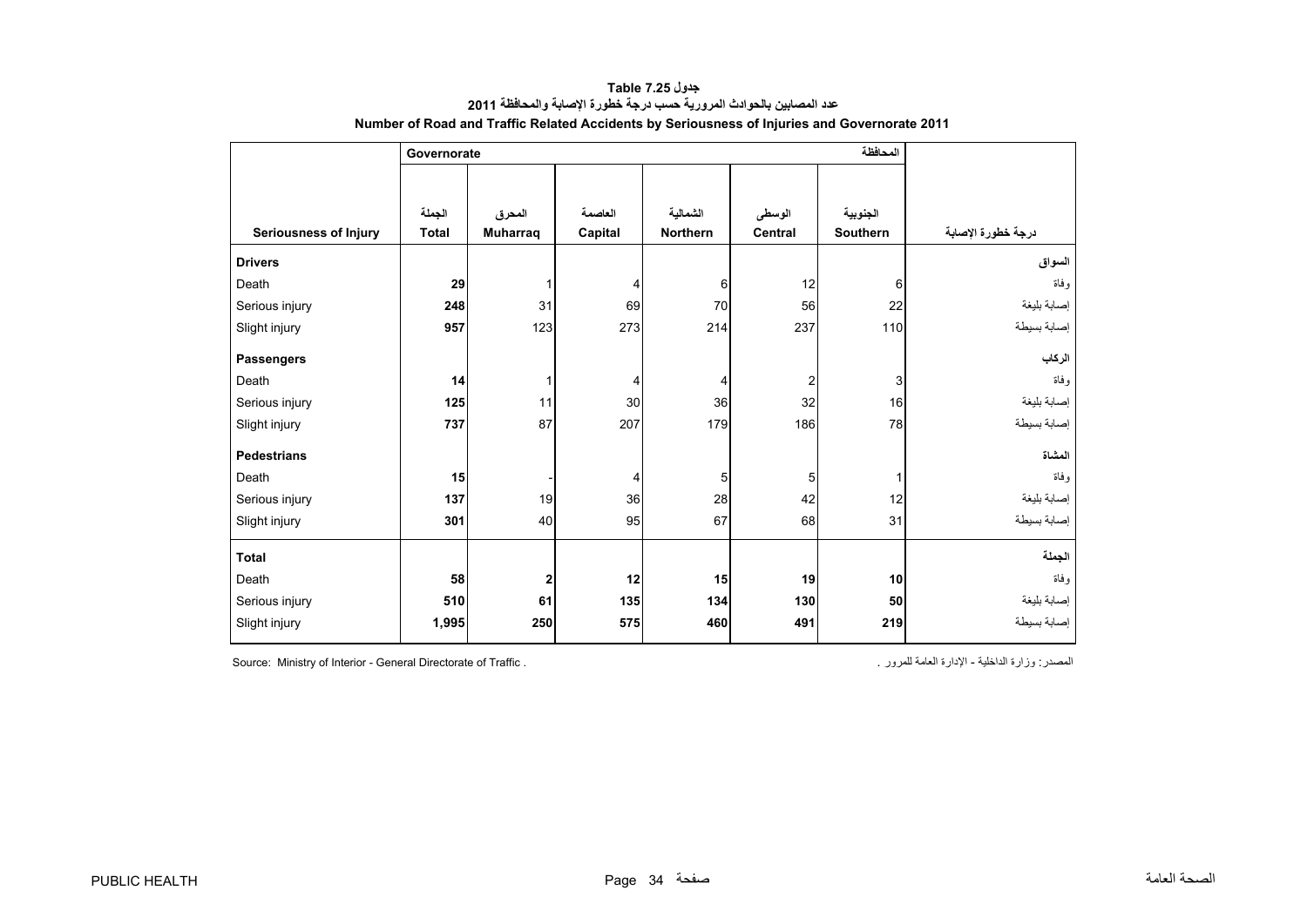#### **جدول 7.26 Table عدد ومعدالت إصابات العمل والوفيات لكل 1000 من المؤمن عليھم حسب الجنسية ونوع النشاط االقتصادي والنوع <sup>2011</sup> Number and Rates of Occupational Injuries and Deaths Per 1000 Insured Persons by Nationality, Division of Economic Activity and Sex 2011**

<span id="page-35-0"></span>

|                        |                        |                                       | عدد المؤمن عليهم<br><b>Number of Insured Persons</b> |                        |                           |             | جملة الوفيات<br><b>Total Deaths</b> |              |                |                            |                |                           |                 |              | جملة الإصابات<br><b>Total Injuries</b> |             |                |             |                                                                                                                                                                           |  |  |  |                            |  |  |                           |  |
|------------------------|------------------------|---------------------------------------|------------------------------------------------------|------------------------|---------------------------|-------------|-------------------------------------|--------------|----------------|----------------------------|----------------|---------------------------|-----------------|--------------|----------------------------------------|-------------|----------------|-------------|---------------------------------------------------------------------------------------------------------------------------------------------------------------------------|--|--|--|----------------------------|--|--|---------------------------|--|
|                        |                        | غیر بحرین <i>ی</i><br><b>Bahraini</b> |                                                      |                        | بحريني<br><b>Bahraini</b> |             | الجملة<br><b>Total</b>              |              |                | غير بحريني<br>Non-Bahraini |                | بحرينى<br><b>Bahraini</b> | الجملة<br>Total |              |                                        |             |                |             |                                                                                                                                                                           |  |  |  | غیر بحرینی<br>Non-Bahraini |  |  | بحرينى<br><b>Bahraini</b> |  |
| الجملة<br><b>Total</b> | الحملة<br><b>Total</b> | أنشى<br>Female                        | ذكر<br>Male                                          | الجملة<br><b>Total</b> | أنشى<br>Female            | ذكر<br>Male | المعدل<br>Rate                      | العدد<br>No. | أنشى<br>Female | نكر<br>Male                | أنشى<br>Female | نكر<br>Male               | المعدل<br>Rate  | العدد<br>No. | أنشى<br>Female                         | نكر<br>Male | أنشى<br>Female | ذكر<br>Male | نوع النشاط الأقتصادي<br><b>Division of Economic Activity</b>                                                                                                              |  |  |  |                            |  |  |                           |  |
| 2,030                  | 1,779                  | <b>26</b>                             | 1,753                                                | 251                    | 80                        | 171         |                                     |              |                |                            |                |                           |                 |              |                                        |             |                |             | الزراعة وتربية الحيوان وأنشطة الخدمات المتصلة بها                                                                                                                         |  |  |  |                            |  |  |                           |  |
|                        |                        |                                       |                                                      |                        |                           |             |                                     |              |                |                            |                |                           |                 |              |                                        |             |                |             | Agriculture, Animal husbandry, Activities &<br>Services Related thereto                                                                                                   |  |  |  |                            |  |  |                           |  |
| 3,797                  | 3,779                  | 11                                    | 3,768                                                | 18                     |                           | 18          |                                     |              |                |                            |                |                           | 0.5             |              |                                        |             |                |             | صيد الأسماك والمزارع السمكية والخدمات المتصلة بها                                                                                                                         |  |  |  |                            |  |  |                           |  |
|                        |                        |                                       |                                                      |                        |                           |             |                                     |              |                |                            |                |                           |                 |              |                                        |             |                |             | Fishing, Fishing Farms & Related Activities<br>& Services                                                                                                                 |  |  |  |                            |  |  |                           |  |
| 2,259                  | 1,852                  | 20                                    | 1,832                                                | 407                    | 64                        | 343         | 0.4                                 |              |                |                            |                |                           | 5.3             | 12           |                                        |             |                |             | مناجم ومحاجر واستخراج النفط والغاز الطبيعي والأحجار<br>والرمل والملح والفحم                                                                                               |  |  |  |                            |  |  |                           |  |
|                        |                        |                                       |                                                      |                        |                           |             |                                     |              |                |                            |                |                           |                 |              |                                        |             |                |             | Mines & Quarries, Crude Oil, Natural Gas,<br>Stones, Sand, Salt and Coal extraction                                                                                       |  |  |  |                            |  |  |                           |  |
| 78,763                 | 63,067                 | 2,388                                 | 60,679                                               | 15,696                 | 3,240                     | 12,456      | 0.01                                |              |                |                            |                |                           | 4.4             | 347          |                                        | 142         | 12             | 191         | الصناعة التحويلية                                                                                                                                                         |  |  |  |                            |  |  |                           |  |
|                        |                        |                                       |                                                      |                        |                           |             |                                     |              |                |                            |                |                           |                 |              |                                        |             |                |             | <b>Transformation Industry</b>                                                                                                                                            |  |  |  |                            |  |  |                           |  |
| 827                    | 347                    |                                       | 344                                                  | 480                    | 48                        | 432         |                                     |              |                |                            |                |                           |                 |              |                                        |             |                |             | إمدادات الكهرباء والماء والغاز                                                                                                                                            |  |  |  |                            |  |  |                           |  |
|                        |                        |                                       |                                                      |                        |                           |             |                                     |              |                |                            |                |                           |                 |              |                                        |             |                |             | Electricity, Water and Gas Supplies                                                                                                                                       |  |  |  |                            |  |  |                           |  |
| 126,267                | 116,373                | 1,184                                 | 115,189                                              | 9,894                  | 2,972                     | 6.922       | 0.1                                 | 13           |                | 13                         |                |                           | 1.6             | 198          |                                        | 170         |                | 25          | التشييد والبناء                                                                                                                                                           |  |  |  |                            |  |  |                           |  |
|                        |                        |                                       |                                                      |                        |                           |             |                                     |              |                |                            |                |                           |                 |              |                                        |             |                |             | Construction                                                                                                                                                              |  |  |  |                            |  |  |                           |  |
| 107,767                | 90,404                 | 4,854                                 | 85,550                                               | 17,363                 | 5,029                     | 12,334      | 0.01                                |              |                |                            |                |                           | 1.7             | 188          | $6 \mid$                               | 104         | $6 \mid$       | 72          | تجارة الجملة والتجزئة وإصلاح السيارات والدراجات والسلع<br>الشخصية                                                                                                         |  |  |  |                            |  |  |                           |  |
|                        |                        |                                       |                                                      |                        |                           |             |                                     |              |                |                            |                |                           |                 |              |                                        |             |                |             | Wholesale and Retail Trade, Auto.<br>Motorcycles, & personal appliances Repair                                                                                            |  |  |  |                            |  |  |                           |  |
| 32.474                 | 29,379                 | 3,773                                 | 25,606                                               | 3,095                  | 867                       | 2,228       |                                     |              |                |                            |                |                           | 0.8             | 25           |                                        | 19          |                |             | الفنادق ، المطاعم ، المقاهي والمقاصف ودور الضيافة<br>والشقق المفر وشة للإقامة القصير ة<br>Hotels, Restaurants, coffee shops, guest<br>houses & short stay furnished flats |  |  |  |                            |  |  |                           |  |
| 19,826                 | 12,171                 | 1,388                                 | 10,783                                               | 7,655                  | 1,737                     | 5,918       |                                     |              |                |                            |                |                           | 3.2             | 63           | 18                                     | 16          |                | 25          | نقل وتخزين واتصال                                                                                                                                                         |  |  |  |                            |  |  |                           |  |
|                        |                        |                                       |                                                      |                        |                           |             |                                     |              |                |                            |                |                           |                 |              |                                        |             |                |             | Transport, Storage and communications                                                                                                                                     |  |  |  |                            |  |  |                           |  |